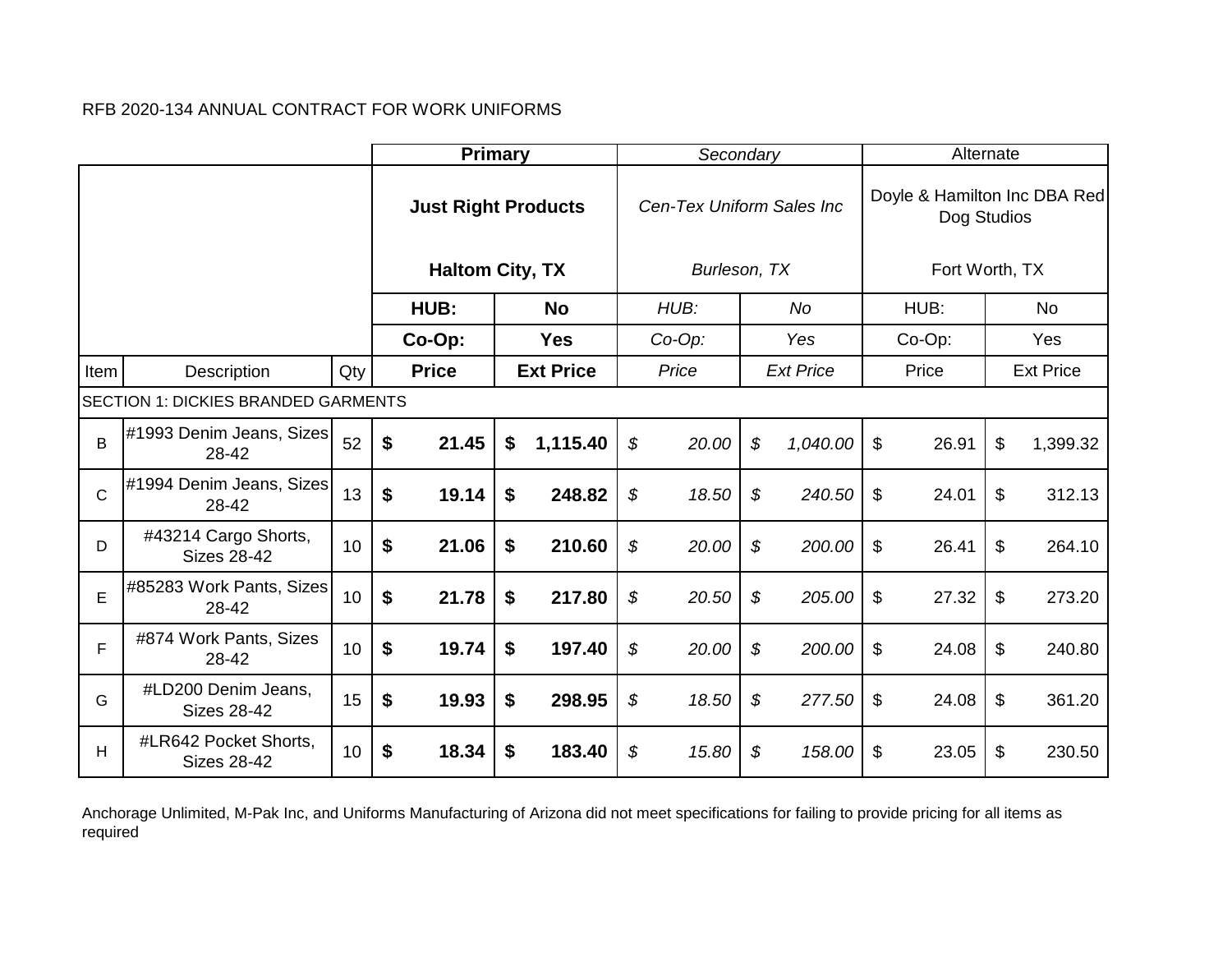|      |                                                       |     | Primary                    |     |                  | Secondary                 |                            |                  |                           | Alternate      |                              |
|------|-------------------------------------------------------|-----|----------------------------|-----|------------------|---------------------------|----------------------------|------------------|---------------------------|----------------|------------------------------|
|      |                                                       |     | <b>Just Right Products</b> |     |                  | Cen-Tex Uniform Sales Inc |                            |                  |                           | Dog Studios    | Doyle & Hamilton Inc DBA Red |
|      |                                                       |     | <b>Haltom City, TX</b>     |     |                  | Burleson, TX              |                            |                  |                           | Fort Worth, TX |                              |
|      |                                                       |     | HUB:                       |     | <b>No</b>        | HUB:                      |                            | No               |                           | HUB:           | No                           |
|      |                                                       |     | Co-Op:                     |     | <b>Yes</b>       | $Co-Op$ :                 |                            | Yes              |                           | $Co-Op$ :      | Yes                          |
| Item | Description                                           | Qty | <b>Price</b>               |     | <b>Ext Price</b> | Price                     |                            | <b>Ext Price</b> |                           | Price          | <b>Ext Price</b>             |
|      | <b>SECTION 1: DICKIES BRANDED GARMENTS</b>            |     |                            |     |                  |                           |                            |                  |                           |                |                              |
|      | #LS516 SS Performance<br>Shirt, Sizes S-XL            | 20  | \$<br>22.57                | \$  | 451.40           | \$<br>19.00               | $\boldsymbol{\mathcal{S}}$ | 380.00           | \$                        | 28.29          | \$<br>565.80                 |
| J    | #TJ350 Hooded Jacket,<br>Sizes S-XL                   | 15  | \$<br>70.21                | \$  | 1,053.15         | \$<br>45.00               | \$                         | 675.00           | \$                        | 59.13          | \$<br>886.95                 |
| K    | #XD730 Denim Jeans,<br><b>Sizes 28-42</b>             | 18  | \$<br>28.39                | \$  | 511.02           | \$<br>27.00               | \$                         | 486.00           | \$                        | 27.32          | \$<br>491.76                 |
|      | <b>SUBTOTAL SECTION 1</b>                             |     | \$                         |     | 4,487.94         | \$                        |                            | 3,862.00         | $\boldsymbol{\mathsf{S}}$ |                | 5,025.76                     |
|      | Discount Off Catalog for Unlisted Dickies<br>Garments |     |                            | 15% |                  | 25%                       |                            |                  |                           | 31%            |                              |
|      | <b>SECTION 2: LANDAU BRANDED GARMENTS</b>             |     |                            |     |                  |                           |                            |                  |                           |                |                              |
| A    | #7502 Scrub V-Neck Top,<br>Sizes S-XL                 | 117 | \$<br>19.51                | \$  | 2,282.67         | \$<br>14.00               | \$                         | 1,638.00         | \$                        | 11.39          | \$<br>1,332.63               |
| B    | #7602 Scrub Drawstring<br>Pant, Sizes S-XL            | 30  | \$<br>19.51                | \$  | 585.30           | \$<br>13.00               | \$                         | 390.00           | \$                        | 12.42          | \$<br>372.60                 |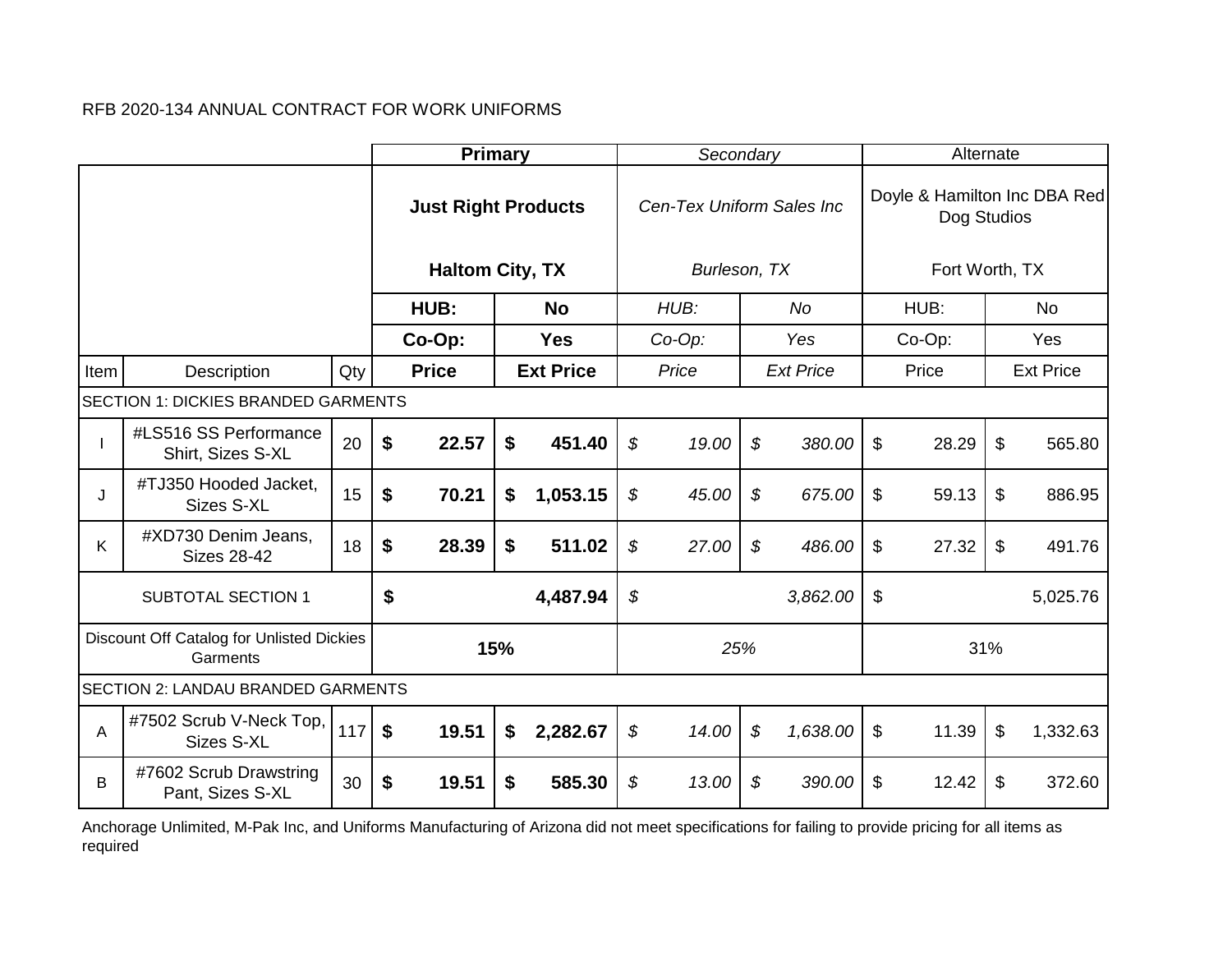|             |                                                                 |     |                                                                                                                                          | <b>Primary</b>             |     |                  |    | Secondary                 |                            |                  | Alternate      |    |                              |
|-------------|-----------------------------------------------------------------|-----|------------------------------------------------------------------------------------------------------------------------------------------|----------------------------|-----|------------------|----|---------------------------|----------------------------|------------------|----------------|----|------------------------------|
|             |                                                                 |     |                                                                                                                                          | <b>Just Right Products</b> |     |                  |    | Cen-Tex Uniform Sales Inc |                            |                  | Dog Studios    |    | Doyle & Hamilton Inc DBA Red |
|             |                                                                 |     |                                                                                                                                          | <b>Haltom City, TX</b>     |     |                  |    | Burleson, TX              |                            |                  | Fort Worth, TX |    |                              |
|             |                                                                 |     |                                                                                                                                          | HUB:                       |     | <b>No</b>        |    | HUB:                      |                            | No               | HUB:           |    | No                           |
|             |                                                                 |     |                                                                                                                                          | Co-Op:                     |     | <b>Yes</b>       |    | $Co-Op$ :                 |                            | Yes              | Co-Op:         |    | Yes                          |
| Item        | Description                                                     | Qty |                                                                                                                                          | <b>Price</b>               |     | <b>Ext Price</b> |    | Price                     |                            | <b>Ext Price</b> | Price          |    | <b>Ext Price</b>             |
|             | <b>SECTION 2: LANDAU BRANDED GARMENTS</b>                       |     |                                                                                                                                          |                            |     |                  |    |                           |                            |                  |                |    |                              |
| $\mathbf C$ | #83221 Women's Cargo<br>Pant, Sizes S-XL                        | 25  | \$<br>11.00<br>$\boldsymbol{\mathcal{S}}$<br>$\sqrt[6]{\frac{1}{2}}$<br>\$<br>17.21<br>\$<br>430.25<br>275.00<br>10.70<br>$\mathfrak{S}$ |                            |     |                  |    |                           |                            |                  | 267.50         |    |                              |
| D           | #8555 Men's Cargo Pant,<br>Sizes S-XL                           | 25  | \$                                                                                                                                       | 28.71                      | \$  | 717.75           | \$ | 17.00                     | \$                         | 425.00           | \$<br>18.29    | \$ | 457.25                       |
|             | <b>SUBTOTAL SECTION 2</b>                                       |     | \$                                                                                                                                       |                            |     | 4,015.97         | \$ |                           |                            | 2,728.00         | \$             |    | 2,429.98                     |
|             | Discount Off Catalog for Unlisted Landau<br>Garments            |     |                                                                                                                                          |                            | 15% |                  |    | 25%                       |                            |                  | 31%            |    |                              |
|             | SECTION 3: RICHARDSON BRANDED GARMENTS                          |     |                                                                                                                                          |                            |     |                  |    |                           |                            |                  |                |    |                              |
| Α           | #112 Trucker Hat                                                | 56  | \$                                                                                                                                       | 4.30                       | \$  | 240.80           | \$ | 6.75                      | $\boldsymbol{\mathcal{S}}$ | 378.00           | \$<br>5.22     | \$ | 292.32                       |
|             | <b>SUBTOTAL SECTION 3</b>                                       |     | \$                                                                                                                                       |                            |     | 240.80           | \$ |                           |                            | 378.00           | \$             |    | 292.32                       |
|             | Discount Off Catalog for Unlisted<br><b>Richardson Garments</b> |     |                                                                                                                                          |                            | 15% |                  |    | 25%                       |                            |                  | 31%            |    |                              |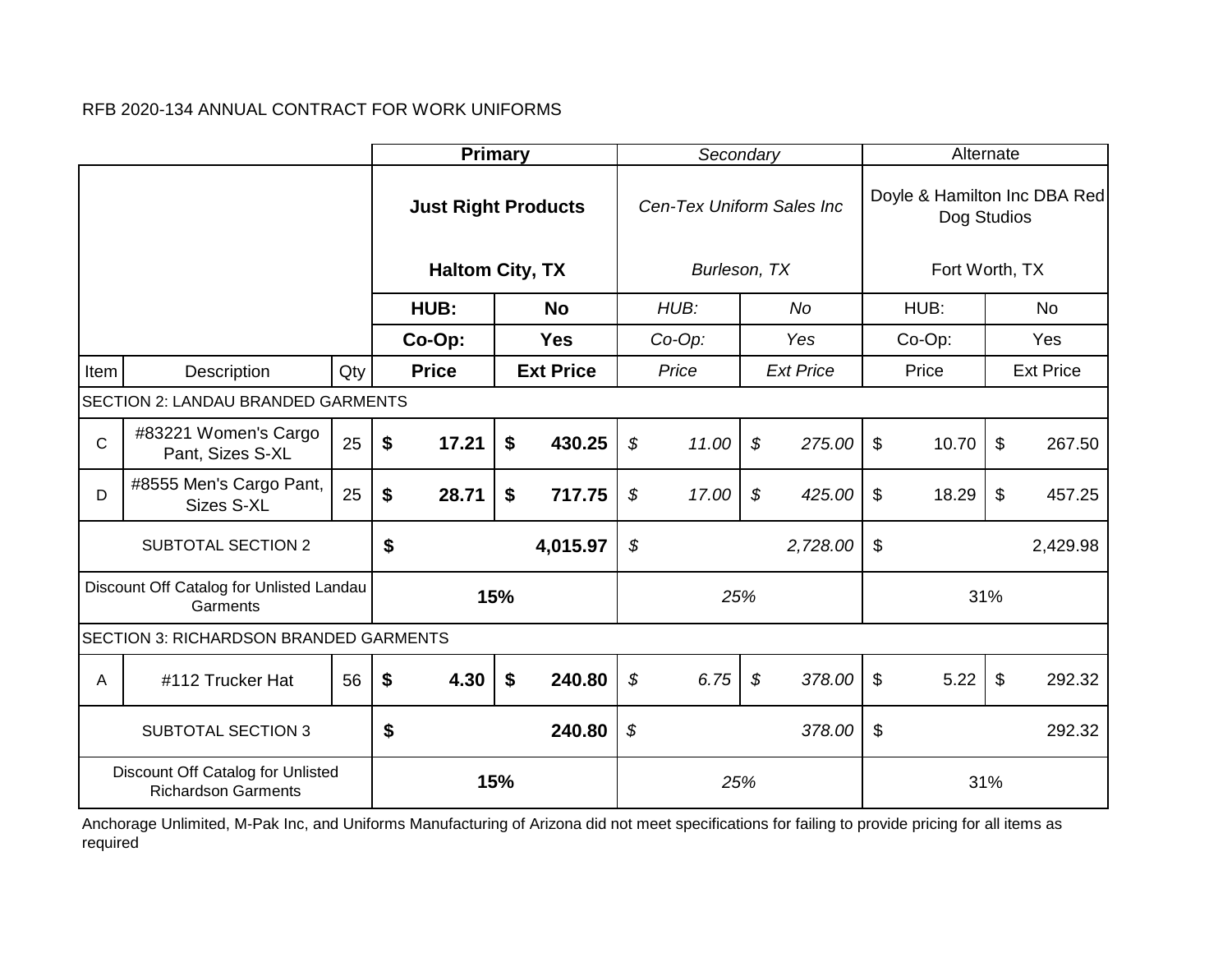|              |                                           |     | <b>Primary</b>             |                  | Secondary                 |                            |                  | Alternate                                   |                  |
|--------------|-------------------------------------------|-----|----------------------------|------------------|---------------------------|----------------------------|------------------|---------------------------------------------|------------------|
|              |                                           |     | <b>Just Right Products</b> |                  | Cen-Tex Uniform Sales Inc |                            |                  | Doyle & Hamilton Inc DBA Red<br>Dog Studios |                  |
|              |                                           |     | <b>Haltom City, TX</b>     |                  | Burleson, TX              |                            |                  | Fort Worth, TX                              |                  |
|              |                                           |     | HUB:                       | <b>No</b>        | HUB:                      |                            | No               | HUB:                                        | No               |
|              |                                           |     | Co-Op:                     | <b>Yes</b>       | $Co-Op$ :                 |                            | Yes              | Co-Op:                                      | Yes              |
| Item         | Description                               | Qty | <b>Price</b>               | <b>Ext Price</b> | Price                     |                            | <b>Ext Price</b> | Price                                       | <b>Ext Price</b> |
|              | <b>SECTION 4: SANMAR BRANDED GARMENTS</b> |     |                            |                  |                           |                            |                  |                                             |                  |
| Α            | #CTK122 Hooded<br>Sweatshirt, Sizes S-XL  | 32  | \$<br>31.80                | \$<br>1,017.60   | \$<br>39.50               | \$                         | 1,264.00         | \$<br>40.35                                 | \$<br>1,291.20   |
| B            | #CTSJ140 Active Jacket,<br>Sizes S-XL     | 10  | \$<br>68.40                | \$<br>684.00     | \$<br>85.00               | \$                         | 850.00           | \$<br>89.69                                 | \$<br>896.90     |
| $\mathsf{C}$ | #2200 Tank Top, Sizes S-<br><b>XL</b>     | 41  | \$<br>5.38                 | \$<br>220.58     | \$<br>6.00                | \$                         | 246.00           | \$<br>6.20                                  | \$<br>254.20     |
| D            | #2300 T-Shirt, Sizes S-XL                 | 100 | \$<br>6.15                 | \$<br>615.00     | \$<br>7.00                | $\boldsymbol{\mathcal{S}}$ | 700.00           | \$<br>7.08                                  | \$<br>708.00     |
| E            | #2300 T-Shirt, Size 2XL                   | 44  | \$<br>8.64                 | \$<br>380.16     | \$<br>9.95                | \$                         | 437.80           | \$<br>9.94                                  | \$<br>437.36     |
| F            | #8000 Shirt, Sizes S-XL                   | 810 | \$<br>3.65                 | \$<br>2,956.50   | \$<br>4.00                | \$                         | 3,240.00         | \$<br>4.21                                  | \$<br>3,410.10   |
| G            | #82800L Sport Shirt, Sizes<br>S-XL        | 32  | \$<br>8.38                 | \$<br>268.16     | \$<br>9.50                | \$                         | 304.00           | \$<br>9.65                                  | \$<br>308.80     |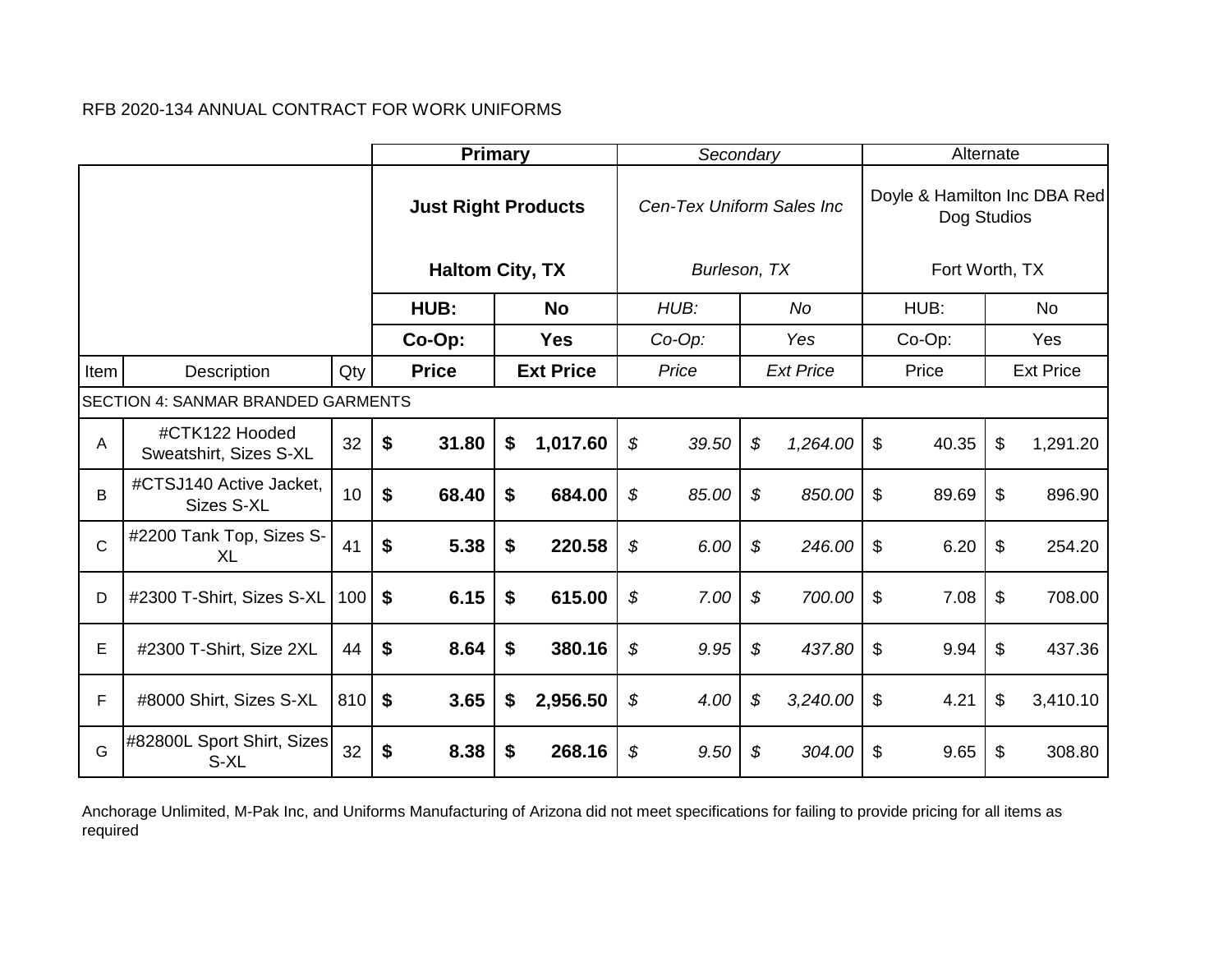|      |                                           |     | <b>Primary</b>             |    |                  | Secondary                 |                            |                  |                           | Alternate                                   |                  |
|------|-------------------------------------------|-----|----------------------------|----|------------------|---------------------------|----------------------------|------------------|---------------------------|---------------------------------------------|------------------|
|      |                                           |     | <b>Just Right Products</b> |    |                  | Cen-Tex Uniform Sales Inc |                            |                  |                           | Doyle & Hamilton Inc DBA Red<br>Dog Studios |                  |
|      |                                           |     | <b>Haltom City, TX</b>     |    |                  | Burleson, TX              |                            |                  |                           | Fort Worth, TX                              |                  |
|      |                                           |     | HUB:                       |    | <b>No</b>        | HUB:                      |                            | No               |                           | HUB:                                        | No.              |
|      |                                           |     | Co-Op:                     |    | <b>Yes</b>       | $Co-Op$ :                 |                            | Yes              |                           | Co-Op:                                      | Yes              |
| Item | Description                               | Qty | <b>Price</b>               |    | <b>Ext Price</b> | Price                     |                            | <b>Ext Price</b> |                           | Price                                       | <b>Ext Price</b> |
|      | <b>SECTION 4: SANMAR BRANDED GARMENTS</b> |     | \$                         |    |                  |                           |                            |                  |                           |                                             |                  |
| н    | #4200 T-Shirt, Sizes S-XL                 | 20  | \$<br>4.50                 |    | 90.00            | \$<br>5.75                | $\mathcal{L}$              | 115.00           | \$                        | 5.88                                        | \$<br>117.60     |
|      | #5190 T-Shirt, Sizes S-XL                 | 20  | \$<br>6.58                 | \$ | 131.60           | \$<br>7.50                | $\boldsymbol{\mathcal{S}}$ | 150.00           | \$                        | 7.58                                        | \$<br>151.60     |
| J    | #5190 T-Shirt, Size 2XL                   | 20  | \$<br>8.22                 | \$ | 164.40           | \$<br>9.50                | $\boldsymbol{\mathcal{S}}$ | 190.00           | \$                        | 9.45                                        | \$<br>189.00     |
| K    | #5250 T-Shirt, Sizes S-XL                 | 156 | \$<br>4.30                 | \$ | 670.80           | \$<br>4.40                | $\boldsymbol{\mathcal{S}}$ | 686.40           | $\mathfrak{P}$            | 4.44                                        | \$<br>692.64     |
| L    | #29LS T-Shirt, Sizes S-XL                 | 54  | \$<br>4.39                 | \$ | 237.06           | \$<br>5.75                | \$                         | 310.50           | $\frac{1}{2}$             | 6.44                                        | \$<br>347.76     |
| M    | #29M T-Shirt, Sizes S-XL                  | 39  | \$<br>2.64                 | \$ | 102.96           | \$<br>4.15                | \$                         | 161.85           | $\boldsymbol{\mathsf{S}}$ | 4.21                                        | \$<br>164.19     |
| N    | #29MP T-Shirt, Sizes S-XL                 | 50  | \$<br>5.35                 | \$ | 267.50           | \$<br>6.00                | \$                         | 300.00           | \$                        | 6.15                                        | \$<br>307.50     |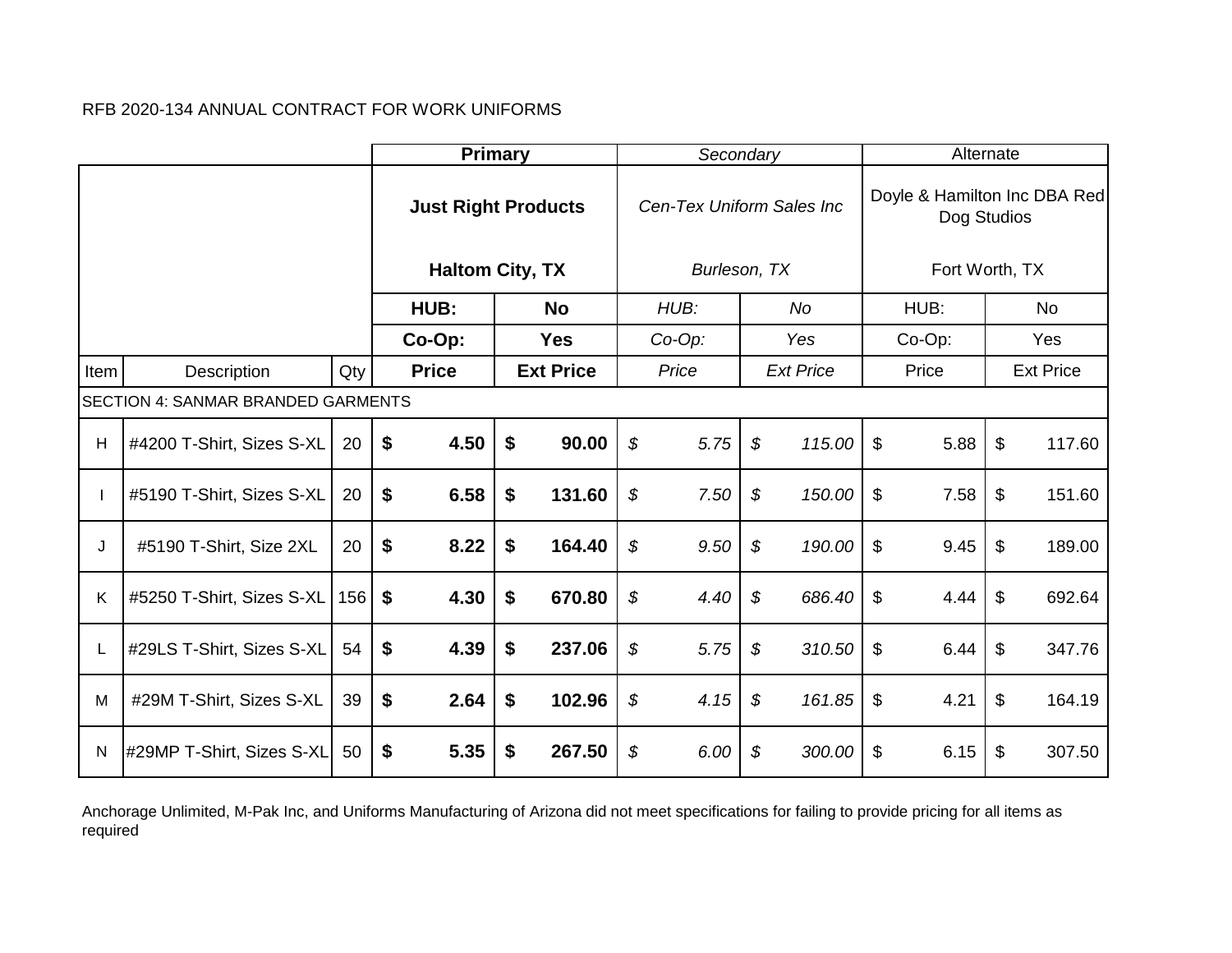|              |                                           |     | <b>Primary</b>             |    |            | Secondary                 |                  |                           | Alternate                                   |                  |
|--------------|-------------------------------------------|-----|----------------------------|----|------------|---------------------------|------------------|---------------------------|---------------------------------------------|------------------|
|              |                                           |     | <b>Just Right Products</b> |    |            | Cen-Tex Uniform Sales Inc |                  |                           | Doyle & Hamilton Inc DBA Red<br>Dog Studios |                  |
|              |                                           |     | <b>Haltom City, TX</b>     |    |            | Burleson, TX              |                  |                           | Fort Worth, TX                              |                  |
|              |                                           |     | HUB:                       |    | <b>No</b>  | HUB:                      | No               |                           | HUB:                                        | <b>No</b>        |
|              |                                           |     | Co-Op:                     |    | <b>Yes</b> | Co-Op:                    | Yes              |                           | Co-Op:                                      | Yes              |
| Item         | Description                               | Qty | <b>Price</b>               |    |            | Price                     | <b>Ext Price</b> |                           | Price                                       | <b>Ext Price</b> |
|              | <b>SECTION 4: SANMAR BRANDED GARMENTS</b> |     | <b>Ext Price</b>           |    |            |                           |                  |                           |                                             |                  |
| $\circ$      | #29MP T-Shirt, Size 2XL                   | 20  | \$<br>7.47                 | \$ | 149.40     | \$<br>8.60                | \$<br>172.00     | \$                        | 8.60                                        | \$<br>172.00     |
| P            | #436MP Sport Shirt, Sizes<br>S-XL         | 25  | \$<br>9.46                 | \$ | 236.50     | \$<br>10.75               | \$<br>268.75     | \$                        | 10.89                                       | \$<br>272.25     |
| Q            | #PC61PT Tall Tee, Size<br>2XL             | 48  | \$<br>8.54                 | \$ | 409.92     | \$<br>9.80                | \$<br>470.40     | \$                        | 9.83                                        | \$<br>471.84     |
| $\mathsf{R}$ | #PC61PT Tall Tee, Size<br>3XL             | 24  | \$<br>8.95                 | \$ | 214.80     | \$<br>10.25               | \$<br>246.00     | \$                        | 10.29                                       | \$<br>246.96     |
| S            | #PC61PT Tall Tee, Size<br>4XL             | 36  | \$<br>9.56                 | \$ | 344.16     | \$<br>10.80               | \$<br>388.80     | \$                        | 10.99                                       | \$<br>395.64     |
| $\top$       | #C112 Trucker Cap                         | 48  | \$<br>3.58                 | \$ | 171.84     | \$<br>4.00                | \$<br>192.00     | $\boldsymbol{\mathsf{S}}$ | 4.13                                        | \$<br>198.24     |
| U            | #C911 Mesh Back Cap                       | 60  | \$<br>2.98                 | \$ | 178.80     | \$<br>3.25                | \$<br>195.00     | \$                        | 3.44                                        | \$<br>206.40     |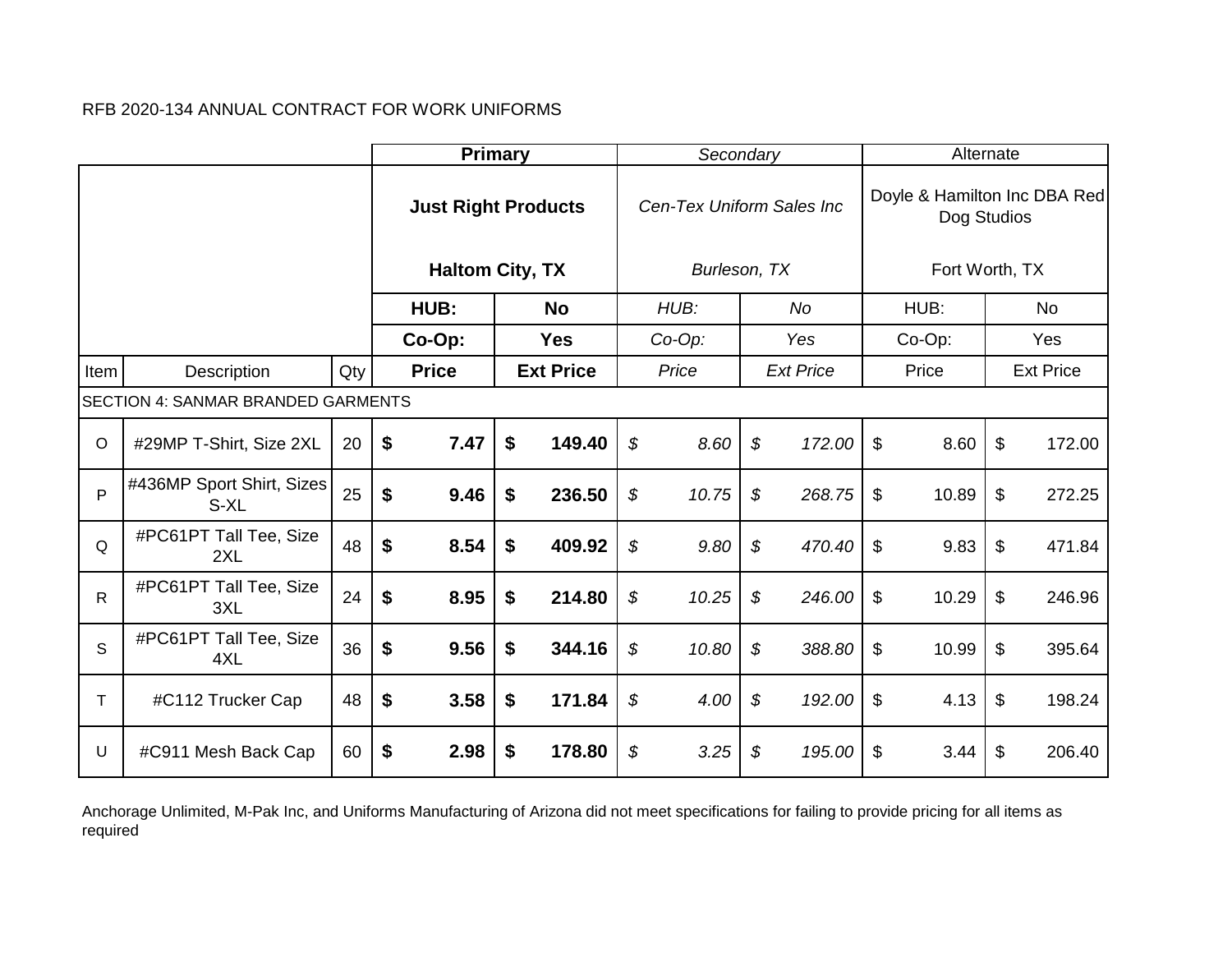|           |                                           |     | <b>Primary</b>             |                  | Secondary                 |                            |                  | Alternate                                   |                  |
|-----------|-------------------------------------------|-----|----------------------------|------------------|---------------------------|----------------------------|------------------|---------------------------------------------|------------------|
|           |                                           |     | <b>Just Right Products</b> |                  | Cen-Tex Uniform Sales Inc |                            |                  | Doyle & Hamilton Inc DBA Red<br>Dog Studios |                  |
|           |                                           |     | <b>Haltom City, TX</b>     |                  | Burleson, TX              |                            |                  | Fort Worth, TX                              |                  |
|           |                                           |     | HUB:                       | <b>No</b>        | HUB:                      |                            | No               | HUB:                                        | No.              |
|           |                                           |     | Co-Op:                     | <b>Yes</b>       | $Co-Op$ :                 |                            | Yes              | Co-Op:                                      | Yes              |
| Item      | Description                               | Qty | <b>Price</b>               | <b>Ext Price</b> | Price                     |                            | <b>Ext Price</b> | Price                                       | <b>Ext Price</b> |
|           | <b>SECTION 4: SANMAR BRANDED GARMENTS</b> |     |                            |                  |                           |                            |                  |                                             |                  |
| V         | #K500P Polo, Sizes S-XL                   | 21  | \$<br>10.78                | \$<br>226.38     | \$<br>12.40               | \$                         | 260.40           | \$<br>12.41                                 | \$<br>260.61     |
| W         | #K525 Polo, Sizes S-XL                    | 162 | \$<br>14.38                | \$<br>2,329.56   | \$<br>16.60               | \$                         | 2,689.20         | \$<br>16.55                                 | \$<br>2,681.10   |
| X         | #K567 Polo, Sizes S-XL                    | 23  | \$<br>11.88                | \$<br>273.24     | \$<br>13.60               | \$                         | 312.80           | \$<br>13.79                                 | \$<br>317.17     |
| Y         | #L525 Polo, Sizes S-XL                    | 21  | \$<br>14.38                | \$<br>301.98     | \$<br>16.60               | $\boldsymbol{\mathcal{S}}$ | 348.60           | \$<br>16.55                                 | \$<br>347.55     |
| Z         | #S608 Shirt, Sizes S-XL                   | 20  | \$<br>14.38                | \$<br>287.60     | \$<br>16.60               | \$                         | 332.00           | \$<br>16.55                                 | \$<br>331.00     |
| AA        | #5360 Chef Pant, Sizes S-<br><b>XL</b>    | 22  | \$<br>19.26                | \$<br>423.72     | \$<br>16.70               | \$                         | 367.40           | \$<br>21.11                                 | \$<br>464.42     |
| <b>BB</b> | #PT88 Cargo Pant, Sizes<br>S-XL           | 117 | \$<br>20.98                | \$<br>2,454.66   | \$<br>23.00               | \$                         | 2,691.00         | \$<br>24.14                                 | \$<br>2,824.38   |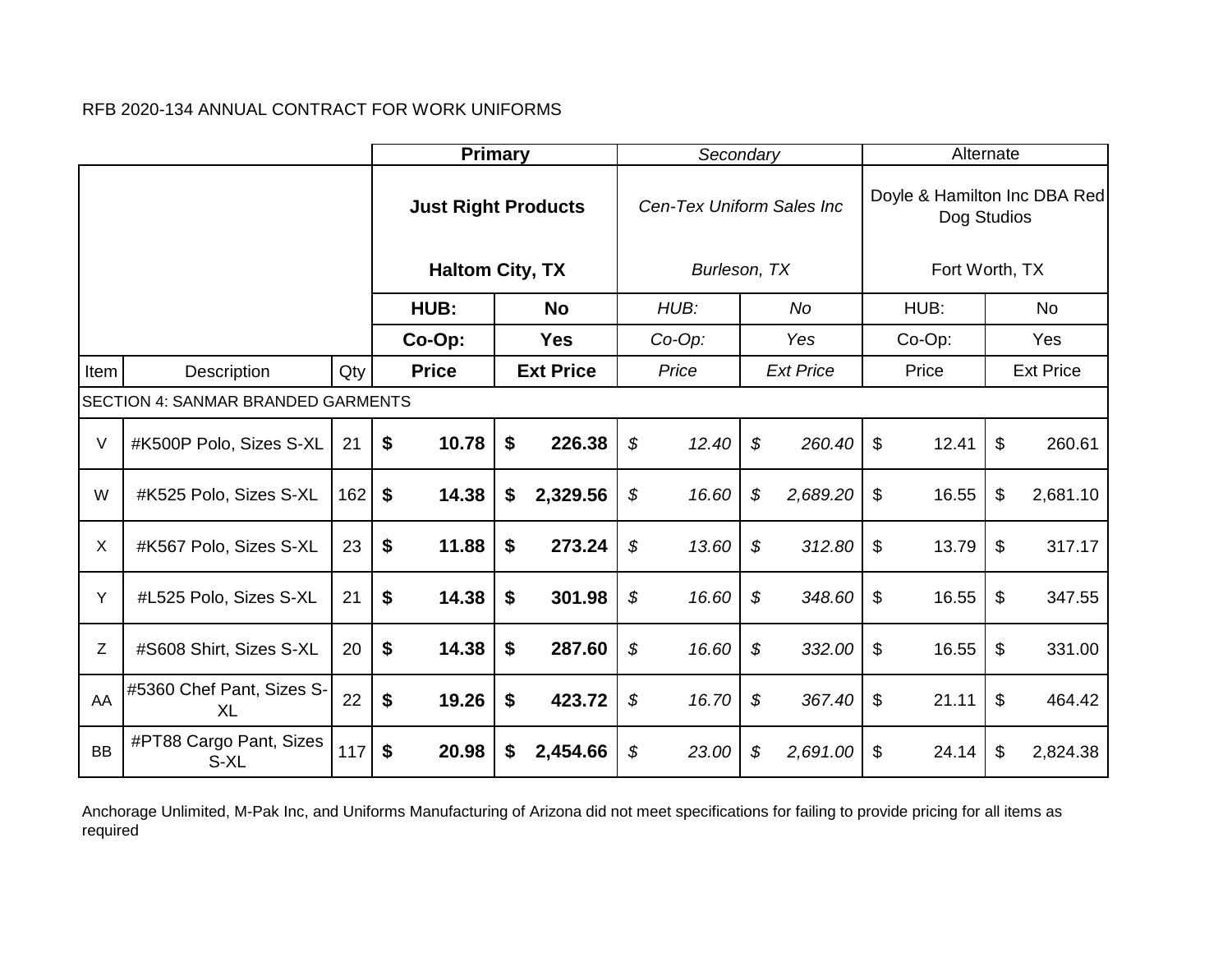|           |                                           |     |                            | <b>Primary</b> |                  | Secondary                 |                  | Alternate                                   |                  |
|-----------|-------------------------------------------|-----|----------------------------|----------------|------------------|---------------------------|------------------|---------------------------------------------|------------------|
|           |                                           |     | <b>Just Right Products</b> |                |                  | Cen-Tex Uniform Sales Inc |                  | Doyle & Hamilton Inc DBA Red<br>Dog Studios |                  |
|           |                                           |     | <b>Haltom City, TX</b>     |                |                  | Burleson, TX              |                  | Fort Worth, TX                              |                  |
|           |                                           |     | HUB:                       |                | <b>No</b>        | HUB:                      | <b>No</b>        | HUB:                                        | <b>No</b>        |
|           |                                           |     | Co-Op:                     |                | <b>Yes</b>       | Co-Op:                    | Yes              | Co-Op:                                      | Yes              |
| Item      | Description                               | Qty | <b>Price</b>               |                | <b>Ext Price</b> | Price                     | <b>Ext Price</b> | Price                                       | <b>Ext Price</b> |
|           | <b>SECTION 4: SANMAR BRANDED GARMENTS</b> |     |                            |                |                  |                           |                  |                                             |                  |
| CC        | #SP14-SOLID Work Shirt,<br>Sizes S-XL     | 30  | \$<br>15.58                | \$             | 467.40           | \$<br>11.50               | \$<br>345.00     | \$<br>14.97                                 | \$<br>449.10     |
| <b>DD</b> | #SP24-SOLID Work Shirt,<br>Sizes S-XL     | 20  | \$<br>11.38                | \$             | 227.60           | \$<br>10.50               | \$<br>210.00     | \$<br>12.97                                 | \$<br>259.40     |
| EE        | #JST72 Wind Shirt, Sizes<br>S-XL          | 50  | \$<br>13.18                | \$             | 659.00           | \$<br>15.00               | \$<br>750.00     | \$<br>15.17                                 | \$<br>758.50     |
| <b>FF</b> | #JST72 Wind Shirt, Size<br>2XL            | 28  | \$<br>14.38                | \$             | 402.64           | \$<br>16.60               | \$<br>464.80     | \$<br>16.55                                 | \$<br>463.40     |
| GG        | #LST650 Polo, Sizes S-XL                  | 22  | \$<br>13.18                | \$             | 289.96           | \$<br>15.00               | \$<br>330.00     | \$<br>15.17                                 | \$<br>333.74     |
| HH        | #ST650 Polo, Sizes S-XL                   | 32  | \$<br>13.18                | \$             | 421.76           | \$<br>15.00               | \$<br>480.00     | \$<br>15.17                                 | \$<br>485.44     |
| Ш.        | #T474 Polo, Sizes S-XL                    | 40  | \$<br>15.58                | \$             | 623.20           | \$<br>17.60               | \$<br>704.00     | \$<br>17.93                                 | \$<br>717.20     |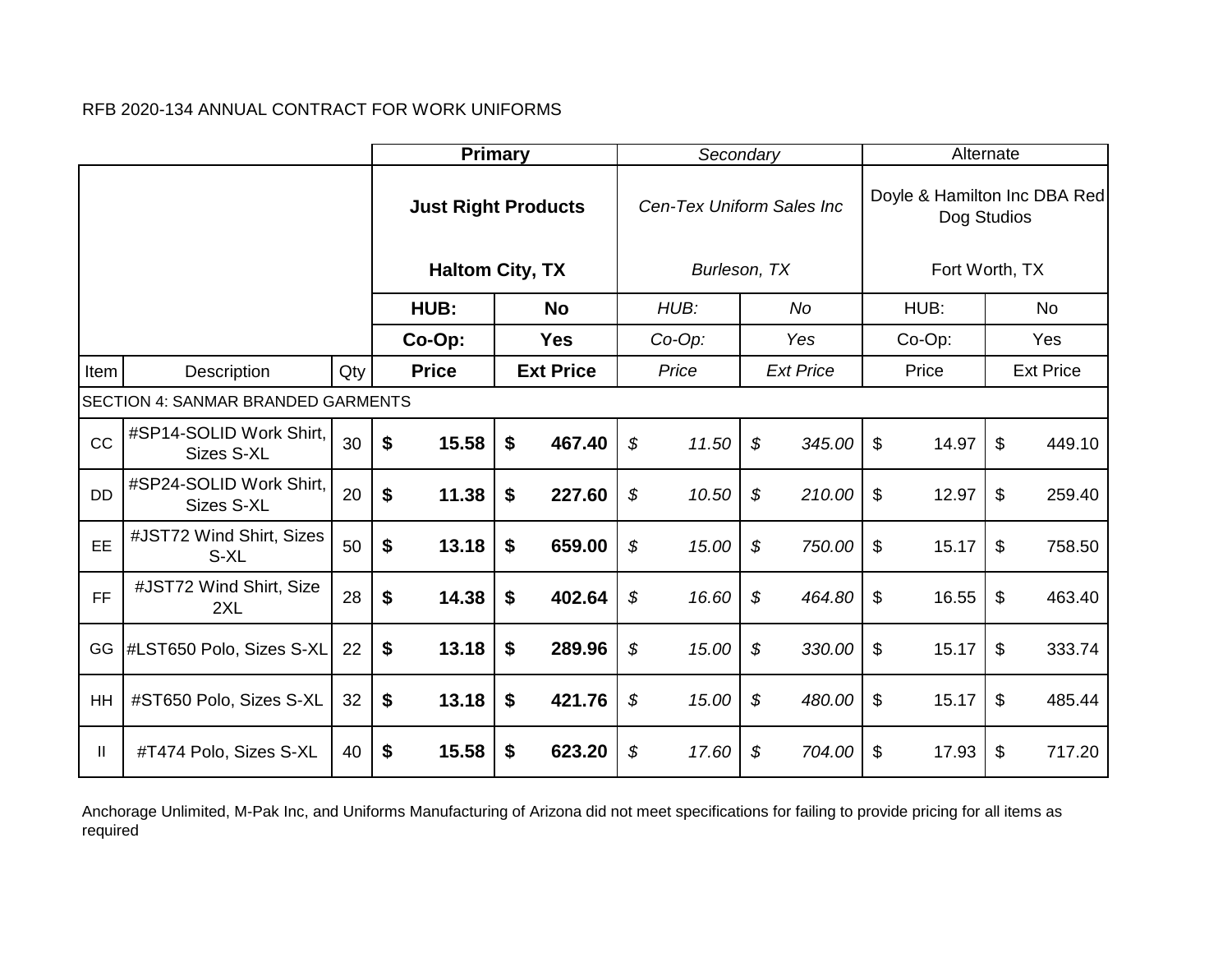|              |                                                      |     | <b>Primary</b>             |     |                  | Secondary                 |                            |                  |                           | Alternate      |                           |                              |
|--------------|------------------------------------------------------|-----|----------------------------|-----|------------------|---------------------------|----------------------------|------------------|---------------------------|----------------|---------------------------|------------------------------|
|              |                                                      |     | <b>Just Right Products</b> |     |                  | Cen-Tex Uniform Sales Inc |                            |                  |                           | Dog Studios    |                           | Doyle & Hamilton Inc DBA Red |
|              |                                                      |     | <b>Haltom City, TX</b>     |     |                  | Burleson, TX              |                            |                  |                           | Fort Worth, TX |                           |                              |
|              |                                                      |     | HUB:                       |     | <b>No</b>        | HUB:                      |                            | <b>No</b>        |                           | HUB:           |                           | <b>No</b>                    |
|              |                                                      |     | Co-Op:                     |     | <b>Yes</b>       | $Co-Op$ :                 |                            | Yes              |                           | Co-Op:         |                           | Yes                          |
| Item         | Description                                          | Qty | <b>Price</b>               |     | <b>Ext Price</b> | Price                     |                            | <b>Ext Price</b> |                           | Price          |                           | <b>Ext Price</b>             |
|              | SECTION 4: SANMAR BRANDED GARMENTS                   |     |                            |     |                  |                           |                            |                  |                           |                |                           |                              |
|              | <b>SUBTOTAL SECTION 4</b>                            |     | \$                         |     | 18,900.44        | \$                        |                            | 21,173.70        | $\$\$                     |                |                           | 21,933.19                    |
|              | Discount Off Catalog for Unlisted SanMar<br>Garments |     |                            | 15% |                  | 25%                       |                            |                  |                           | 31%            |                           |                              |
|              | SECTION 5: TRI-MOUNTAIN BRANDED GARMENTS             |     |                            |     |                  |                           |                            |                  |                           |                |                           |                              |
| A            | #2100 Hood Jacket, Sizes<br>S-XL                     | 10  | \$<br>29.20                | \$  | 292.00           | \$<br>40.95               | $\boldsymbol{\mathcal{S}}$ | 409.50           | \$                        | 34.16          | $\boldsymbol{\mathsf{S}}$ | 341.60                       |
| B            | #680 Sweatshirt, Sizes S-<br><b>XL</b>               | 5   | \$<br>20.10                | \$  | 100.50           | \$<br>29.60               | \$                         | 148.00           | \$                        | 23.12          | \$                        | 115.60                       |
| $\mathsf{C}$ | #LB079 Split Neck Top,<br>Sizes S-XL                 | 3   | \$<br>20.10                | \$  | 60.30            | \$<br>29.60               | \$                         | 88.80            | \$                        | 23.12          | \$                        | 69.36                        |
| D            | #LB079 Split Neck Top,<br>Size 2XL                   |     | \$<br>20.10                | \$  | 20.10            | \$<br>29.75               | $\boldsymbol{\mathcal{S}}$ | 29.75            | $\boldsymbol{\mathsf{S}}$ | 25.19          | $\mathfrak{L}$            | 25.19                        |
|              | <b>SUBTOTAL SECTION 5</b>                            |     | \$                         |     | 472.90           | \$                        |                            | 676.05           | \$                        |                |                           | 551.75                       |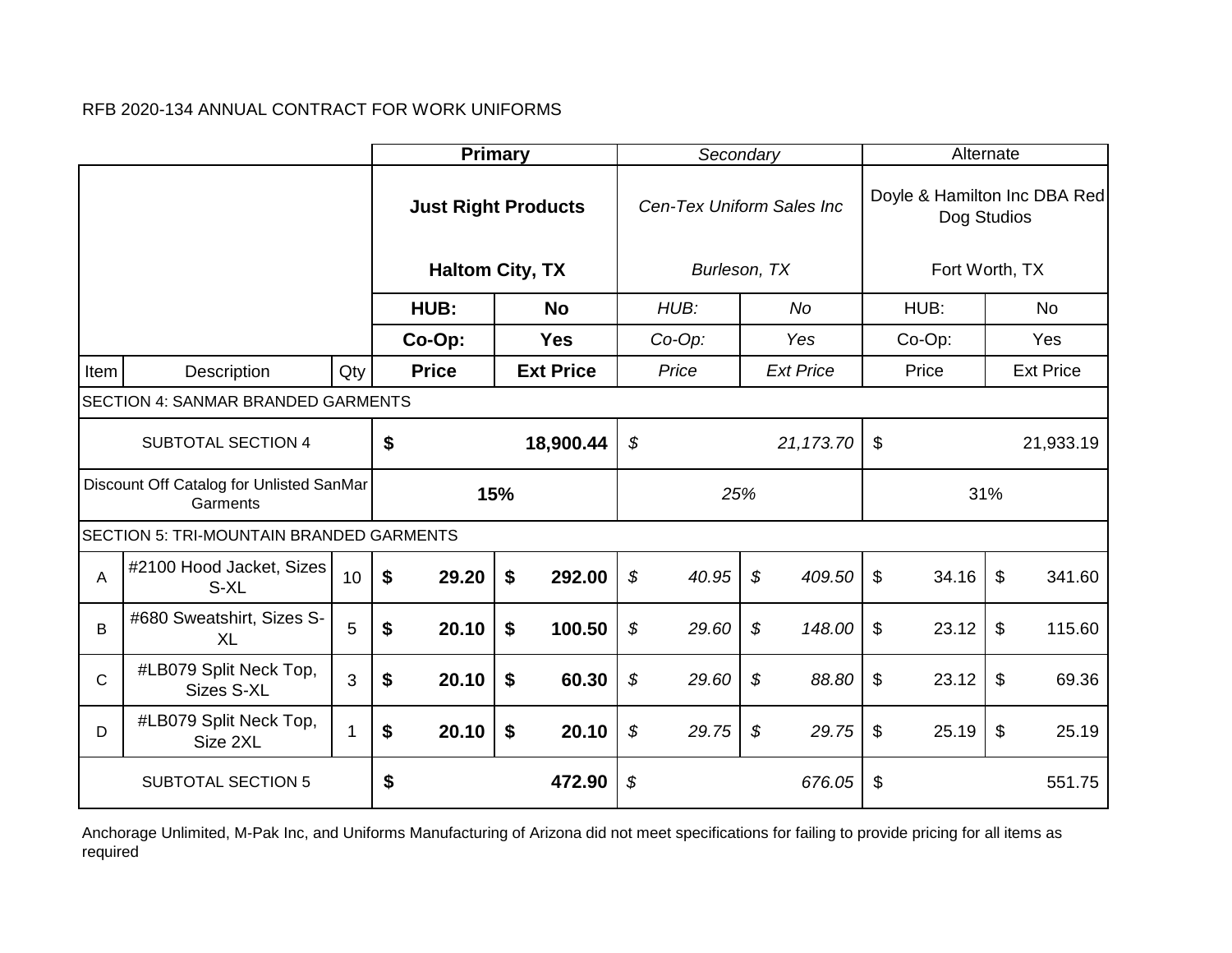|              |                                                                    |     | <b>Primary</b>             |                  |            | Secondary |                           | Alternate      |                                             |                  |           |
|--------------|--------------------------------------------------------------------|-----|----------------------------|------------------|------------|-----------|---------------------------|----------------|---------------------------------------------|------------------|-----------|
|              |                                                                    |     | <b>Just Right Products</b> |                  |            |           | Cen-Tex Uniform Sales Inc |                | Doyle & Hamilton Inc DBA Red<br>Dog Studios |                  |           |
|              |                                                                    |     | <b>Haltom City, TX</b>     |                  |            |           | Burleson, TX              |                | Fort Worth, TX                              |                  |           |
|              |                                                                    |     | HUB:                       |                  | <b>No</b>  |           | HUB:                      | No             | HUB:                                        |                  | <b>No</b> |
|              |                                                                    |     | Co-Op:                     |                  | <b>Yes</b> |           | $Co-Op$ :                 | Yes            | Co-Op:                                      |                  | Yes       |
| Item         | Description                                                        | Qty | <b>Price</b>               | <b>Ext Price</b> |            | Price     | <b>Ext Price</b>          | Price          |                                             | <b>Ext Price</b> |           |
|              | SECTION 5: TRI-MOUNTAIN BRANDED GARMENTS                           |     |                            |                  |            |           |                           |                |                                             |                  |           |
|              | Discount Off Catalog for Unlisted Tri-<br><b>Mountain Garments</b> |     |                            | 15%              |            |           | 25%                       |                |                                             | 31%              |           |
|              | <b>SECTION 6: WRANGLER BRANDED GARMENTS</b>                        |     |                            |                  |            |           |                           |                |                                             |                  |           |
| Α            | #00096 Pants, Sizes 28-<br>42                                      | 20  | \$<br>21.79                | \$               | 435.80     | \$        | 24.00                     | \$<br>480.00   | \$<br>26.91                                 | \$               | 538.20    |
| B            | #13MWZ Jeans, Sizes 28-<br>42                                      | 176 | \$<br>30.64                | \$               | 5,392.64   | \$        | 23.00                     | \$<br>4,048.00 | \$<br>24.84                                 | \$               | 4,371.84  |
| $\mathsf{C}$ | #13MWZ Jeans, Sizes 44-<br>54                                      | 25  | \$<br>31.62                | \$               | 790.50     | \$        | 25.50                     | \$<br>637.50   | \$<br>28.29                                 | \$               | 707.25    |
| D            | #22MWX Jeans, Sizes 28-<br>42                                      | 13  | \$<br>31.62                | \$               | 411.06     | \$        | 23.00                     | \$<br>299.00   | \$<br>37.95                                 | \$               | 493.35    |
| E            | #31MWZ Jeans, Sizes 28-<br>42                                      | 232 | \$<br>20.80                | \$               | 4,825.60   | \$        | 32.50                     | \$<br>7,540.00 | \$<br>24.84                                 | \$               | 5,762.88  |
| F            | #35001 Jeans, Sizes 28-<br>42                                      | 104 | \$<br>19.26                | \$               | 2,003.04   | \$        | 23.00                     | \$<br>2,392.00 | \$<br>23.12                                 | \$               | 2,404.48  |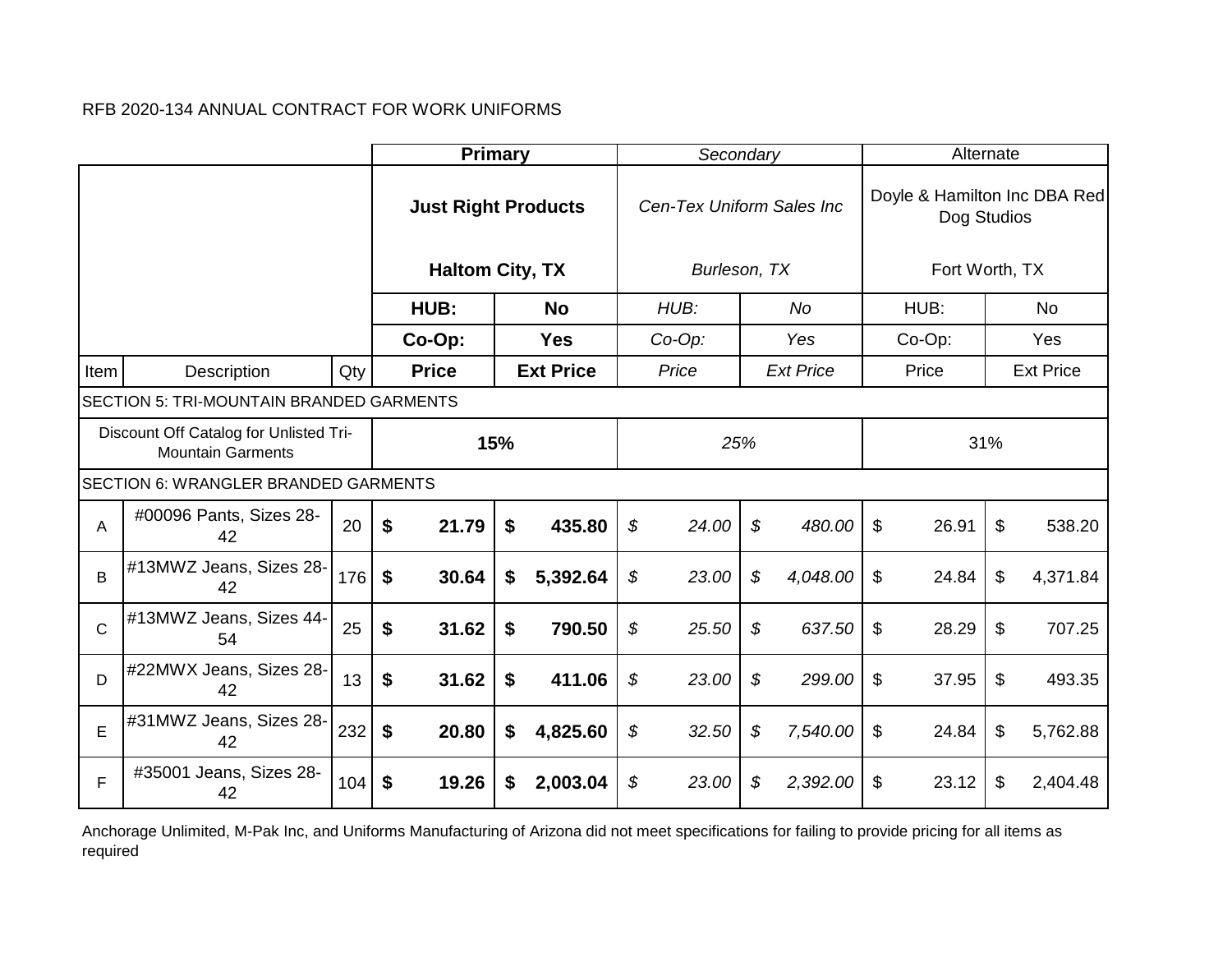|      |                                              |     |                   | <b>Primary</b>             |                  | Secondary                 |                  | Alternate                                   |                  |
|------|----------------------------------------------|-----|-------------------|----------------------------|------------------|---------------------------|------------------|---------------------------------------------|------------------|
|      |                                              |     |                   | <b>Just Right Products</b> |                  | Cen-Tex Uniform Sales Inc |                  | Doyle & Hamilton Inc DBA Red<br>Dog Studios |                  |
|      |                                              |     |                   | <b>Haltom City, TX</b>     |                  | Burleson, TX              |                  | Fort Worth, TX                              |                  |
|      |                                              |     |                   | HUB:                       | <b>No</b>        | HUB:                      | No               | HUB:                                        | No.              |
|      |                                              |     |                   | Co-Op:                     | <b>Yes</b>       | $Co-Op$ :                 | Yes              | Co-Op:                                      | Yes              |
| Item | Description                                  | Qty |                   | <b>Price</b>               | <b>Ext Price</b> | Price                     | <b>Ext Price</b> | Price                                       | <b>Ext Price</b> |
|      | SECTION 6: WRANGLER BRANDED GARMENTS         |     |                   |                            |                  |                           |                  |                                             |                  |
| G    | #35001 Jeans, Sizes 44-<br>54                | 13  | $\boldsymbol{\$}$ | 19.26                      | \$<br>250.38     | \$<br>23.75               | \$<br>308.75     | \$<br>25.88                                 | \$<br>336.44     |
| H    | #47MWZ Jeans, Sizes 28-<br>42                | 13  | \$                | 18.50                      | \$<br>240.50     | \$<br>23.50               | \$<br>305.50     | \$<br>25.53                                 | \$<br>331.89     |
|      | #70127 Denim Shirt, Sizes<br>$15 - 18$       | 98  | \$                | 19.90                      | \$<br>1,950.20   | \$<br>21.00               | \$<br>2,058.00   | \$<br>23.60                                 | \$<br>2,312.80   |
| J    | #70127 Denim Shirt, Sizes<br>18.5-20         | 23  | \$                | 21.40                      | \$<br>492.20     | \$<br>22.50               | \$<br>517.50     | \$<br>25.67                                 | \$<br>590.41     |
| K    | #70136 Chambray Shirt,<br><b>Sizes 15-18</b> | 161 | \$                | 16.90                      | \$<br>2,720.90   | \$<br>20.90               | \$<br>3,364.90   | \$<br>23.32                                 | \$<br>3,754.52   |
| L    | #70136 Chambray Shirt,<br>Sizes 18.5-20      | 55  | \$                | 18.40                      | \$<br>1,012.00   | \$<br>22.40               | \$<br>1,232.00   | \$<br>25.39                                 | \$<br>1,396.45   |
| м    | #936DEN Jeans, Sizes 28-<br>42               | 48  | \$                | 18.00                      | \$<br>864.00     | \$<br>23.00               | \$<br>1,104.00   | \$<br>24.84                                 | \$<br>1,192.32   |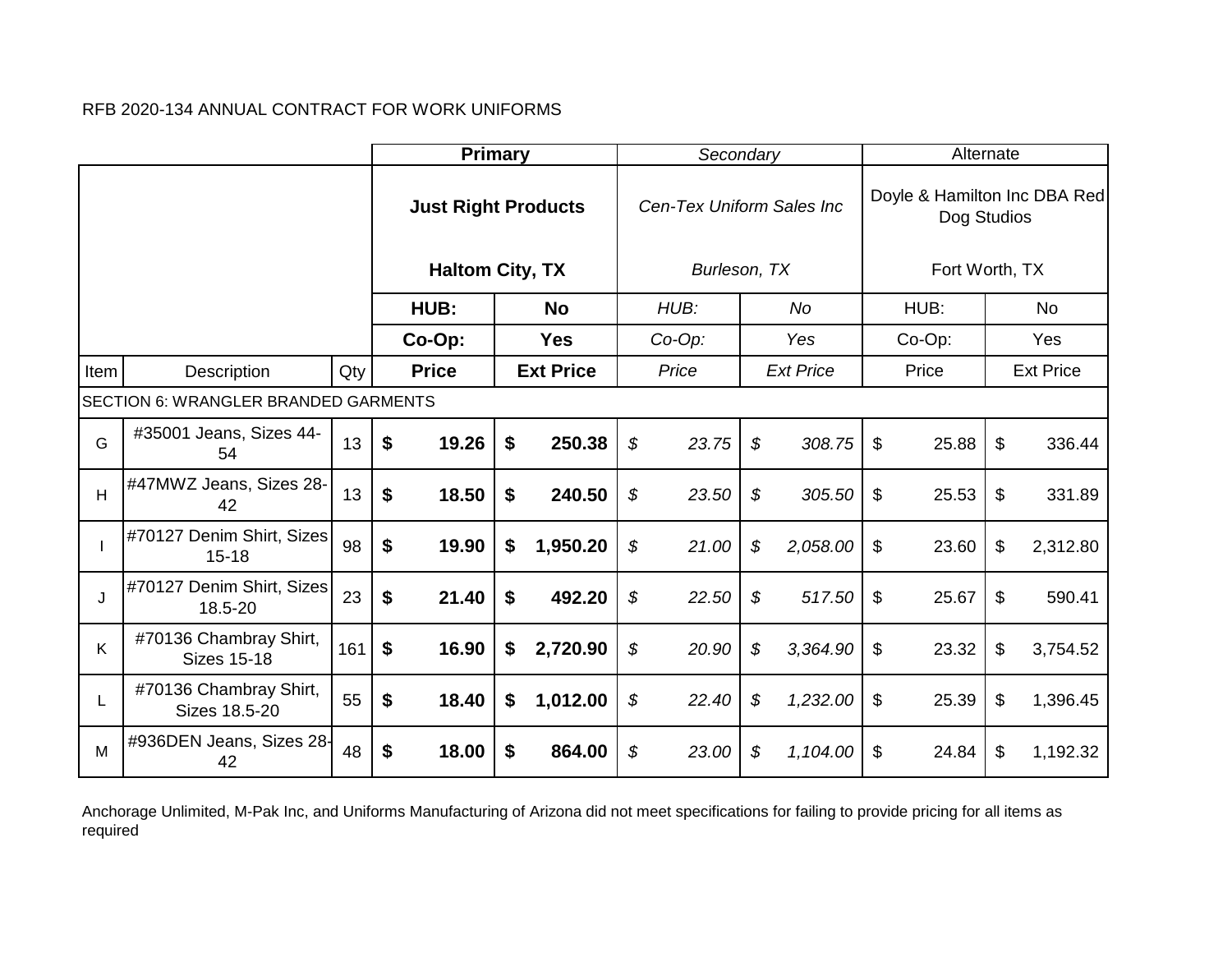|              |                                                               |     | <b>Primary</b>                           |                            |     |                  |    | Secondary                 |                            |                  |                | Alternate      |                |                              |
|--------------|---------------------------------------------------------------|-----|------------------------------------------|----------------------------|-----|------------------|----|---------------------------|----------------------------|------------------|----------------|----------------|----------------|------------------------------|
|              |                                                               |     |                                          | <b>Just Right Products</b> |     |                  |    | Cen-Tex Uniform Sales Inc |                            |                  |                | Dog Studios    |                | Doyle & Hamilton Inc DBA Red |
|              |                                                               |     |                                          | <b>Haltom City, TX</b>     |     |                  |    | Burleson, TX              |                            |                  |                | Fort Worth, TX |                |                              |
|              |                                                               |     |                                          | HUB:                       |     | <b>No</b>        |    | HUB:                      |                            | No               |                | HUB:           |                | No.                          |
|              |                                                               |     |                                          | Co-Op:                     |     | <b>Yes</b>       |    | Co-Op:                    |                            | Yes              |                | Co-Op:         |                | Yes                          |
| Item         | Description                                                   | Qty |                                          | <b>Price</b>               |     | <b>Ext Price</b> |    | Price                     |                            | <b>Ext Price</b> |                | Price          |                | <b>Ext Price</b>             |
|              | SECTION 6: WRANGLER BRANDED GARMENTS                          |     |                                          |                            |     |                  |    |                           |                            |                  |                |                |                |                              |
|              | <b>SUBTOTAL SECTION 6</b>                                     |     | \$<br>\$<br>\$<br>21,388.82<br>24,287.15 |                            |     |                  |    |                           |                            |                  |                |                | 24,192.83      |                              |
|              | Discount Off Catalog for Unlisted<br><b>Wrangler Garments</b> |     |                                          |                            | 15% |                  |    | 25%                       |                            |                  |                | 31%            |                |                              |
|              | SECTION 7: GARMENT CUSTOMIZATION SERVICES                     |     |                                          |                            |     |                  |    |                           |                            |                  |                |                |                |                              |
| Α            | <b>Embroidery of Text</b>                                     | 256 | \$                                       | 3.75                       | \$  | 960.00           | \$ | 1.00                      | $\mathcal{L}$              | 256.00           | $\mathfrak{S}$ | 1.00           | $\mathfrak{S}$ | 256.00                       |
| B            | <b>Embroidery of Department</b><br>Logo                       | 309 | $\boldsymbol{\mathsf{s}}$                | 3.75                       | \$  | 1,158.75         | \$ | 2.50                      | $\boldsymbol{\mathcal{S}}$ | 772.50           | $\mathfrak{L}$ | 2.75           | \$             | 849.75                       |
| $\mathsf{C}$ | <b>Embroidery of Tarrant</b><br><b>County Seal</b>            | 892 | \$                                       | 3.75                       | \$  | 3,345.00         | \$ | 2.50                      | $\boldsymbol{\mathcal{S}}$ | 2,230.00         | \$             | 2.75           | \$             | 2,453.00                     |
| D            | Silk Screening of Text                                        | 162 | \$                                       | 4.00                       | \$  | 648.00           | \$ | 1.00                      | $\boldsymbol{\mathcal{S}}$ | 162.00           | $\mathfrak{S}$ | 1.55           | \$             | 251.10                       |
| Е            | Silk Screening of<br>Department Logo                          | 50  | \$                                       | 1.62                       | \$  | 81.00            | \$ | 1.00                      | \$                         | 50.00            | \$             | 1.55           | \$             | 77.50                        |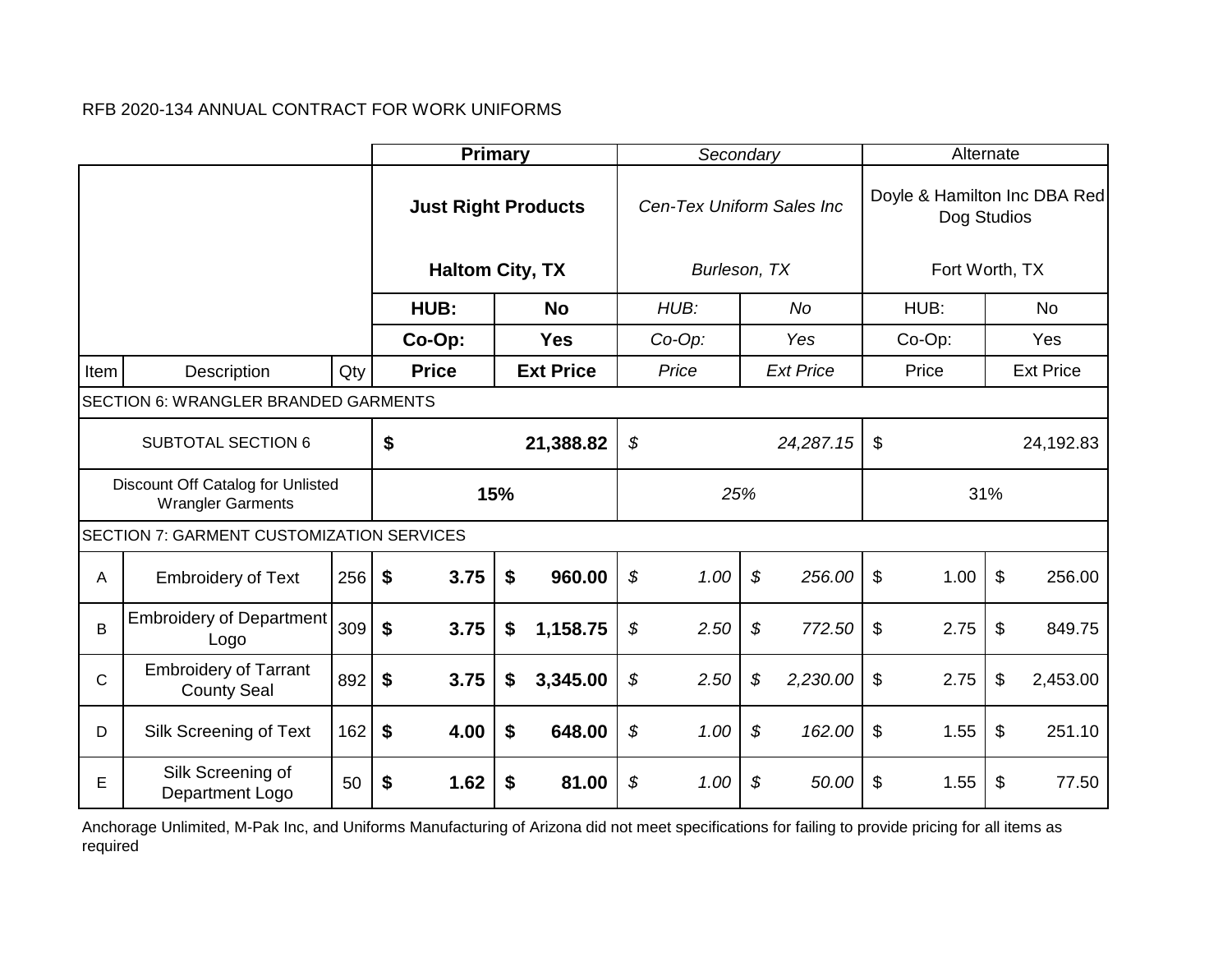|      |                                                    |     | <b>Primary</b>             |                  | Secondary                      |                                |                           | Alternate      |                              |
|------|----------------------------------------------------|-----|----------------------------|------------------|--------------------------------|--------------------------------|---------------------------|----------------|------------------------------|
|      |                                                    |     | <b>Just Right Products</b> |                  | Cen-Tex Uniform Sales Inc      |                                |                           | Dog Studios    | Doyle & Hamilton Inc DBA Red |
|      |                                                    |     | <b>Haltom City, TX</b>     |                  | Burleson, TX                   |                                |                           | Fort Worth, TX |                              |
|      |                                                    |     | HUB:                       | <b>No</b>        | HUB:                           | No                             |                           | HUB:           | No                           |
|      |                                                    |     | Co-Op:                     | <b>Yes</b>       | $Co-Op$ :                      | Yes                            |                           | Co-Op:         | Yes                          |
| Item | Description                                        | Qty | <b>Price</b>               | <b>Ext Price</b> | Price                          | <b>Ext Price</b>               |                           | Price          | <b>Ext Price</b>             |
|      | <b>SECTION 7: GARMENT CUSTOMIZATION SERVICES</b>   |     |                            |                  |                                |                                |                           |                |                              |
| F    | Silk Screening of Tarrant<br><b>County Seal</b>    | 642 | \$<br>0.79                 | \$<br>507.18     | \$<br>1.00                     | \$<br>642.00                   | $\boldsymbol{\mathsf{S}}$ | 1.55           | \$<br>995.10                 |
| G    | Department Logo<br><b>Digitization/Artwork Fee</b> | 10  | \$<br>10.00                | \$<br>100.00     | \$<br>$\overline{\phantom{a}}$ | \$<br>$\overline{\phantom{a}}$ | \$                        | $\blacksquare$ | \$                           |
| H    | Sew-On Patch                                       | 20  | \$<br>1.90                 | \$<br>38.00      | \$<br>2.00                     | \$<br>40.00                    | $\$\$                     | 3.00           | \$<br>60.00                  |
|      | SUBTOTAL SECTION 7                                 |     | \$                         | 6,837.93         | \$                             | 4,152.50                       | $\sqrt[6]{\frac{1}{2}}$   |                | 4,942.45                     |
|      | <b>BID TOTAL (ALL SECTIONS)</b>                    |     | \$                         | 56,344.80        | \$                             | 57,257.40                      | \$                        |                | 59,368.28                    |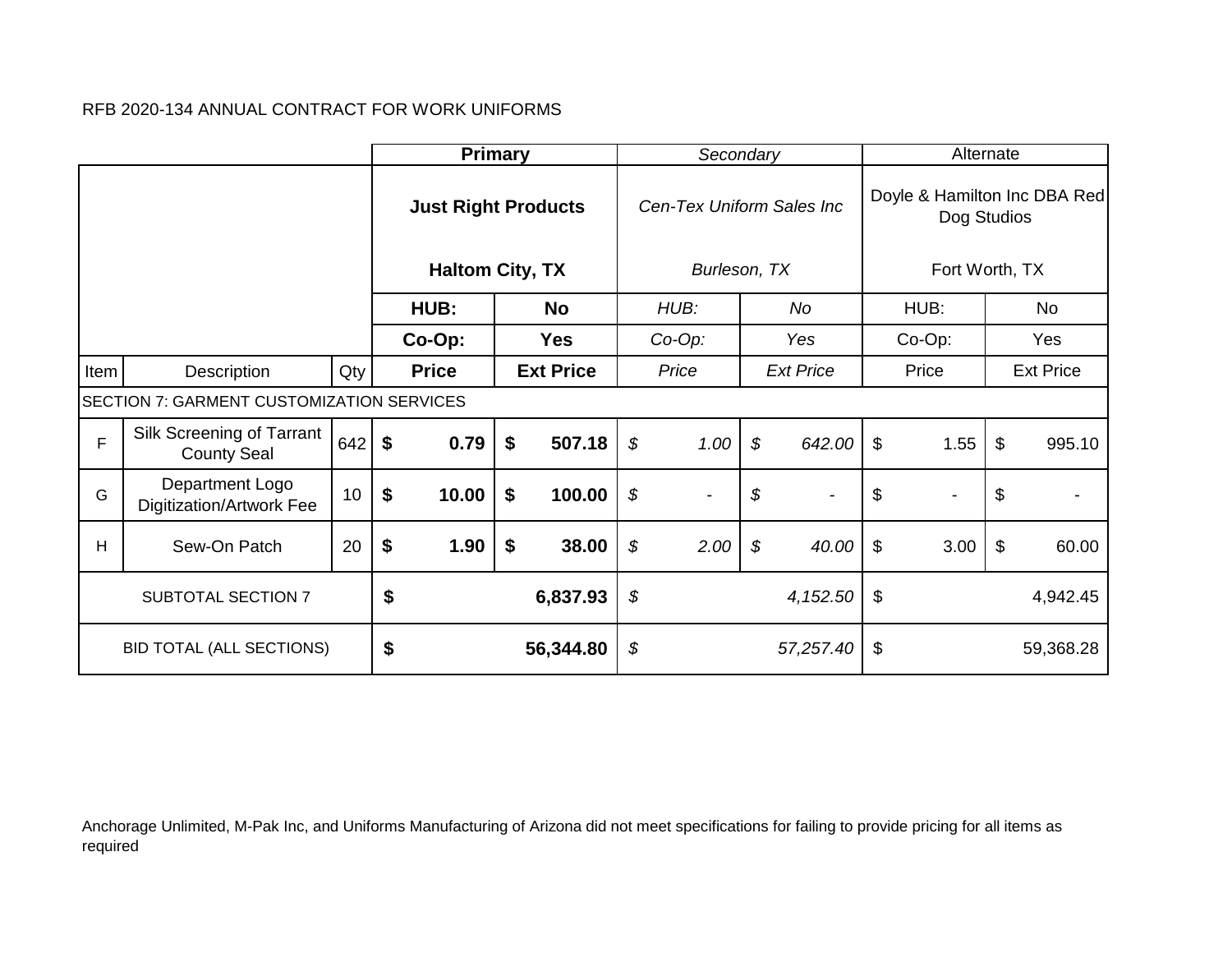|      |                                             |     |              | <b>Primary</b>             | Secondary                    |                           |        | Alternate                                   |
|------|---------------------------------------------|-----|--------------|----------------------------|------------------------------|---------------------------|--------|---------------------------------------------|
|      |                                             |     |              | <b>Just Right Products</b> |                              | Cen-Tex Uniform Sales Inc |        | Doyle & Hamilton Inc DBA Red<br>Dog Studios |
|      |                                             |     |              | <b>Haltom City, TX</b>     |                              | Burleson, TX              |        | Fort Worth, TX                              |
|      |                                             |     | HUB:         | <b>No</b>                  | HUB:                         | No                        | HUB:   | <b>No</b>                                   |
|      |                                             |     | Co-Op:       | <b>Yes</b>                 | $Co-Op$ :                    | Yes                       | Co-Op: | Yes                                         |
| Item | Description                                 | Qty | <b>Price</b> | <b>Ext Price</b>           | Price                        | <b>Ext Price</b>          | Price  | <b>Ext Price</b>                            |
|      | DISCOUNTS OFF CATALOG FOR BRANDS NOT LISTED |     |              |                            |                              |                           |        |                                             |
|      | <b>Brand - Discount</b>                     |     |              | N/A                        | Berne Apparel - 25%          |                           |        | N/A                                         |
|      | <b>Brand - Discount</b>                     |     |              | N/A                        | <b>Blue Generation - 25%</b> |                           |        | N/A                                         |
|      | Brand - Discount                            |     |              | N/A                        | Rothco - 25%                 |                           |        | N/A                                         |
|      | Brand - Discount                            |     |              | N/A                        | Alpha Border - 25%           |                           |        | N/A                                         |
|      | <b>Brand - Discount</b>                     |     |              | N/A                        | N/A                          |                           |        | N/A                                         |
|      | <b>Brand - Discount</b>                     |     |              | N/A                        | N/A                          |                           |        | N/A                                         |
|      | <b>Brand - Discount</b>                     |     |              | N/A                        | N/A                          |                           |        | N/A                                         |
|      | <b>Brand - Discount</b>                     |     |              | N/A                        | N/A                          |                           |        | N/A                                         |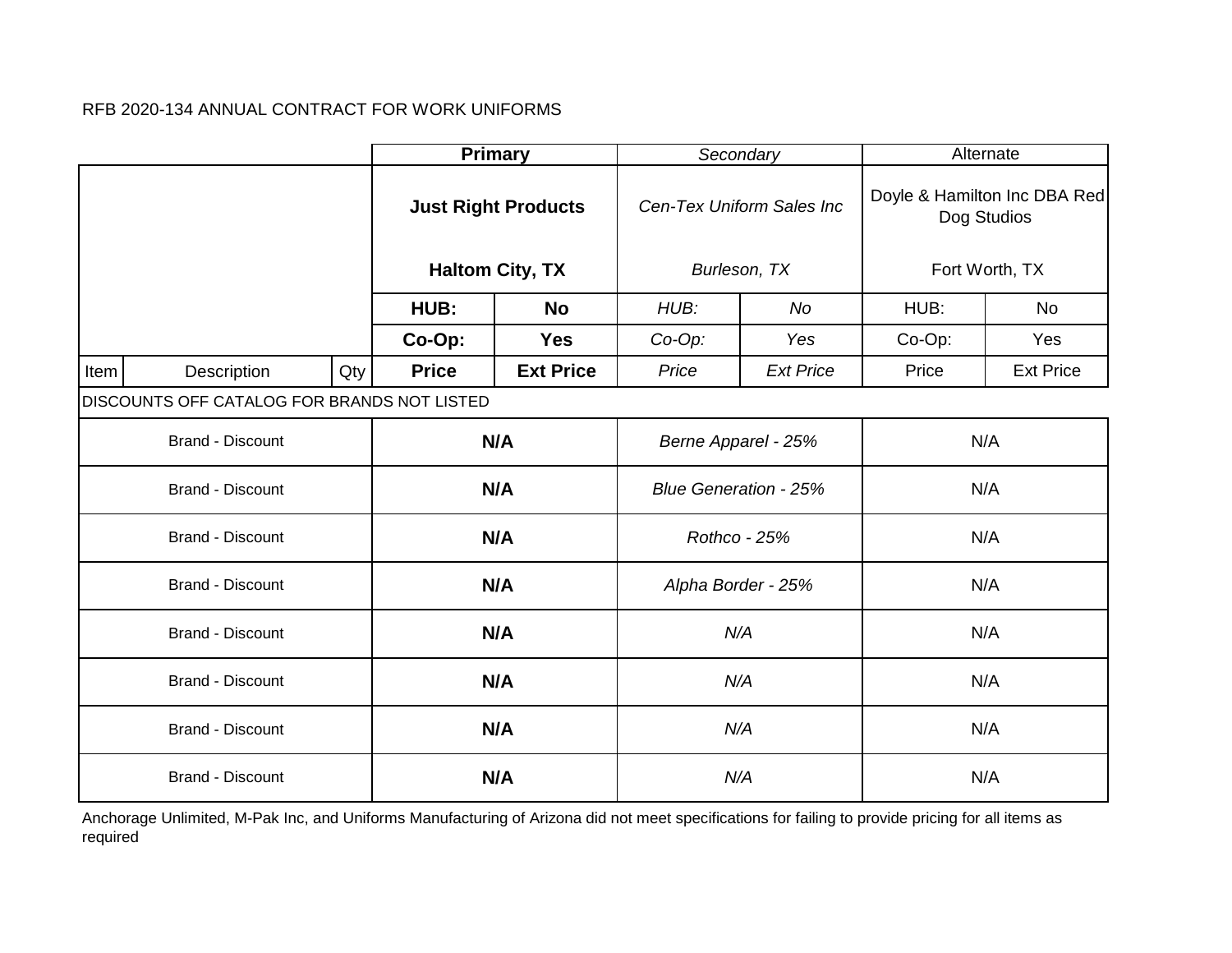|      |                                                           |     |              | <b>Primary</b>             |           | Secondary                 |        | Alternate                                   |
|------|-----------------------------------------------------------|-----|--------------|----------------------------|-----------|---------------------------|--------|---------------------------------------------|
|      |                                                           |     |              | <b>Just Right Products</b> |           | Cen-Tex Uniform Sales Inc |        | Doyle & Hamilton Inc DBA Red<br>Dog Studios |
|      |                                                           |     |              | <b>Haltom City, TX</b>     |           | Burleson, TX              |        | Fort Worth, TX                              |
|      |                                                           |     | HUB:         | <b>No</b>                  | HUB:      | No                        | HUB:   | No                                          |
|      |                                                           |     | Co-Op:       | <b>Yes</b>                 | $Co-Op$ : | Yes                       | Co-Op: | Yes                                         |
| Item | Description                                               | Qty | <b>Price</b> | <b>Ext Price</b>           | Price     | <b>Ext Price</b>          | Price  | <b>Ext Price</b>                            |
|      | <b>FEES FOR GARMENT CUSTOMIZATION SERVICES NOT LISTED</b> |     |              |                            |           |                           |        |                                             |
|      | Service - Fee                                             |     |              | N/A                        | N/A       |                           |        | N/A                                         |
|      | Service - Fee                                             |     |              | N/A                        | N/A       |                           |        | N/A                                         |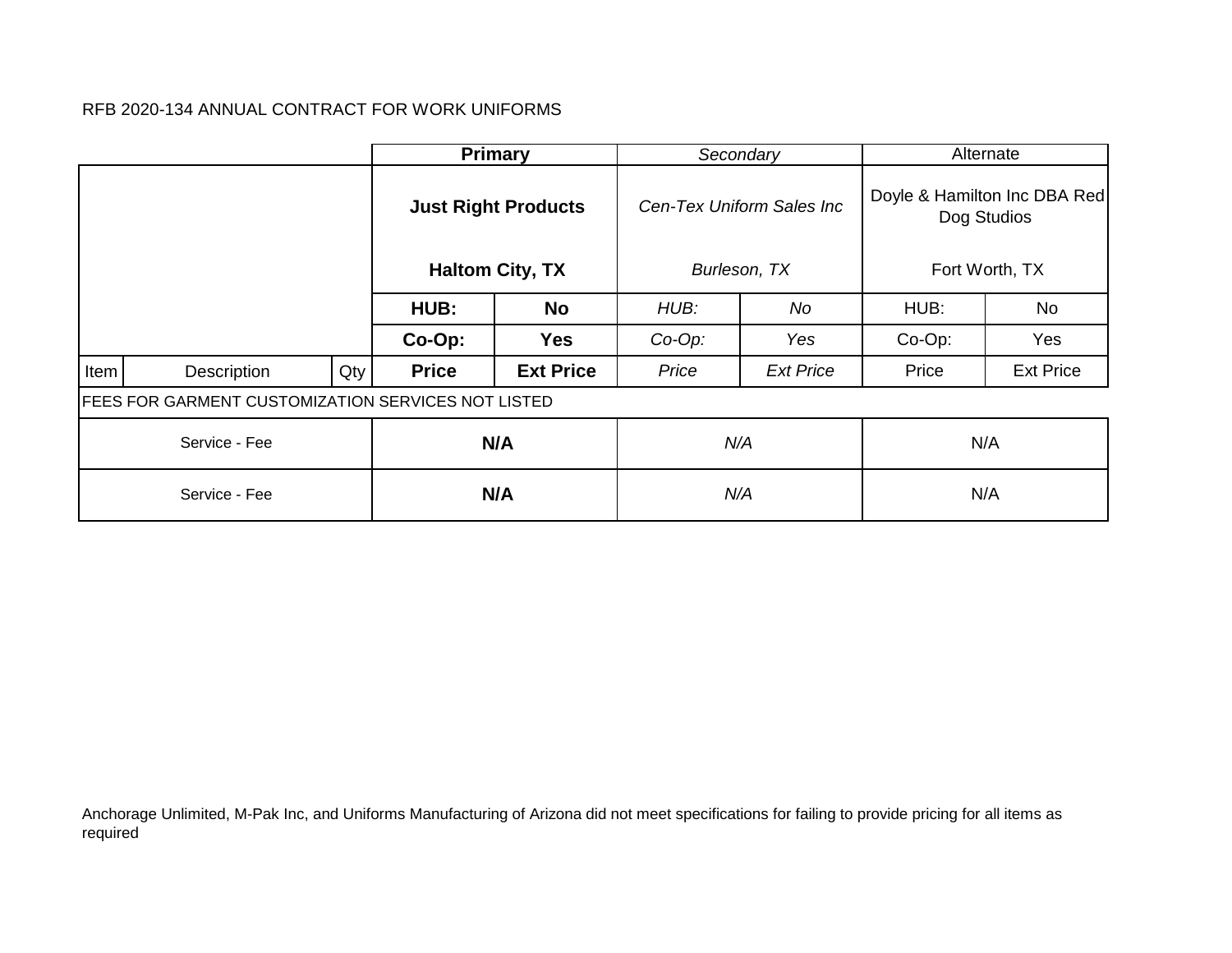|              |                                             |     |       | <b>Promotional Designs Inc</b> |                  |               | Mavich |                  | Active Impressions, LP |                  |
|--------------|---------------------------------------------|-----|-------|--------------------------------|------------------|---------------|--------|------------------|------------------------|------------------|
|              |                                             |     |       | Green Bay, WI                  |                  | Southlake, TX |        |                  | Fort Worth, TX         |                  |
|              |                                             |     |       | HUB:                           | Yes              | HUB:          |        | Yes              | HUB:                   | <b>No</b>        |
|              |                                             |     |       | $Co-Op$ :                      | Yes              | Co-Op:        |        | Yes              | Co-Op:                 | Yes              |
| Item         | Description                                 | Qty |       | Price                          | <b>Ext Price</b> | Price         |        | <b>Ext Price</b> | Price                  | <b>Ext Price</b> |
|              | <b>SECTION 1: DICKIES BRANDED GARMENTS</b>  |     |       |                                |                  |               |        |                  |                        |                  |
| B            | #1993 Denim Jeans, Sizes<br>28-42           | 52  | \$    | 22.35                          | \$<br>1,162.20   | \$<br>26.00   | \$     | 1,352.00         | \$<br>39.78            | \$<br>2,068.56   |
| $\mathsf{C}$ | #1994 Denim Jeans, Sizes<br>28-42           | 13  | \$    | 20.00                          | \$<br>260.00     | \$<br>23.20   | \$     | 301.60           | \$<br>37.78            | \$<br>491.14     |
| D            | #43214 Cargo Shorts,<br><b>Sizes 28-42</b>  | 10  | \$    | 22.00                          | \$<br>220.00     | \$<br>25.33   | \$     | 253.30           | \$<br>37.79            | \$<br>377.90     |
| E            | #85283 Work Pants, Sizes<br>28-42           | 10  | \$    | 22.65                          | \$<br>226.50     | \$<br>26.33   | \$     | 263.30           | \$<br>37.79            | \$<br>377.90     |
| F.           | #874 Work Pants, Sizes<br>28-42             | 10  | $\$\$ | 20.00                          | \$<br>200.00     | \$<br>23.33   | \$     | 233.30           | \$<br>31.03            | \$<br>310.30     |
| G            | #LD200 Denim Jeans,<br><b>Sizes 28-42</b>   | 15  | \$    | 20.00                          | \$<br>300.00     | \$<br>23.33   | \$     | 349.95           | \$<br>26.91            | \$<br>403.65     |
| н            | #LR642 Pocket Shorts,<br><b>Sizes 28-42</b> | 10  | \$    | 16.45                          | \$<br>164.50     | \$<br>19.00   | \$     | 190.00           | \$<br>24.09            | \$<br>240.90     |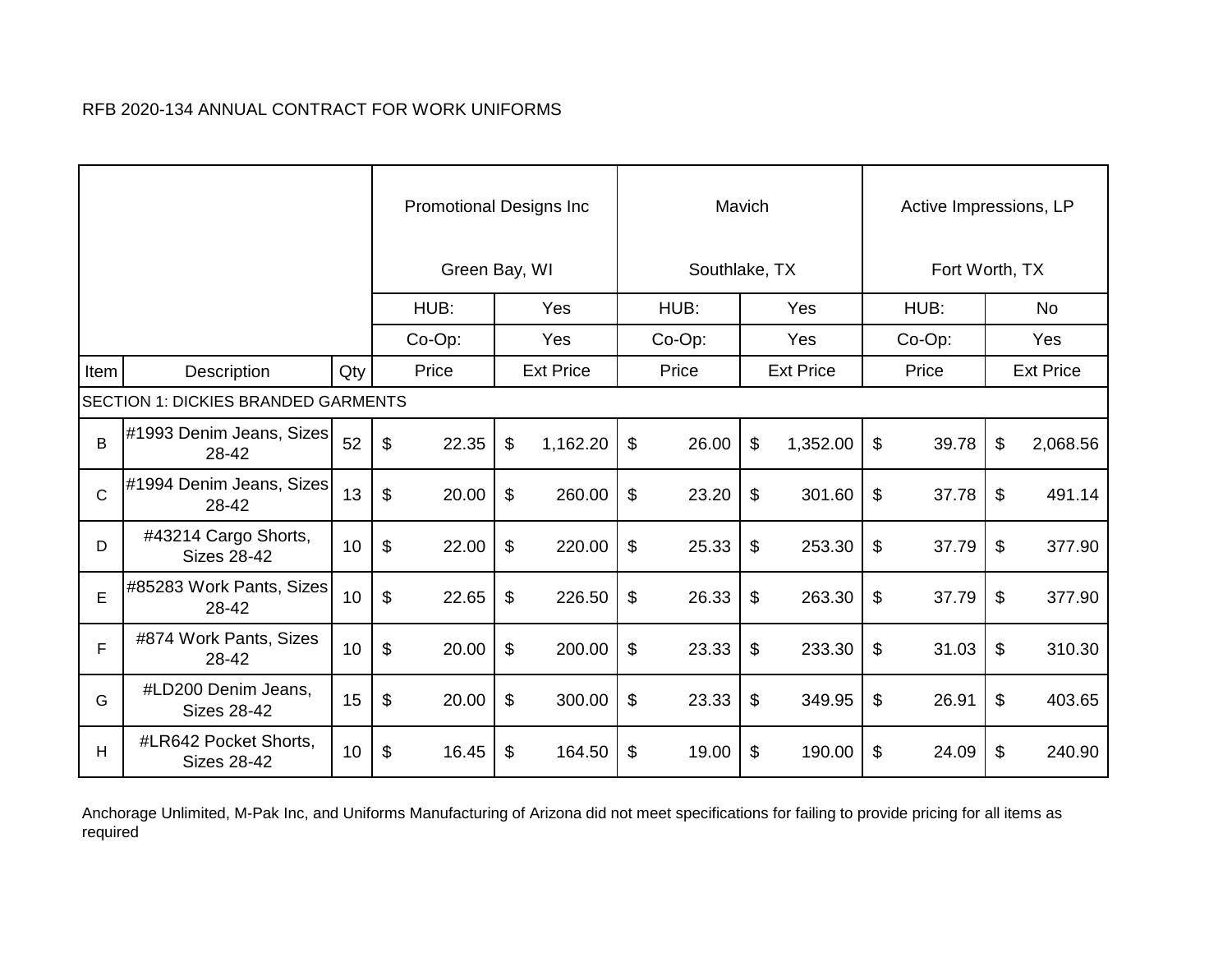|      |                                                       |     |                           | <b>Promotional Designs Inc</b> |                  |                           |               | Mavich |                  | Active Impressions, LP |     |                  |
|------|-------------------------------------------------------|-----|---------------------------|--------------------------------|------------------|---------------------------|---------------|--------|------------------|------------------------|-----|------------------|
|      |                                                       |     |                           | Green Bay, WI                  |                  |                           | Southlake, TX |        |                  | Fort Worth, TX         |     |                  |
|      |                                                       |     |                           | HUB:                           | Yes              |                           | HUB:          |        | Yes              | HUB:                   |     | <b>No</b>        |
|      |                                                       |     |                           | $Co-Op$ :                      | Yes              |                           | Co-Op:        |        | Yes              | Co-Op:                 |     | Yes              |
| Item | Description                                           | Qty |                           | Price                          | <b>Ext Price</b> |                           | Price         |        | <b>Ext Price</b> | Price                  |     | <b>Ext Price</b> |
|      | SECTION 1: DICKIES BRANDED GARMENTS                   |     |                           |                                |                  |                           |               |        |                  |                        |     |                  |
|      | #LS516 SS Performance<br>Shirt, Sizes S-XL            | 20  | $\sqrt[6]{\frac{1}{2}}$   | 19.80                          | \$<br>396.00     | \$                        | 22.66         | $\$\$  | 453.20           | \$<br>28.63            | \$  | 572.60           |
| J    | #TJ350 Hooded Jacket,<br>Sizes S-XL                   | 15  | \$                        | 49.00                          | \$<br>735.00     | \$                        | 56.66         | \$     | 849.90           | \$<br>76.09            | \$  | 1,141.35         |
| Κ    | #XD730 Denim Jeans,<br><b>Sizes 28-42</b>             | 18  | $\mathfrak{L}$            | 18.50                          | \$<br>333.00     | $\sqrt[6]{\frac{1}{2}}$   | 28.72         | \$     | 516.96           | \$<br>30.77            | \$  | 553.86           |
|      | <b>SUBTOTAL SECTION 1</b>                             |     | \$                        |                                | 3,997.20         | $\boldsymbol{\mathsf{S}}$ |               |        | 4,763.51         | \$                     |     | 6,538.16         |
|      | Discount Off Catalog for Unlisted Dickies<br>Garments |     |                           | 20%                            |                  |                           |               | 0%     |                  |                        | 25% |                  |
|      | <b>SECTION 2: LANDAU BRANDED GARMENTS</b>             |     |                           |                                |                  |                           |               |        |                  |                        |     |                  |
| A    | #7502 Scrub V-Neck Top,<br>Sizes S-XL                 | 117 | $\boldsymbol{\mathsf{S}}$ | 16.60                          | \$<br>1,942.20   | $\sqrt[6]{\frac{1}{2}}$   | 17.25         | \$     | 2,018.25         | \$<br>11.14            | \$  | 1,303.38         |
| B    | #7602 Scrub Drawstring<br>Pant, Sizes S-XL            | 30  | \$                        | 18.05                          | \$<br>541.50     | \$                        | 19.33         | \$     | 579.90           | \$<br>12.15            | \$  | 364.50           |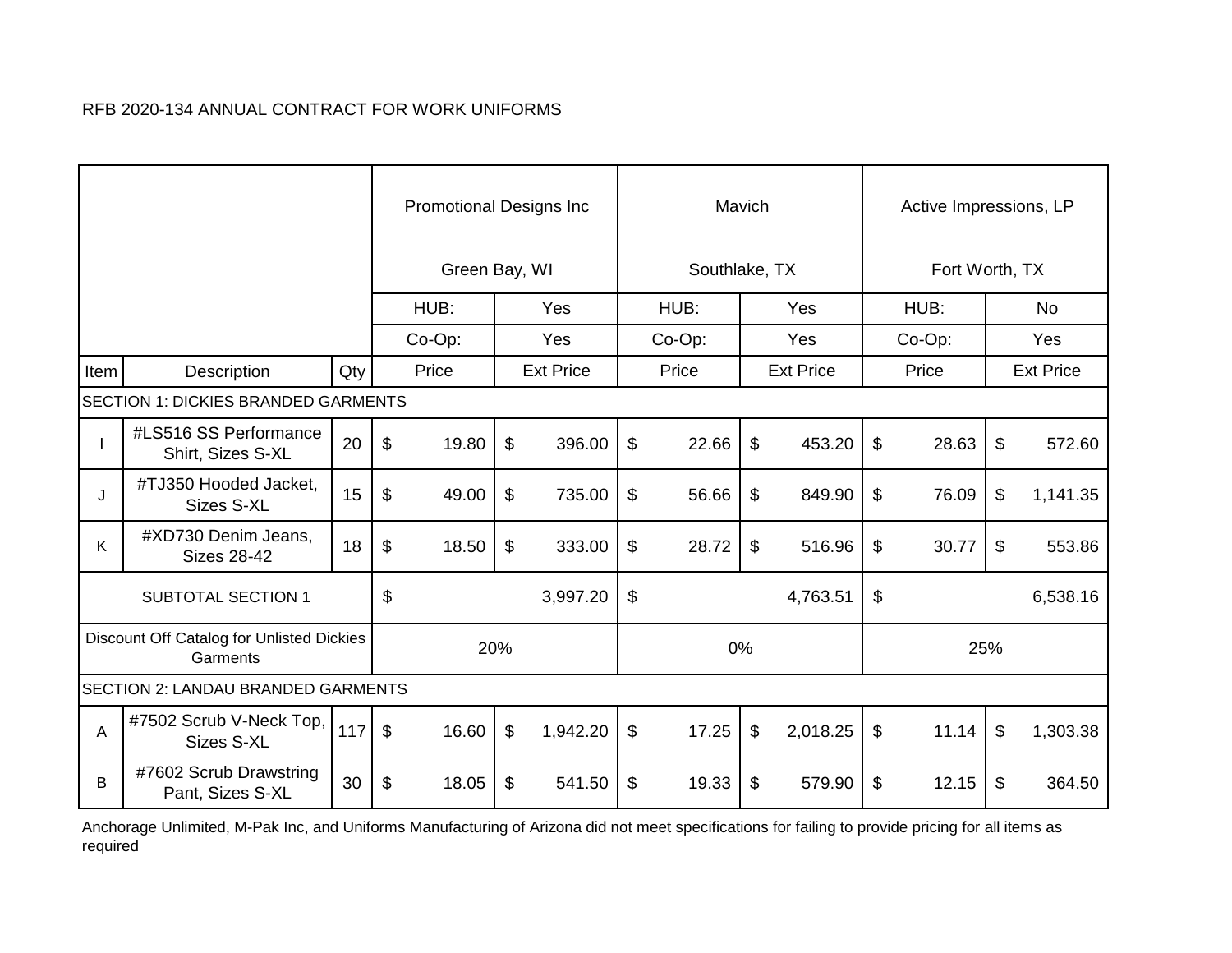|              |                                                                 |     |                         | <b>Promotional Designs Inc</b> |     |                  |                           | Mavich        |                |                  |                         | Active Impressions, LP |                           |                  |
|--------------|-----------------------------------------------------------------|-----|-------------------------|--------------------------------|-----|------------------|---------------------------|---------------|----------------|------------------|-------------------------|------------------------|---------------------------|------------------|
|              |                                                                 |     |                         | Green Bay, WI                  |     |                  |                           | Southlake, TX |                |                  |                         | Fort Worth, TX         |                           |                  |
|              |                                                                 |     |                         | HUB:                           |     | Yes              |                           | HUB:          |                | Yes              |                         | HUB:                   |                           | <b>No</b>        |
|              |                                                                 |     |                         | $Co-Op$ :                      |     | Yes              |                           | Co-Op:        |                | <b>Yes</b>       |                         | Co-Op:                 |                           | <b>Yes</b>       |
| Item         | Description                                                     | Qty |                         | Price                          |     | <b>Ext Price</b> |                           | Price         |                | <b>Ext Price</b> |                         | Price                  |                           | <b>Ext Price</b> |
|              | SECTION 2: LANDAU BRANDED GARMENTS                              |     |                         |                                |     |                  |                           |               |                |                  |                         |                        |                           |                  |
| $\mathsf{C}$ | #83221 Women's Cargo<br>Pant, Sizes S-XL                        | 25  | $\sqrt[6]{\frac{1}{2}}$ | 15.70                          | \$  | 392.50           | $\mathfrak{S}$            | 16.50         | $\mathfrak{S}$ | 412.50           | $\sqrt[6]{\frac{1}{2}}$ | 10.46                  | $\mathfrak{L}$            | 261.50           |
| D            | #8555 Men's Cargo Pant,<br><b>Sizes S-XL</b>                    | 25  | \$                      | 26.50                          | \$  | 662.50           | $\sqrt[6]{\frac{1}{2}}$   | 25.80         | \$             | 645.00           | \$                      | 17.89                  | \$                        | 447.25           |
|              | <b>SUBTOTAL SECTION 2</b>                                       |     | $\$\$                   |                                |     | 3,538.70         | $\boldsymbol{\mathsf{S}}$ |               |                | 3,655.65         | \$                      |                        |                           | 2,376.63         |
|              | Discount Off Catalog for Unlisted Landau<br>Garments            |     |                         |                                | 15% |                  |                           |               | 0%             |                  |                         | 25%                    |                           |                  |
|              | <b>SECTION 3: RICHARDSON BRANDED GARMENTS</b>                   |     |                         |                                |     |                  |                           |               |                |                  |                         |                        |                           |                  |
| A            | #112 Trucker Hat                                                | 56  | $\mathfrak{F}$          | 5.75                           | \$  | 322.00           | $\frac{1}{2}$             | 5.00          | $\$\$          | 280.00           | $\sqrt[6]{\frac{1}{2}}$ | 6.30                   | $\boldsymbol{\mathsf{S}}$ | 352.80           |
|              | <b>SUBTOTAL SECTION 3</b>                                       |     | \$                      |                                |     | 322.00           | \$                        |               |                | 280.00           | \$                      |                        |                           | 352.80           |
|              | Discount Off Catalog for Unlisted<br><b>Richardson Garments</b> |     |                         |                                | 15% |                  |                           |               | 0%             |                  |                         | 25%                    |                           |                  |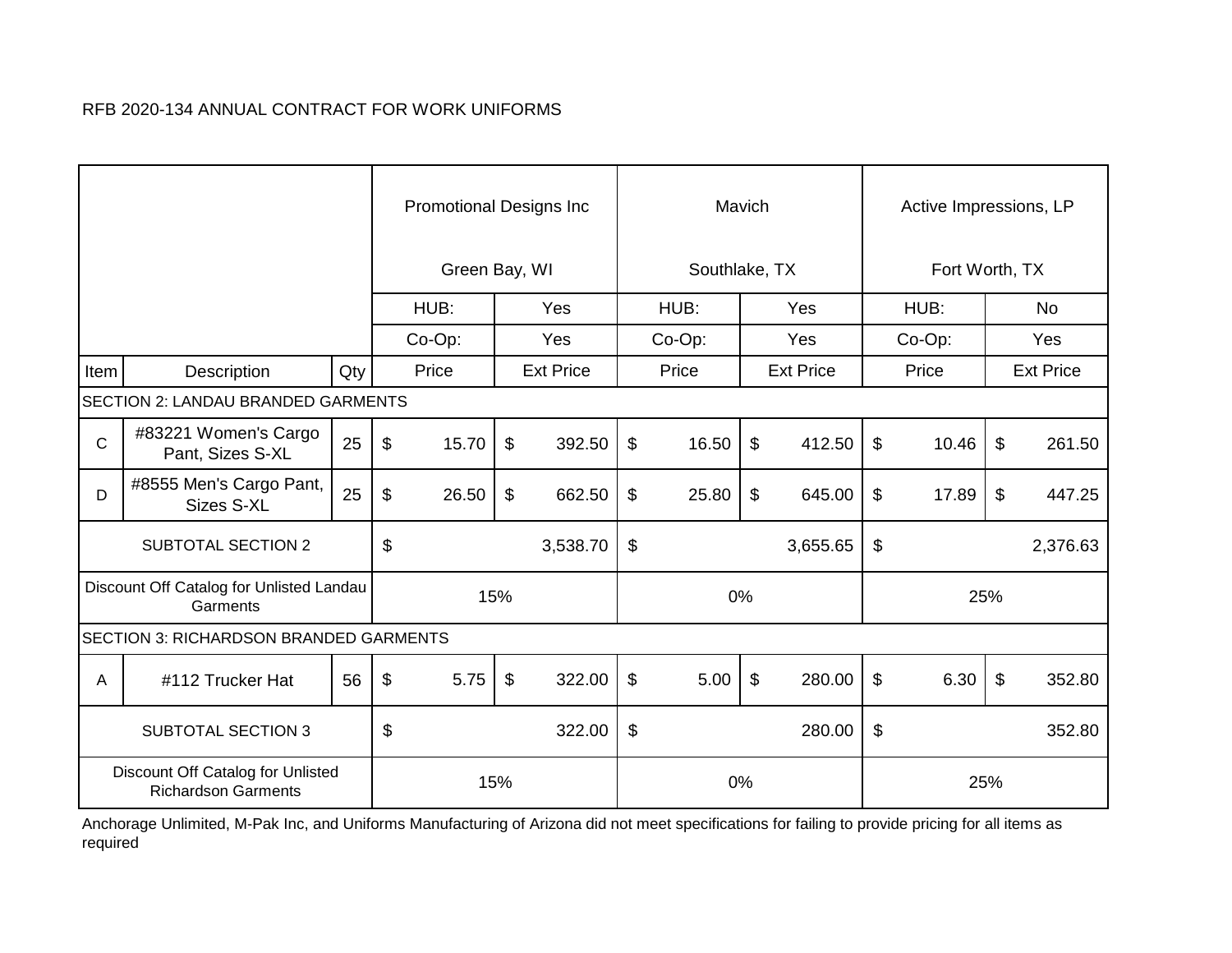|              |                                           |     |                            | <b>Promotional Designs Inc</b> |                  |               | Mavich |                  | Active Impressions, LP |                  |
|--------------|-------------------------------------------|-----|----------------------------|--------------------------------|------------------|---------------|--------|------------------|------------------------|------------------|
|              |                                           |     |                            | Green Bay, WI                  |                  | Southlake, TX |        |                  | Fort Worth, TX         |                  |
|              |                                           |     |                            | HUB:                           | Yes              | HUB:          |        | Yes              | HUB:                   | <b>No</b>        |
|              |                                           |     |                            | Co-Op:                         | Yes              | Co-Op:        |        | Yes              | Co-Op:                 | Yes              |
| Item         | Description                               | Qty |                            | Price                          | <b>Ext Price</b> | Price         |        | <b>Ext Price</b> | Price                  | <b>Ext Price</b> |
|              | <b>SECTION 4: SANMAR BRANDED GARMENTS</b> |     |                            |                                |                  |               |        |                  |                        |                  |
| A            | #CTK122 Hooded<br>Sweatshirt, Sizes S-XL  | 32  | \$                         | 39.75                          | \$<br>1,272.00   | \$<br>41.77   | \$     | 1,336.64         | \$<br>39.47            | \$<br>1,263.04   |
| B            | #CTSJ140 Active Jacket,<br>Sizes S-XL     | 10  | \$                         | 87.50                          | \$<br>875.00     | \$<br>86.65   | \$     | 866.50           | \$<br>87.74            | \$<br>877.40     |
| $\mathsf{C}$ | #2200 Tank Top, Sizes S-<br>XL            | 41  | \$                         | 4.80                           | \$<br>196.80     | \$<br>6.41    | \$     | 262.81           | \$<br>6.06             | \$<br>248.46     |
| D            | #2300 T-Shirt, Sizes S-XL                 | 100 | $\boldsymbol{\mathsf{S}}$  | 6.90                           | \$<br>690.00     | \$<br>6.85    | \$     | 685.00           | \$<br>6.92             | \$<br>692.00     |
| Е            | #2300 T-Shirt, Size 2XL                   | 44  | $\$\$                      | 9.30                           | \$<br>409.20     | \$<br>9.60    | \$     | 422.40           | \$<br>10.80            | \$<br>475.20     |
| F            | #8000 Shirt, Sizes S-XL                   | 810 | $\boldsymbol{\mathcal{S}}$ | 3.40                           | \$<br>2,754.00   | \$<br>2.81    | \$     | 2,276.10         | \$<br>4.12             | \$<br>3,337.20   |
| G            | #82800L Sport Shirt, Sizes<br>S-XL        | 32  | \$                         | 9.90                           | \$<br>316.80     | \$<br>9.32    | \$     | 298.24           | \$<br>9.44             | \$<br>302.08     |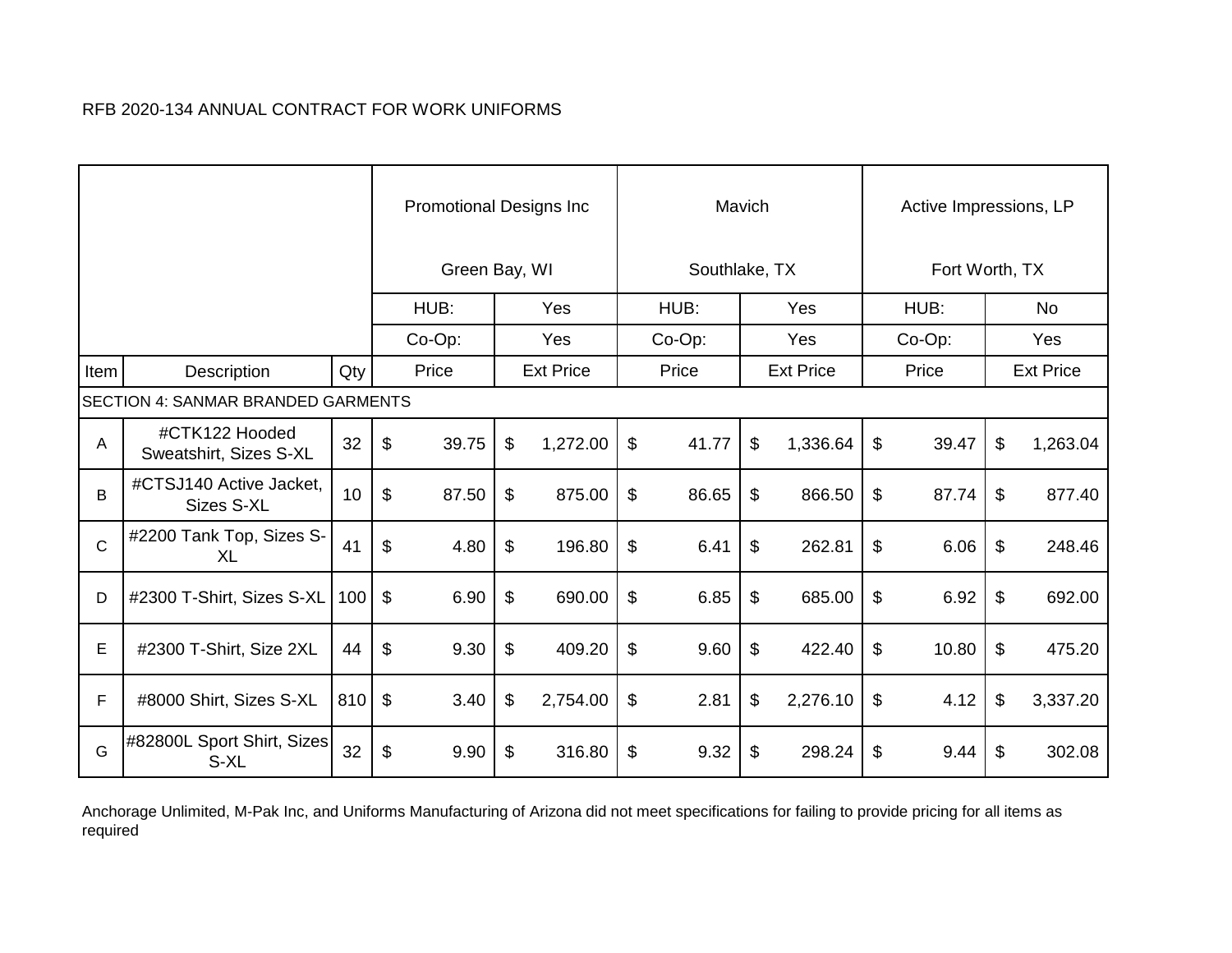|      |                                           |     |                            | <b>Promotional Designs Inc</b> |                  |                           |               | Mavich |                  |                         | Active Impressions, LP |                  |
|------|-------------------------------------------|-----|----------------------------|--------------------------------|------------------|---------------------------|---------------|--------|------------------|-------------------------|------------------------|------------------|
|      |                                           |     |                            | Green Bay, WI                  |                  |                           | Southlake, TX |        |                  |                         | Fort Worth, TX         |                  |
|      |                                           |     |                            | HUB:                           | Yes              |                           | HUB:          |        | Yes              |                         | HUB:                   | <b>No</b>        |
|      |                                           |     |                            | Co-Op:                         | Yes              |                           | Co-Op:        |        | Yes              |                         | Co-Op:                 | Yes              |
| Item | Description                               | Qty |                            | Price                          | <b>Ext Price</b> |                           | Price         |        | <b>Ext Price</b> |                         | Price                  | <b>Ext Price</b> |
|      | <b>SECTION 4: SANMAR BRANDED GARMENTS</b> |     |                            |                                |                  |                           |               |        |                  |                         |                        |                  |
| H    | #4200 T-Shirt, Sizes S-XL                 | 20  | $\sqrt[6]{\frac{1}{2}}$    | 5.90                           | \$<br>118.00     | $\mathfrak{S}$            | 5.68          | $\$\$  | 113.60           | $\$\$                   | 5.75                   | \$<br>115.00     |
|      | #5190 T-Shirt, Sizes S-XL                 | 20  | $\mathfrak{L}$             | 6.00                           | \$<br>120.00     | \$                        | 7.32          | \$     | 146.40           | \$                      | 7.41                   | \$<br>148.20     |
| J    | #5190 T-Shirt, Size 2XL                   | 20  | $\$\$                      | 7.75                           | \$<br>155.00     | $\frac{1}{2}$             | 9.10          | \$     | 182.00           | \$                      | 9.25                   | \$<br>185.00     |
| K    | #5250 T-Shirt, Sizes S-XL                 | 156 | $\mathfrak{L}$             | 3.50                           | \$<br>546.00     | $\boldsymbol{\mathsf{S}}$ | 4.29          | \$     | 669.24           | \$                      | 4.35                   | \$<br>678.60     |
|      | #29LS T-Shirt, Sizes S-XL                 | 54  | $\boldsymbol{\mathsf{\$}}$ | 6.50                           | \$<br>351.00     | $\frac{1}{2}$             | 5.25          | \$     | 283.50           | $\sqrt[6]{\frac{1}{2}}$ | 5.72                   | \$<br>308.88     |
| M    | #29M T-Shirt, Sizes S-XL                  | 39  | $\$\$                      | 3.40                           | \$<br>132.60     | $\boldsymbol{\mathsf{S}}$ | 3.45          | \$     | 134.55           | \$                      | 4.12                   | \$<br>160.68     |
| N    | #29MP T-Shirt, Sizes S-XL                 | 50  | $\$\$                      | 6.50                           | \$<br>325.00     | \$                        | 5.95          | \$     | 297.50           | \$                      | 6.02                   | \$<br>301.00     |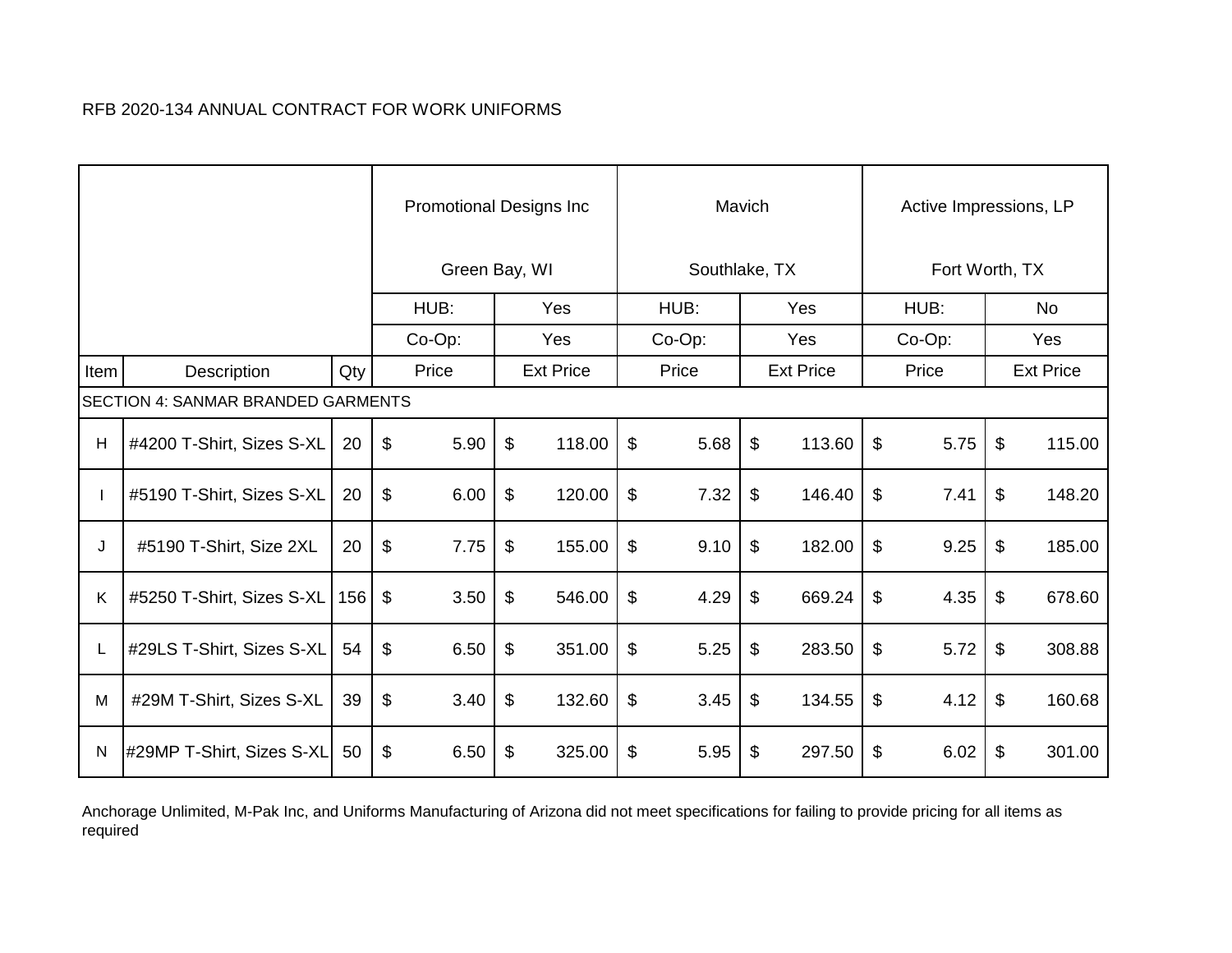|              |                                           |     |       | <b>Promotional Designs Inc.</b> |                           |                  |               | Mavich |                  |                           | Active Impressions, LP |                           |                  |
|--------------|-------------------------------------------|-----|-------|---------------------------------|---------------------------|------------------|---------------|--------|------------------|---------------------------|------------------------|---------------------------|------------------|
|              |                                           |     |       | Green Bay, WI                   |                           |                  | Southlake, TX |        |                  |                           | Fort Worth, TX         |                           |                  |
|              |                                           |     |       | HUB:                            |                           | Yes              | HUB:          |        | Yes              |                           | HUB:                   |                           | <b>No</b>        |
|              |                                           |     |       | Co-Op:                          |                           | Yes              | Co-Op:        |        | Yes              |                           | Co-Op:                 |                           | Yes              |
| Item         | Description                               | Qty |       | Price                           |                           | <b>Ext Price</b> | Price         |        | <b>Ext Price</b> |                           | Price                  |                           | <b>Ext Price</b> |
|              | <b>SECTION 4: SANMAR BRANDED GARMENTS</b> |     |       |                                 |                           |                  |               |        |                  |                           |                        |                           |                  |
| $\circ$      | #29MP T-Shirt, Size 2XL                   | 20  | \$    | 8.75                            | \$                        | 175.00           | \$<br>8.30    | \$     | 166.00           | \$                        | 8.41                   | \$                        | 168.20           |
| $\mathsf{P}$ | #436MP Sport Shirt, Sizes<br>S-XL         | 25  | \$    | 7.95                            | \$                        | 198.75           | \$<br>10.50   | \$     | 262.50           | \$                        | 10.65                  | \$                        | 266.25           |
| Q            | #PC61PT Tall Tee, Size<br>2XL             | 48  | \$    | 9.75                            | \$                        | 468.00           | \$<br>9.40    | \$     | 451.20           | $\boldsymbol{\mathsf{S}}$ | 9.61                   | \$                        | 461.28           |
| $\mathsf{R}$ | #PC61PT Tall Tee, Size<br>3XL             | 24  | \$    | 10.20                           | \$                        | 244.80           | \$<br>9.70    | \$     | 232.80           | \$                        | 10.07                  | $\boldsymbol{\mathsf{s}}$ | 241.68           |
| S            | #PC61PT Tall Tee, Size<br>4XL             | 36  | $\$\$ | 10.75                           | $\boldsymbol{\mathsf{S}}$ | 387.00           | \$<br>10.70   | \$     | 385.20           | \$                        | 10.76                  | $\boldsymbol{\mathsf{s}}$ | 387.36           |
| T            | #C112 Trucker Cap                         | 48  | \$    | 4.25                            | \$                        | 204.00           | \$<br>3.99    | \$     | 191.52           | \$                        | 4.49                   | \$                        | 215.52           |
| U            | #C911 Mesh Back Cap                       | 60  | \$    | 3.50                            | \$                        | 210.00           | \$<br>3.69    | \$     | 221.40           | \$                        | 3.75                   | \$                        | 225.00           |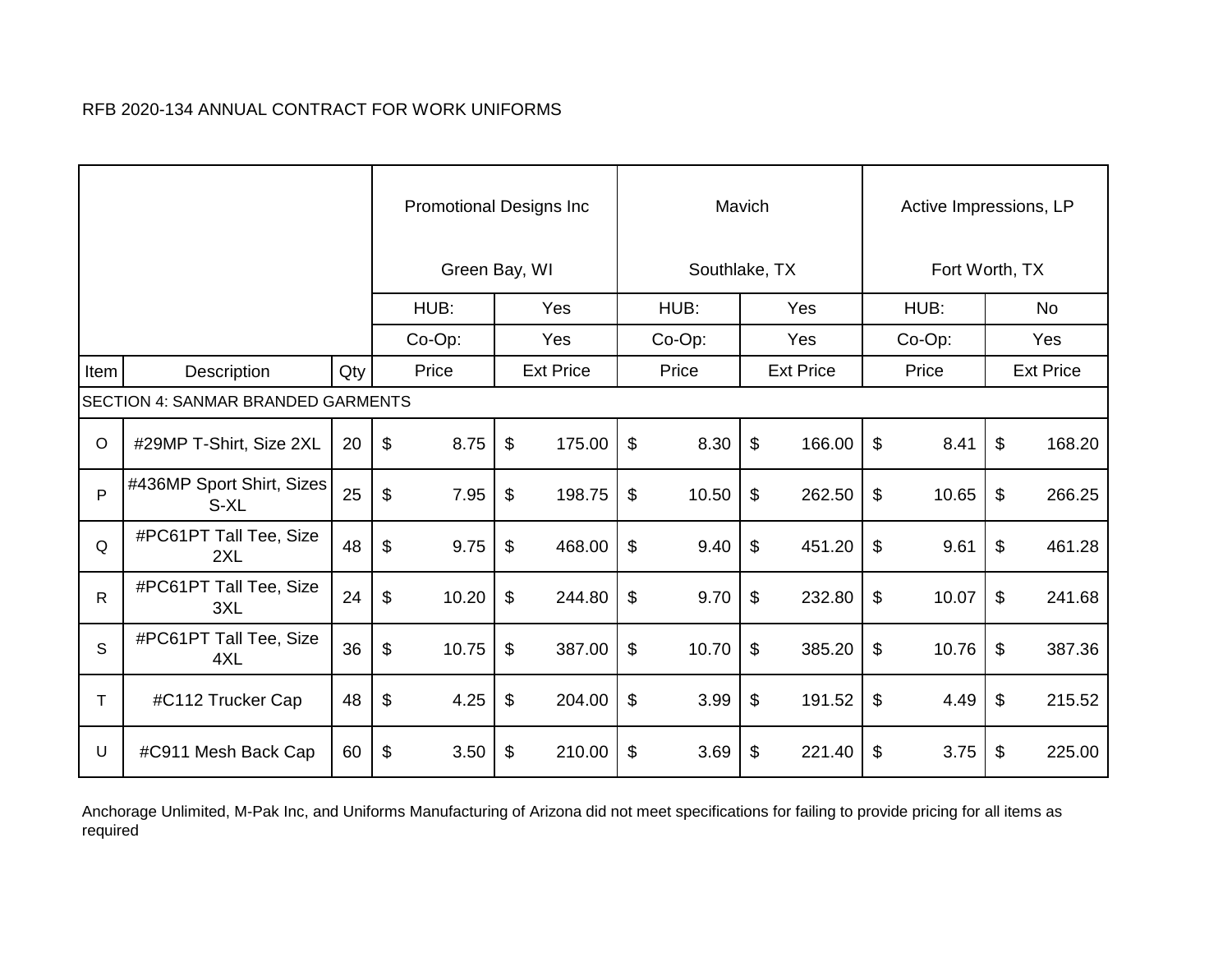|           |                                           |     |                           | <b>Promotional Designs Inc</b> |                  |                            |               | Mavich |                  | Active Impressions, LP |                           |                  |
|-----------|-------------------------------------------|-----|---------------------------|--------------------------------|------------------|----------------------------|---------------|--------|------------------|------------------------|---------------------------|------------------|
|           |                                           |     |                           | Green Bay, WI                  |                  |                            | Southlake, TX |        |                  | Fort Worth, TX         |                           |                  |
|           |                                           |     |                           | HUB:                           | Yes              |                            | HUB:          |        | Yes              | HUB:                   |                           | <b>No</b>        |
|           |                                           |     |                           | Co-Op:                         | Yes              |                            | Co-Op:        |        | Yes              | Co-Op:                 |                           | Yes              |
| Item      | Description                               | Qty |                           | Price                          | <b>Ext Price</b> |                            | Price         |        | <b>Ext Price</b> | Price                  |                           | <b>Ext Price</b> |
|           | <b>SECTION 4: SANMAR BRANDED GARMENTS</b> |     |                           |                                |                  |                            |               |        |                  |                        |                           |                  |
| $\vee$    | #K500P Polo, Sizes S-XL                   | 21  | \$                        | 12.00                          | \$<br>252.00     | \$                         | 11.99         | \$     | 251.79           | \$<br>12.14            | $\boldsymbol{\mathsf{s}}$ | 254.94           |
| W         | #K525 Polo, Sizes S-XL                    | 162 | $\boldsymbol{\mathsf{S}}$ | 16.25                          | \$<br>2,632.50   | $\sqrt[6]{\frac{1}{2}}$    | 15.35         | \$     | 2,486.70         | \$<br>16.19            | \$                        | 2,622.78         |
| X         | #K567 Polo, Sizes S-XL                    | 23  | \$                        | 13.50                          | \$<br>310.50     | $\sqrt[6]{\frac{1}{2}}$    | 13.35         | \$     | 307.05           | \$<br>13.49            | \$                        | 310.27           |
| Y         | #L525 Polo, Sizes S-XL                    | 21  | \$                        | 16.25                          | \$<br>341.25     | $\boldsymbol{\mathsf{\$}}$ | 15.99         | \$     | 335.79           | \$<br>16.19            | \$                        | 339.99           |
| Ζ         | #S608 Shirt, Sizes S-XL                   | 20  | $\$\$                     | 16.25                          | \$<br>325.00     | $\boldsymbol{\mathsf{S}}$  | 15.99         | \$     | 319.80           | \$<br>16.19            | \$                        | 323.80           |
| AA        | #5360 Chef Pant, Sizes S-<br><b>XL</b>    | 22  | \$                        | 16.65                          | \$<br>366.30     | $\sqrt[6]{\frac{1}{2}}$    | 20.00         | \$     | 440.00           | \$<br>17.21            | \$                        | 378.62           |
| <b>BB</b> | #PT88 Cargo Pant, Sizes<br>S-XL           | 117 | $\sqrt[6]{\frac{1}{2}}$   | 23.00                          | \$<br>2,691.00   | \$                         | 24.33         | \$     | 2,846.61         | \$<br>23.62            | \$                        | 2,763.54         |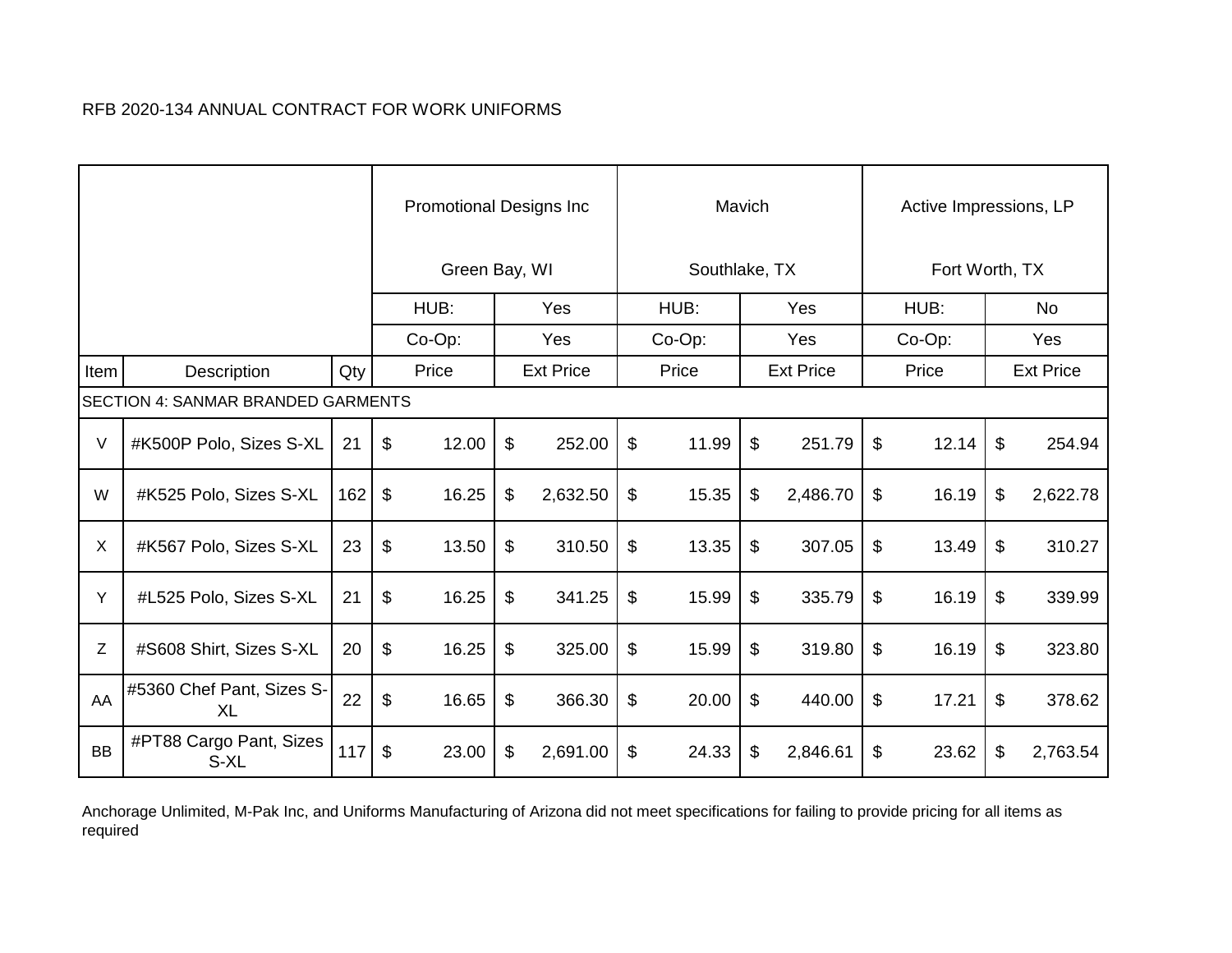|           |                                           |     |                           | <b>Promotional Designs Inc.</b> |                  |                         |               | Mavich |                  |                | Active Impressions, LP |                  |
|-----------|-------------------------------------------|-----|---------------------------|---------------------------------|------------------|-------------------------|---------------|--------|------------------|----------------|------------------------|------------------|
|           |                                           |     |                           | Green Bay, WI                   |                  |                         | Southlake, TX |        |                  |                | Fort Worth, TX         |                  |
|           |                                           |     |                           | HUB:                            | Yes              |                         | HUB:          |        | Yes              |                | HUB:                   | <b>No</b>        |
|           |                                           |     |                           | Co-Op:                          | Yes              |                         | Co-Op:        |        | Yes              |                | Co-Op:                 | Yes              |
| Item      | Description                               | Qty |                           | Price                           | <b>Ext Price</b> |                         | Price         |        | <b>Ext Price</b> |                | Price                  | <b>Ext Price</b> |
|           | <b>SECTION 4: SANMAR BRANDED GARMENTS</b> |     |                           |                                 |                  |                         |               |        |                  |                |                        |                  |
| CC        | #SP14-SOLID Work Shirt,<br>Sizes S-XL     | 30  | $\boldsymbol{\mathsf{S}}$ | 12.00                           | \$<br>360.00     | $\boldsymbol{\theta}$   | 17.66         | \$     | 529.80           | \$             | 14.84                  | \$<br>445.20     |
| <b>DD</b> | #SP24-SOLID Work Shirt,<br>Sizes S-XL     | 20  | $\mathfrak{S}$            | 10.25                           | \$<br>205.00     | \$                      | 14.66         | \$     | 293.20           | \$             | 12.82                  | \$<br>256.40     |
| EE        | #JST72 Wind Shirt, Sizes<br>S-XL          | 50  | \$                        | 15.00                           | \$<br>750.00     | $\boldsymbol{\theta}$   | 15.70         | \$     | 785.00           | \$             | 14.84                  | \$<br>742.00     |
| <b>FF</b> | #JST72 Wind Shirt, Size<br>2XL            | 28  | $\sqrt[6]{\frac{1}{2}}$   | 16.45                           | \$<br>460.60     | \$                      | 16.25         | \$     | 455.00           | \$             | 16.19                  | \$<br>453.32     |
| GG        | #LST650 Polo, Sizes S-XL                  | 22  | $\boldsymbol{\mathsf{S}}$ | 15.00                           | \$<br>330.00     | $\sqrt[6]{\frac{1}{2}}$ | 15.50         | \$     | 341.00           | $\mathfrak{P}$ | 14.84                  | \$<br>326.48     |
| <b>HH</b> | #ST650 Polo, Sizes S-XL                   | 32  | \$                        | 15.00                           | \$<br>480.00     | $\boldsymbol{\theta}$   | 15.50         | \$     | 496.00           | \$             | 14.84                  | \$<br>474.88     |
| Ш         | #T474 Polo, Sizes S-XL                    | 40  | \$                        | 17.75                           | \$<br>710.00     | \$                      | 17.32         | \$     | 692.80           | \$             | 17.54                  | \$<br>701.60     |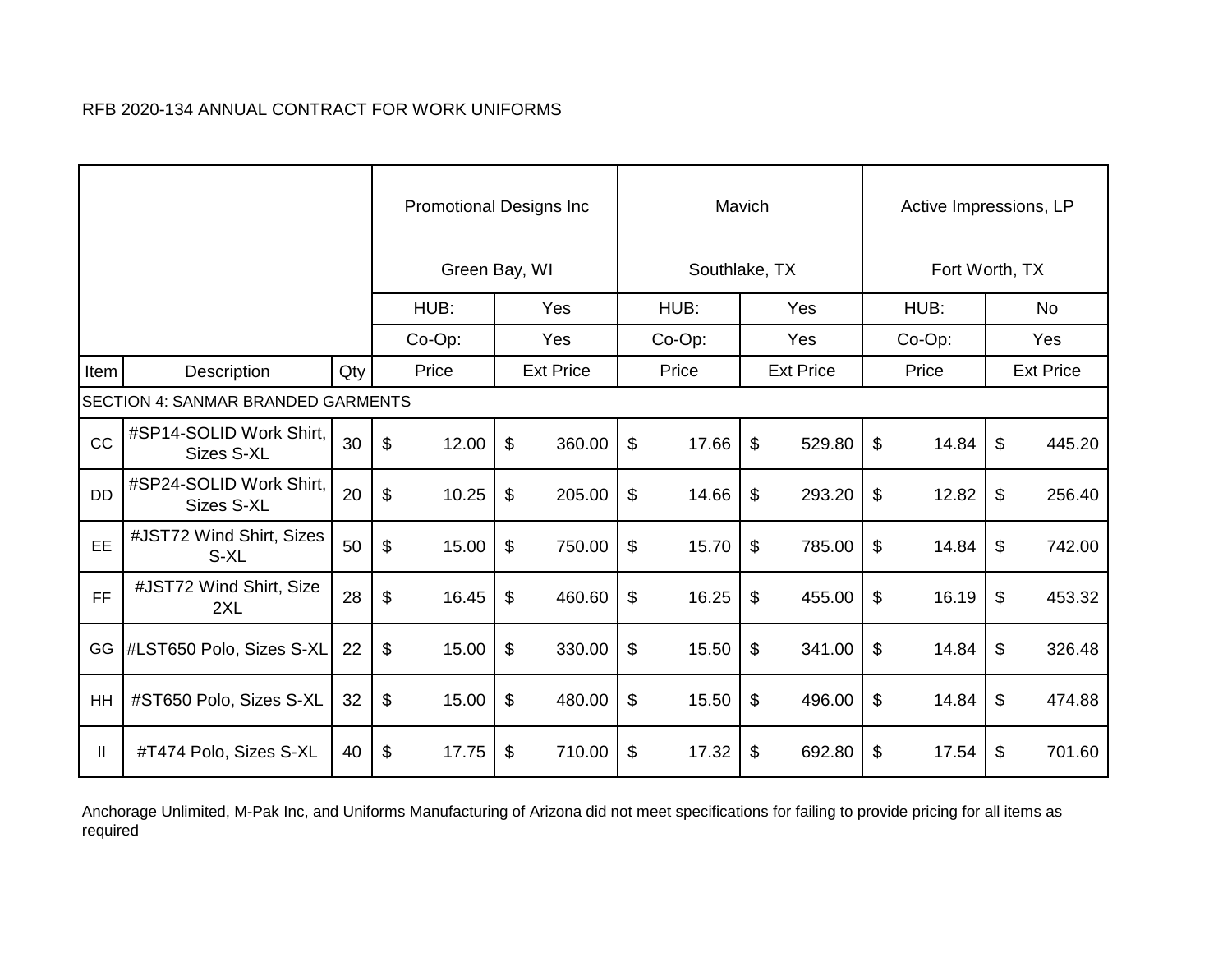|             |                                                      |                |                           | <b>Promotional Designs Inc</b> |       |                  |                           |               | Mavich |                  |                           | Active Impressions, LP |                           |                  |
|-------------|------------------------------------------------------|----------------|---------------------------|--------------------------------|-------|------------------|---------------------------|---------------|--------|------------------|---------------------------|------------------------|---------------------------|------------------|
|             |                                                      |                |                           | Green Bay, WI                  |       |                  |                           | Southlake, TX |        |                  |                           | Fort Worth, TX         |                           |                  |
|             |                                                      |                |                           | HUB:                           |       | Yes              |                           | HUB:          |        | Yes              |                           | HUB:                   |                           | <b>No</b>        |
|             |                                                      |                |                           | Co-Op:                         |       | Yes              |                           | $Co-Op$ :     |        | Yes              |                           | $Co-Op$ :              |                           | <b>Yes</b>       |
| Item        | Description                                          | Qty            |                           | Price                          |       | <b>Ext Price</b> |                           | Price         |        | <b>Ext Price</b> |                           | Price                  |                           | <b>Ext Price</b> |
|             | SECTION 4: SANMAR BRANDED GARMENTS                   |                |                           |                                |       |                  |                           |               |        |                  |                           |                        |                           |                  |
|             | <b>SUBTOTAL SECTION 4</b>                            |                | \$                        |                                |       | 20,363.10        | $\boldsymbol{\mathsf{S}}$ |               |        | 20,465.64        | \$                        |                        |                           | 21,451.85        |
|             | Discount Off Catalog for Unlisted SanMar<br>Garments |                |                           | 20%                            |       |                  |                           | 0%            |        |                  |                           |                        | 25%                       |                  |
|             | <b>SECTION 5: TRI-MOUNTAIN BRANDED GARMENTS</b>      |                |                           |                                |       |                  |                           |               |        |                  |                           |                        |                           |                  |
| A           | #2100 Hood Jacket, Sizes<br>S-XL                     | 10             | $\boldsymbol{\mathsf{S}}$ | 34.00                          | \$    | 340.00           | $\$\$                     | 39.93         | \$     | 399.30           | $\boldsymbol{\mathsf{S}}$ | 39.49                  | $\boldsymbol{\mathsf{S}}$ | 394.90           |
| B           | #680 Sweatshirt, Sizes S-<br><b>XL</b>               | 5              | \$                        | 23.75                          | $\$\$ | 118.75           | \$                        | 26.33         | \$     | 131.65           | \$                        | 26.67                  | \$                        | 133.35           |
| $\mathbf C$ | #LB079 Split Neck Top,<br><b>Sizes S-XL</b>          | $\mathfrak{S}$ | \$                        | 24.00                          | $\$\$ | 72.00            | $\$\$                     | 26.33         | \$     | 78.99            | \$                        | 26.67                  | \$                        | 80.01            |
| D           | #LB079 Split Neck Top,<br>Size 2XL                   |                | \$                        | 26.00                          | \$    | 26.00            | \$                        | 26.33         | \$     | 26.33            | \$                        | 28.68                  | \$                        | 28.68            |
|             | <b>SUBTOTAL SECTION 5</b>                            |                | \$                        |                                |       | 556.75           | $\boldsymbol{\theta}$     |               |        | 636.27           | \$                        |                        |                           | 636.94           |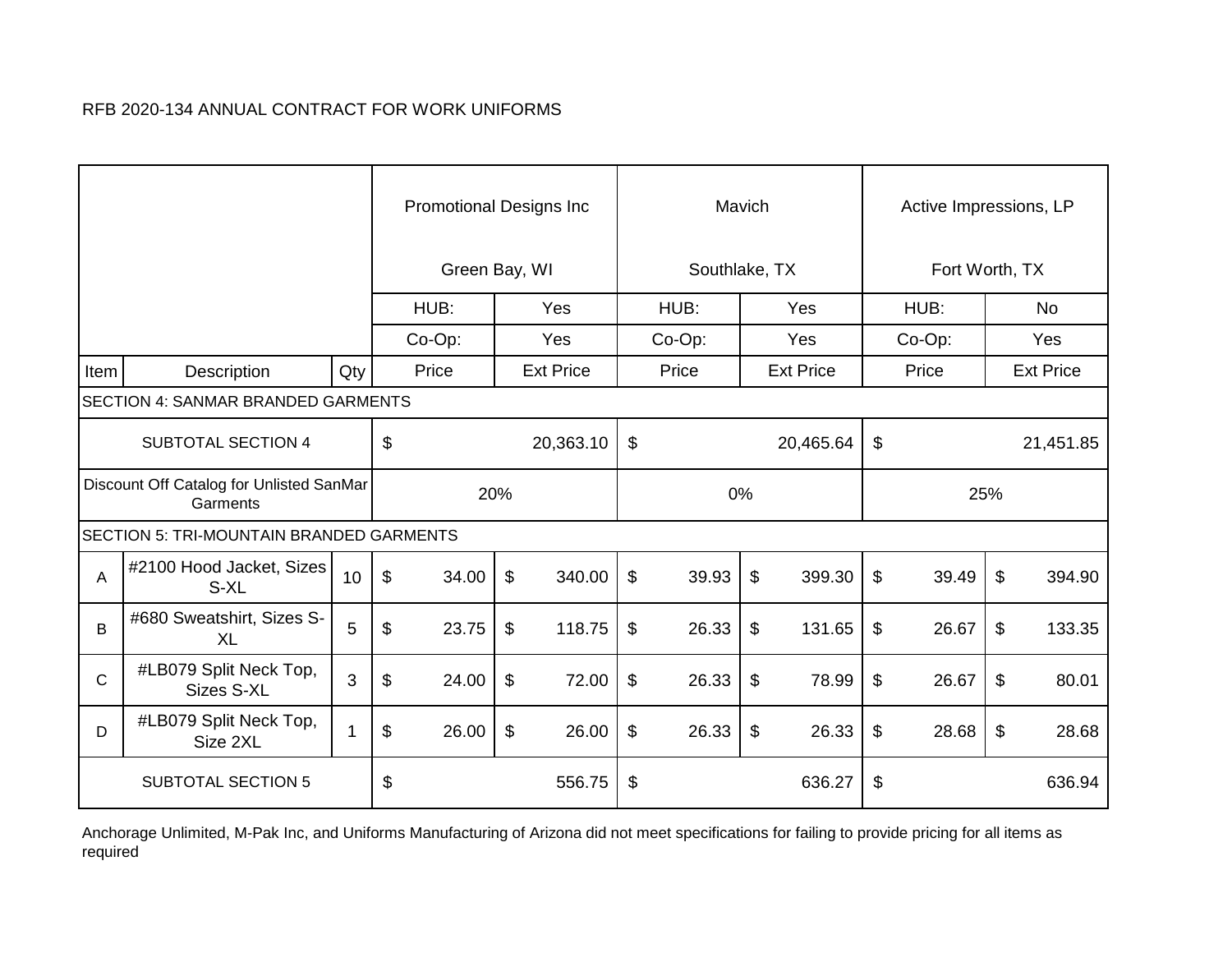|              |                                                                    |     |                           | <b>Promotional Designs Inc</b> |     |                  |                            |               | Mavich |                  | Active Impressions, LP |                  |
|--------------|--------------------------------------------------------------------|-----|---------------------------|--------------------------------|-----|------------------|----------------------------|---------------|--------|------------------|------------------------|------------------|
|              |                                                                    |     |                           | Green Bay, WI                  |     |                  |                            | Southlake, TX |        |                  | Fort Worth, TX         |                  |
|              |                                                                    |     |                           | HUB:                           |     | Yes              |                            | HUB:          |        | Yes              | HUB:                   | No               |
|              |                                                                    |     |                           | $Co-Op$ :                      |     | Yes              |                            | Co-Op:        |        | Yes              | $Co-Op$ :              | Yes              |
| Item         | Description                                                        | Qty |                           | Price                          |     | <b>Ext Price</b> |                            | Price         |        | <b>Ext Price</b> | Price                  | <b>Ext Price</b> |
|              | SECTION 5: TRI-MOUNTAIN BRANDED GARMENTS                           |     |                           |                                |     |                  |                            |               |        |                  |                        |                  |
|              | Discount Off Catalog for Unlisted Tri-<br><b>Mountain Garments</b> |     |                           |                                | 20% |                  |                            | 0%            |        |                  | 25%                    |                  |
|              | <b>SECTION 6: WRANGLER BRANDED GARMENTS</b>                        |     |                           |                                |     |                  |                            |               |        |                  |                        |                  |
| A            | #00096 Pants, Sizes 28-<br>42                                      | 20  | $\mathfrak{F}$            | 26.50                          | \$  | 530.00           | $\frac{1}{2}$              | 29.92         | \$     | 598.40           | \$<br>26.33            | \$<br>526.60     |
| B            | #13MWZ Jeans, Sizes 28-<br>42                                      | 176 | $\boldsymbol{\mathsf{S}}$ | 32.00                          | \$  | 5,632.00         | $\sqrt[6]{\frac{1}{2}}$    | 27.36         | \$     | 4,815.36         | \$<br>24.30            | \$<br>4,276.80   |
| $\mathsf{C}$ | #13MWZ Jeans, Sizes 44-<br>54                                      | 25  | $\boldsymbol{\mathsf{S}}$ | 36.00                          | \$  | 900.00           | $\boldsymbol{\theta}$      | 31.44         | \$     | 786.00           | \$<br>27.68            | \$<br>692.00     |
| D            | #22MWX Jeans, Sizes 28-<br>42                                      | 13  | \$                        | 37.00                          | \$  | 481.00           | $\boldsymbol{\mathsf{\$}}$ | 42.17         | \$     | 548.21           | \$<br>37.13            | \$<br>482.69     |
| E            | #31MWZ Jeans, Sizes 28-<br>42                                      | 232 | \$                        | 33.00                          | \$  | 7,656.00         | \$                         | 27.36         | \$     | 6,347.52         | \$<br>35.98            | \$<br>8,347.36   |
| F            | #35001 Jeans, Sizes 28-<br>42                                      | 104 | $\boldsymbol{\mathsf{S}}$ | 22.75                          | \$  | 2,366.00         | \$                         | 25.57         | \$     | 2,659.28         | \$<br>22.62            | \$<br>2,352.48   |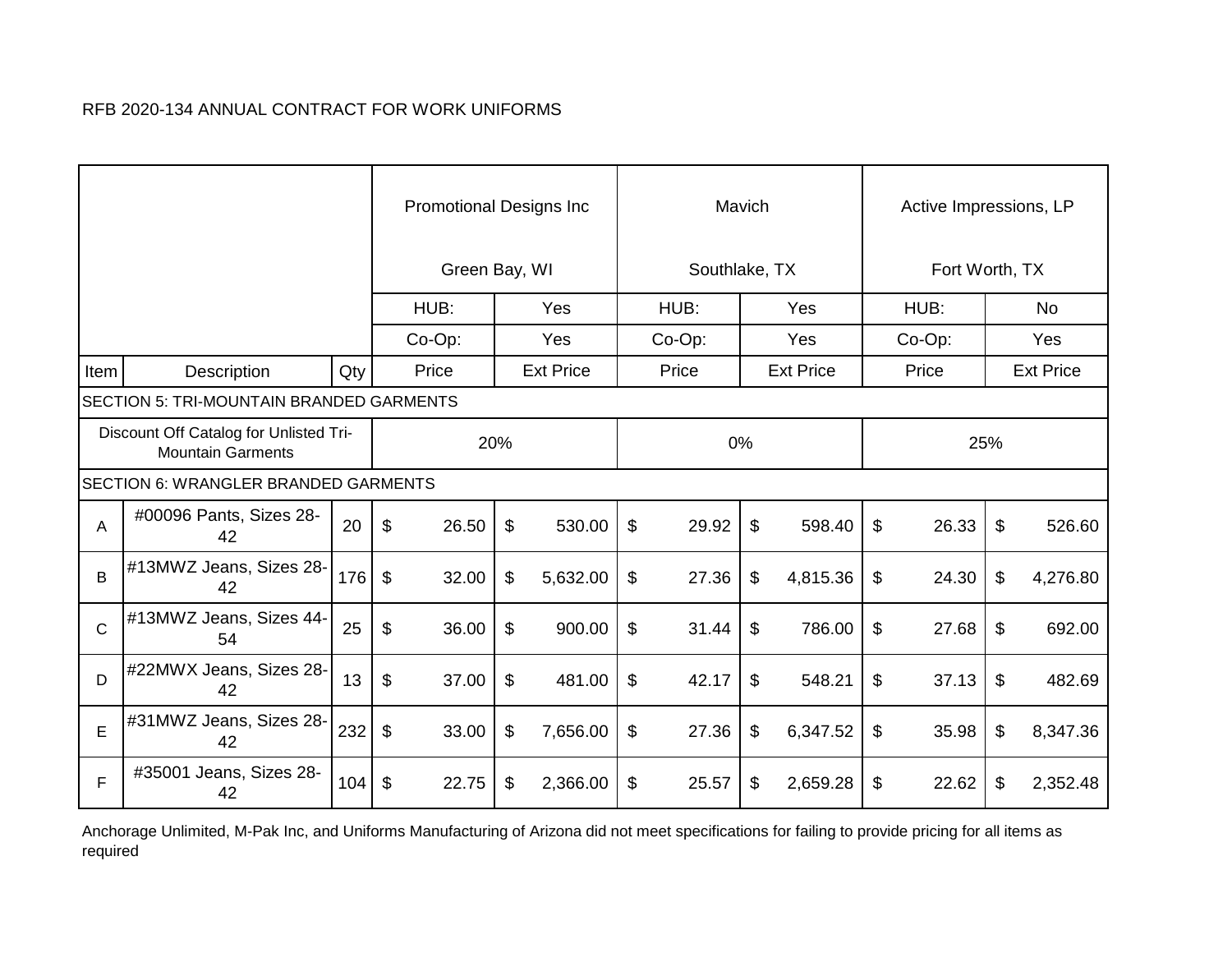|      |                                              |     |                           | <b>Promotional Designs Inc</b> |                  |                           |               | Mavich |                  | Active Impressions, LP |                  |
|------|----------------------------------------------|-----|---------------------------|--------------------------------|------------------|---------------------------|---------------|--------|------------------|------------------------|------------------|
|      |                                              |     |                           | Green Bay, WI                  |                  |                           | Southlake, TX |        |                  | Fort Worth, TX         |                  |
|      |                                              |     |                           | HUB:                           | Yes              |                           | HUB:          |        | Yes              | HUB:                   | <b>No</b>        |
|      |                                              |     |                           | Co-Op:                         | Yes              |                           | Co-Op:        |        | Yes              | Co-Op:                 | Yes              |
| Item | Description                                  | Qty |                           | Price                          | <b>Ext Price</b> |                           | Price         |        | <b>Ext Price</b> | Price                  | <b>Ext Price</b> |
|      | <b>SECTION 6: WRANGLER BRANDED GARMENTS</b>  |     |                           |                                |                  |                           |               |        |                  |                        |                  |
| G    | #35001 Jeans, Sizes 44-<br>54                | 13  | \$                        | 25.50                          | \$<br>331.50     | \$                        | 28.75         | \$     | 373.75           | \$<br>25.32            | \$<br>329.16     |
| H    | #47MWZ Jeans, Sizes 28-<br>42                | 13  | \$                        | 25.00                          | \$<br>325.00     | \$                        | 21.06         | \$     | 273.78           | \$<br>33.08            | \$<br>430.04     |
|      | #70127 Denim Shirt, Sizes<br>$15 - 18$       | 98  | \$                        | 23.00                          | \$<br>2,254.00   | $\boldsymbol{\mathsf{S}}$ | 26.10         | \$     | 2,557.80         | \$<br>23.09            | \$<br>2,262.82   |
| J    | #70127 Denim Shirt, Sizes<br>18.5-20         | 23  | \$                        | 25.00                          | \$<br>575.00     | \$                        | 28.52         | \$     | 655.96           | \$<br>25.11            | \$<br>577.53     |
| K    | #70136 Chambray Shirt,<br><b>Sizes 15-18</b> | 161 | $\boldsymbol{\mathsf{S}}$ | 23.00                          | \$<br>3,703.00   | $\frac{1}{2}$             | 25.80         | \$     | 4,153.80         | \$<br>22.82            | \$<br>3,674.02   |
| L    | #70136 Chambray Shirt,<br>Sizes 18.5-20      | 55  | \$                        | 25.00                          | \$<br>1,375.00   | $\frac{1}{2}$             | 28.21         | \$     | 1,551.55         | \$<br>24.84            | \$<br>1,366.20   |
| M    | #936DEN Jeans, Sizes 28-<br>42               | 48  | \$                        | 24.00                          | \$<br>1,152.00   | \$                        | 27.60         | \$     | 1,324.80         | \$<br>24.30            | \$<br>1,166.40   |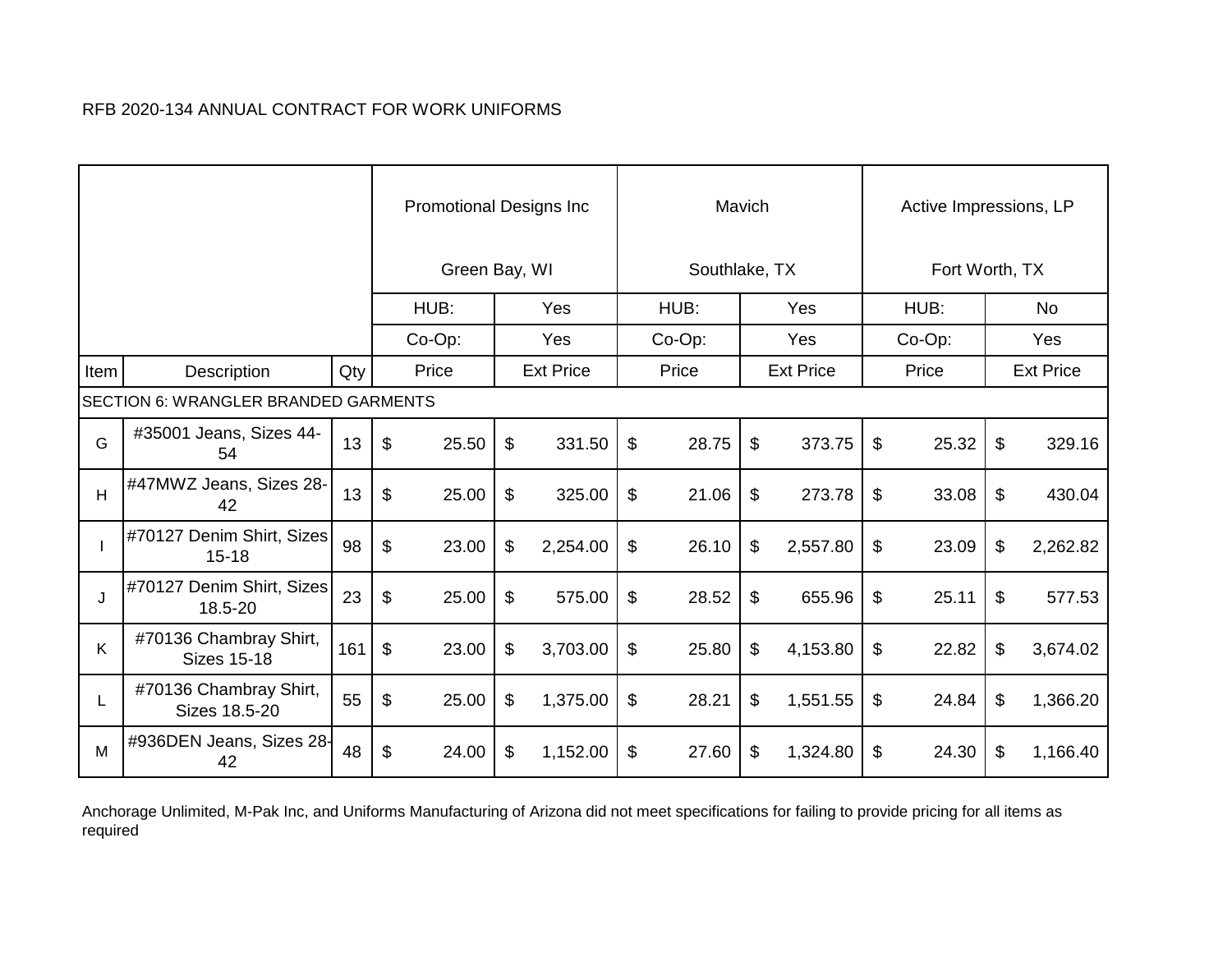|              |                                                               |     |                            | <b>Promotional Designs Inc</b> |       |                  |                            |               | Mavich |                  |                         | Active Impressions, LP |                  |
|--------------|---------------------------------------------------------------|-----|----------------------------|--------------------------------|-------|------------------|----------------------------|---------------|--------|------------------|-------------------------|------------------------|------------------|
|              |                                                               |     |                            | Green Bay, WI                  |       |                  |                            | Southlake, TX |        |                  |                         | Fort Worth, TX         |                  |
|              |                                                               |     |                            | HUB:                           |       | Yes              |                            | HUB:          |        | Yes              |                         | HUB:                   | No               |
|              |                                                               |     |                            | $Co-Op$ :                      |       | Yes              |                            | Co-Op:        |        | Yes              |                         | $Co-Op$ :              | Yes              |
| Item         | Description                                                   | Qty |                            | Price                          |       | <b>Ext Price</b> |                            | Price         |        | <b>Ext Price</b> |                         | Price                  | <b>Ext Price</b> |
|              | SECTION 6: WRANGLER BRANDED GARMENTS                          |     |                            |                                |       |                  |                            |               |        |                  |                         |                        |                  |
|              | <b>SUBTOTAL SECTION 6</b>                                     |     | $\mathfrak{S}$             |                                |       | 27,280.50        | $\boldsymbol{\mathsf{S}}$  |               |        | 26,646.21        | $\mathfrak{S}$          |                        | 26,484.10        |
|              | Discount Off Catalog for Unlisted<br><b>Wrangler Garments</b> |     |                            |                                | 15%   |                  |                            | 0%            |        |                  |                         | 25%                    |                  |
|              | <b>SECTION 7: GARMENT CUSTOMIZATION SERVICES</b>              |     |                            |                                |       |                  |                            |               |        |                  |                         |                        |                  |
| A            | <b>Embroidery of Text</b>                                     | 256 | $\boldsymbol{\mathsf{S}}$  | 1.75                           | $\$\$ | 448.00           | $\sqrt[6]{\frac{1}{2}}$    | 4.50          | \$     | 1,152.00         | $\sqrt[6]{\frac{1}{2}}$ | 3.50                   | \$<br>896.00     |
| B            | <b>Embroidery of Department</b><br>Logo                       | 309 | $\sqrt[6]{\frac{1}{2}}$    | 3.00                           | \$    | 927.00           | $\$\$                      | 5.50          | \$     | 1,699.50         | \$                      | 3.50                   | \$<br>1,081.50   |
| $\mathsf{C}$ | <b>Embroidery of Tarrant</b><br><b>County Seal</b>            | 892 | $\boldsymbol{\mathsf{S}}$  | 2.75                           | \$    | 2,453.00         | $\boldsymbol{\mathsf{\$}}$ | 5.05          | \$     | 4,504.60         | \$                      | 3.50                   | \$<br>3,122.00   |
| D            | Silk Screening of Text                                        | 162 | $\boldsymbol{\mathsf{\$}}$ | 0.75                           | \$    | 121.50           | $\$\$                      | 1.25          | \$     | 202.50           | \$                      | 3.50                   | \$<br>567.00     |
| E            | Silk Screening of<br>Department Logo                          | 50  | \$                         | 0.75                           | \$    | 37.50            | \$                         | 1.50          | \$     | 75.00            | \$                      | 3.50                   | \$<br>175.00     |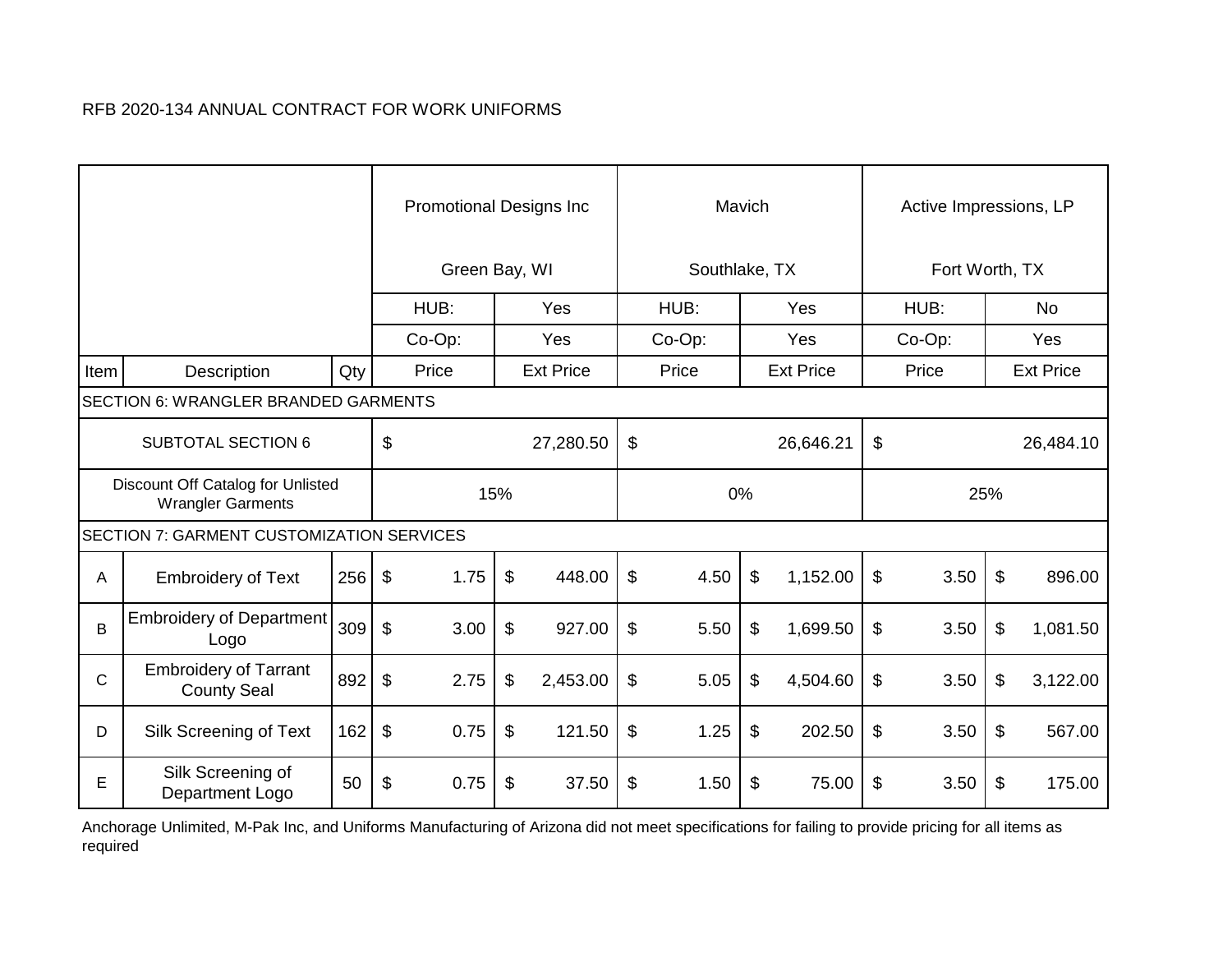|      |                                                  |     |                           | <b>Promotional Designs Inc.</b> |                           |                  |                           |               | Mavich |                  |                           | Active Impressions, LP |                  |
|------|--------------------------------------------------|-----|---------------------------|---------------------------------|---------------------------|------------------|---------------------------|---------------|--------|------------------|---------------------------|------------------------|------------------|
|      |                                                  |     |                           | Green Bay, WI                   |                           |                  |                           | Southlake, TX |        |                  |                           | Fort Worth, TX         |                  |
|      |                                                  |     |                           | HUB:                            |                           | Yes              |                           | HUB:          |        | Yes              |                           | HUB:                   | No               |
|      |                                                  |     |                           | Co-Op:                          |                           | Yes              |                           | Co-Op:        |        | Yes              |                           | Co-Op:                 | Yes              |
| Item | Description                                      | Qty |                           | Price                           |                           | <b>Ext Price</b> |                           | Price         |        | <b>Ext Price</b> |                           | Price                  | <b>Ext Price</b> |
|      | <b>SECTION 7: GARMENT CUSTOMIZATION SERVICES</b> |     |                           |                                 |                           |                  |                           |               |        |                  |                           |                        |                  |
| F    | Silk Screening of Tarrant<br><b>County Seal</b>  | 642 | $\boldsymbol{\mathsf{S}}$ | 0.50                            | $\boldsymbol{\mathsf{S}}$ | 321.00           | $\boldsymbol{\mathsf{S}}$ | 0.75          | \$     | 481.50           | $\boldsymbol{\mathsf{S}}$ | 2.50                   | \$<br>1,605.00   |
| G    | Department Logo<br>Digitization/Artwork Fee      | 10  | $\boldsymbol{\mathsf{S}}$ | $\blacksquare$                  | \$                        | $\blacksquare$   | \$                        | 45.00         | \$     | 450.00           | $\boldsymbol{\mathsf{S}}$ | 5.00                   | \$<br>50.00      |
| H    | Sew-On Patch                                     | 20  | \$                        | 1.00                            | \$                        | 20.00            | $\sqrt[6]{\frac{1}{2}}$   | 5.25          | \$     | 105.00           | \$                        | 3.50                   | \$<br>70.00      |
|      | <b>SUBTOTAL SECTION 7</b>                        |     | \$                        |                                 |                           | 4,328.00         | \$                        |               |        | 8,670.10         | \$                        |                        | 7,566.50         |
|      | <b>BID TOTAL (ALL SECTIONS)</b>                  |     | \$                        |                                 |                           | 60,386.25        | \$                        |               |        | 65,117.38        | $\$\$                     |                        | 65,406.98        |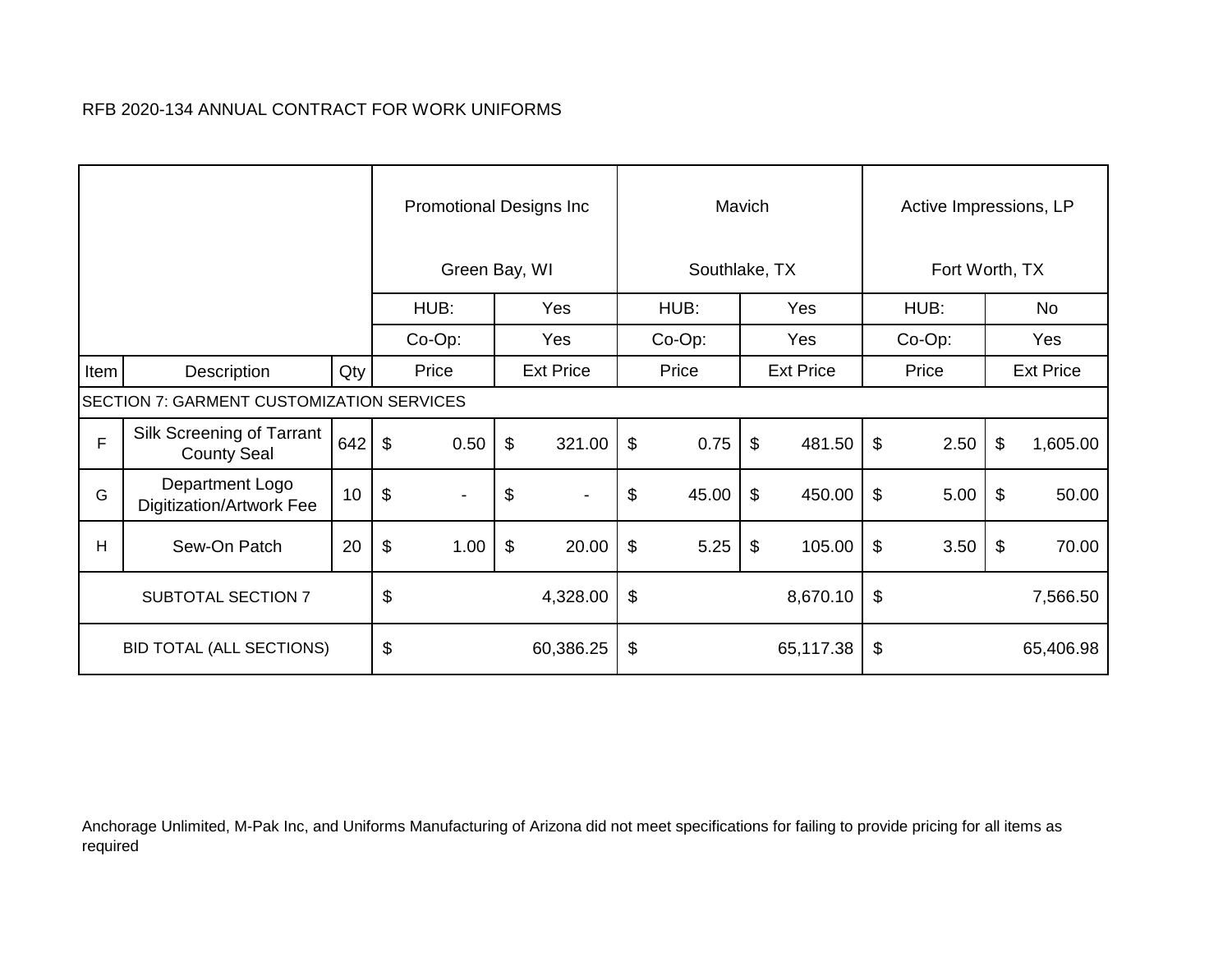|      |                                             |     |        | <b>Promotional Designs Inc</b> |        | Mavich           |        | Active Impressions, LP |
|------|---------------------------------------------|-----|--------|--------------------------------|--------|------------------|--------|------------------------|
|      |                                             |     |        | Green Bay, WI                  |        | Southlake, TX    |        | Fort Worth, TX         |
|      |                                             |     | HUB:   | Yes                            | HUB:   | Yes              | HUB:   | No                     |
|      |                                             |     | Co-Op: | Yes                            | Co-Op: | Yes              | Co-Op: | Yes                    |
| Item | Description                                 | Qty | Price  | <b>Ext Price</b>               | Price  | <b>Ext Price</b> | Price  | <b>Ext Price</b>       |
|      | DISCOUNTS OFF CATALOG FOR BRANDS NOT LISTED |     |        |                                |        |                  |        |                        |
|      | <b>Brand - Discount</b>                     |     |        | San Mar - 20%                  | N/A    |                  |        | N/A                    |
|      | <b>Brand - Discount</b>                     |     |        | Tri-Mountain - 20%             | N/A    |                  |        | N/A                    |
|      | <b>Brand - Discount</b>                     |     |        | Wrangler - 15%                 | N/A    |                  |        | N/A                    |
|      | <b>Brand - Discount</b>                     |     |        | VF/Dickies - 20%               | N/A    |                  |        | N/A                    |
|      | <b>Brand - Discount</b>                     |     |        | Badger - 20%                   | N/A    |                  |        | N/A                    |
|      | <b>Brand - Discount</b>                     |     |        | Edwards - 20%                  | N/A    |                  |        | N/A                    |
|      | <b>Brand - Discount</b>                     |     |        | <b>Blue Generation - 20%</b>   | N/A    |                  |        | N/A                    |
|      | <b>Brand - Discount</b>                     |     |        | Bulwark - 15%                  | N/A    |                  |        | N/A                    |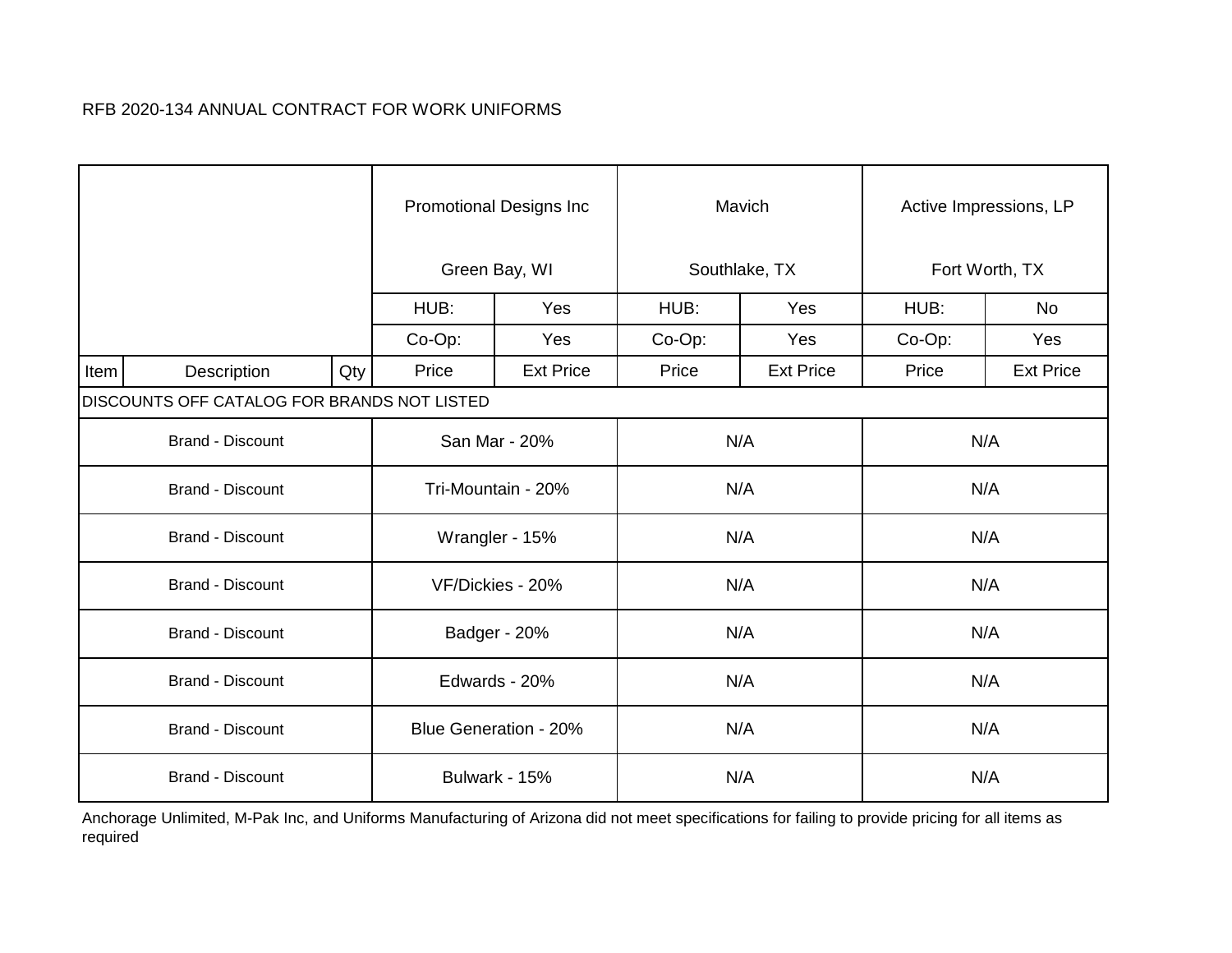|      |                                                           |     |        | <b>Promotional Designs Inc.</b> |           | Mavich           |           | Active Impressions, LP |
|------|-----------------------------------------------------------|-----|--------|---------------------------------|-----------|------------------|-----------|------------------------|
|      |                                                           |     |        | Green Bay, WI                   |           | Southlake, TX    |           | Fort Worth, TX         |
|      |                                                           |     | HUB:   | Yes                             | HUB:      | Yes              | HUB:      | No                     |
|      |                                                           |     | Co-Op: | Yes                             | $Co-Op$ : | Yes              | $Co-Op$ : | Yes                    |
| Item | Description                                               | Qty | Price  | <b>Ext Price</b>                | Price     | <b>Ext Price</b> | Price     | <b>Ext Price</b>       |
|      | <b>FEES FOR GARMENT CUSTOMIZATION SERVICES NOT LISTED</b> |     |        |                                 |           |                  |           |                        |
|      | Service - Fee                                             |     |        | Hemming - \$5.00/pr             | N/A       |                  |           | N/A                    |
|      | Service - Fee                                             |     |        | Hang Tag - \$30.00/ea           | N/A       |                  |           | N/A                    |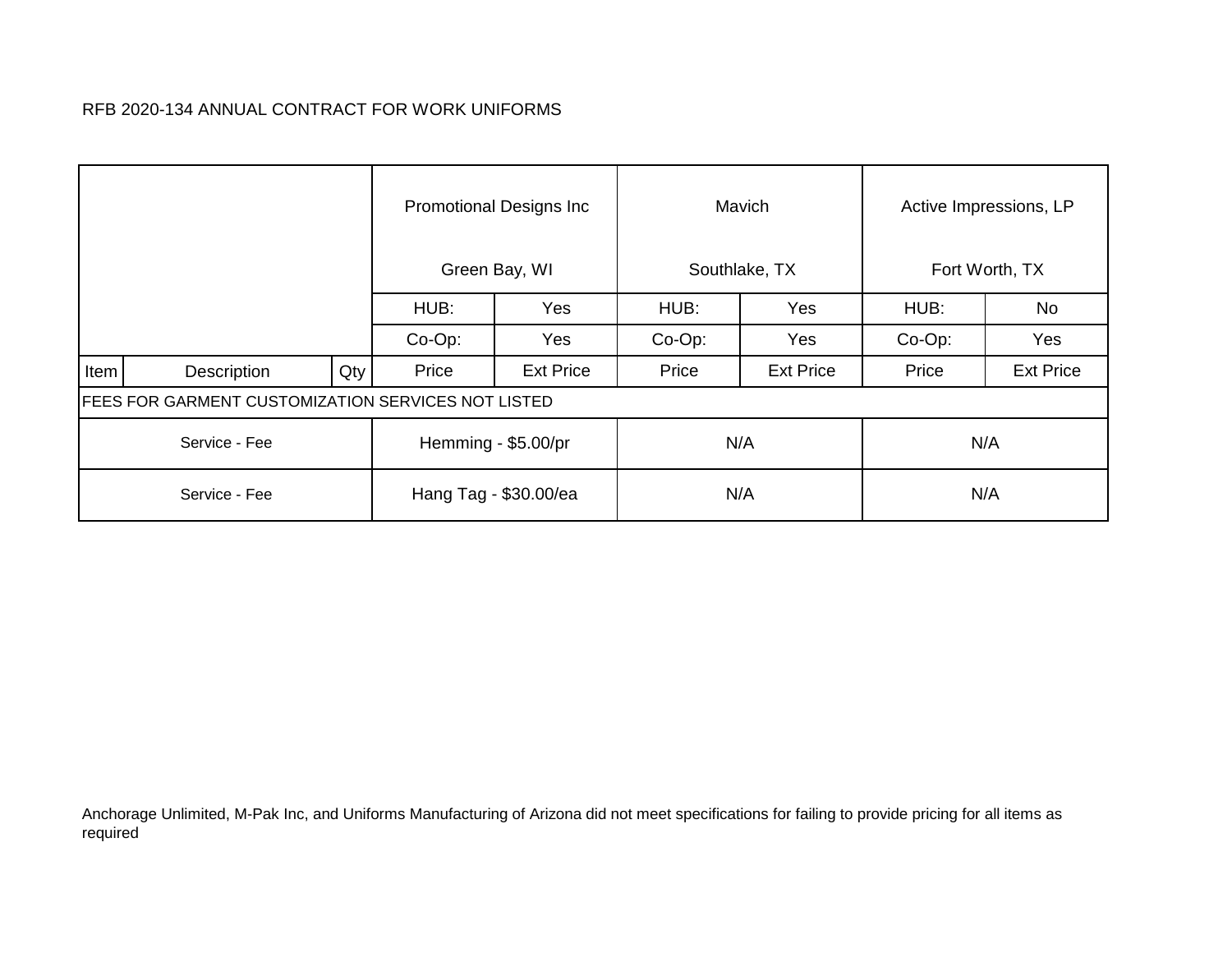|              |                                             |     |       | Astro Apparel And Uniforms,<br><b>LLC</b> |                  | Groggy Dog Sportswear |                  | The Uniforms House, Inc. |                  |
|--------------|---------------------------------------------|-----|-------|-------------------------------------------|------------------|-----------------------|------------------|--------------------------|------------------|
|              |                                             |     |       | Houston, TX                               |                  | Denton, TX            |                  | Indianapolis, IN         |                  |
|              |                                             |     |       | HUB:                                      | Yes              | HUB:                  | <b>No</b>        | HUB:                     | Yes              |
|              |                                             |     |       | Co-Op:                                    | Yes              | $Co-Op$ :             | Yes              | Co-Op:                   | Yes              |
| Item         | Description                                 | Qty |       | Price                                     | <b>Ext Price</b> | Price                 | <b>Ext Price</b> | Price                    | <b>Ext Price</b> |
|              | <b>SECTION 1: DICKIES BRANDED GARMENTS</b>  |     |       |                                           |                  |                       |                  |                          |                  |
| B            | #1993 Denim Jeans, Sizes<br>28-42           | 52  | \$    | 28.00                                     | \$<br>1,456.00   | \$<br>35.99           | \$<br>1,871.48   | \$<br>29.00              | \$<br>1,508.00   |
| $\mathsf{C}$ | #1994 Denim Jeans, Sizes<br>28-42           | 13  | \$    | 25.00                                     | \$<br>325.00     | \$<br>31.99           | \$<br>415.87     | \$<br>26.00              | \$<br>338.00     |
| D            | #43214 Cargo Shorts,<br><b>Sizes 28-42</b>  | 10  | \$    | 27.00                                     | \$<br>270.00     | \$<br>34.99           | \$<br>349.90     | \$<br>28.00              | \$<br>280.00     |
| E            | #85283 Work Pants, Sizes<br>28-42           | 10  | \$    | 27.50                                     | \$<br>275.00     | \$<br>35.99           | \$<br>359.90     | \$<br>29.00              | \$<br>290.00     |
| F            | #874 Work Pants, Sizes<br>28-42             | 10  | $\$\$ | 26.25                                     | \$<br>262.50     | \$<br>31.99           | \$<br>319.90     | \$<br>26.00              | \$<br>260.00     |
| G            | #LD200 Denim Jeans,<br><b>Sizes 28-42</b>   | 15  | \$    | 25.00                                     | \$<br>375.00     | \$<br>28.99           | \$<br>434.85     | \$<br>26.00              | \$<br>390.00     |
| н            | #LR642 Pocket Shorts,<br><b>Sizes 28-42</b> | 10  | \$    | 22.50                                     | \$<br>225.00     | \$<br>25.99           | \$<br>259.90     | \$<br>19.00              | \$<br>190.00     |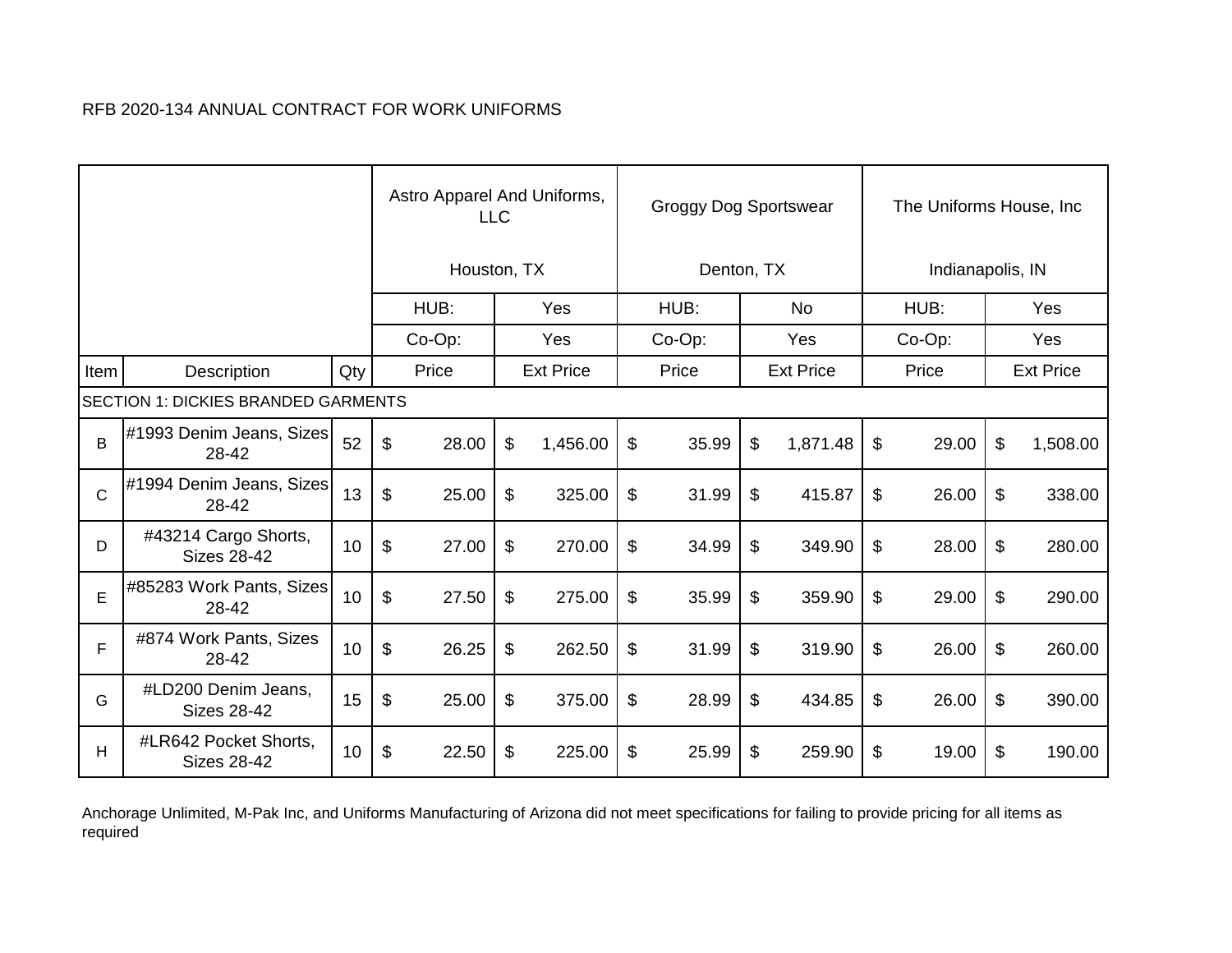|      |                                                       |     |                | Astro Apparel And Uniforms,<br><b>LLC</b> |                  |                | Groggy Dog Sportswear |    |                  | The Uniforms House, Inc. |                  |
|------|-------------------------------------------------------|-----|----------------|-------------------------------------------|------------------|----------------|-----------------------|----|------------------|--------------------------|------------------|
|      |                                                       |     |                | Houston, TX                               |                  |                | Denton, TX            |    |                  | Indianapolis, IN         |                  |
|      |                                                       |     |                | HUB:                                      | Yes              |                | HUB:                  |    | <b>No</b>        | HUB:                     | Yes              |
|      |                                                       |     |                | Co-Op:                                    | Yes              |                | Co-Op:                |    | Yes              | $Co-Op$ :                | Yes              |
| Item | Description                                           | Qty |                | Price                                     | <b>Ext Price</b> |                | Price                 |    | <b>Ext Price</b> | Price                    | <b>Ext Price</b> |
|      | <b>SECTION 1: DICKIES BRANDED GARMENTS</b>            |     |                |                                           |                  |                |                       |    |                  |                          |                  |
|      | #LS516 SS Performance<br>Shirt, Sizes S-XL            | 20  | \$             | 25.50                                     | \$<br>510.00     | \$             | 30.99                 | \$ | 619.80           | \$<br>26.00              | \$<br>520.00     |
| J    | #TJ350 Hooded Jacket,<br>Sizes S-XL                   | 15  | \$             | 54.00                                     | \$<br>810.00     | \$             | 77.99                 | \$ | 1,169.85         | \$<br>62.00              | \$<br>930.00     |
| K    | #XD730 Denim Jeans,<br><b>Sizes 28-42</b>             | 18  | \$             | 30.00                                     | \$<br>540.00     | $\mathfrak{S}$ | 35.99                 | \$ | 647.82           | \$<br>25.00              | \$<br>450.00     |
|      | <b>SUBTOTAL SECTION 1</b>                             |     | \$             |                                           | 5,048.50         | $\$\$          |                       |    | 6,449.27         | \$                       | 5,156.00         |
|      | Discount Off Catalog for Unlisted Dickies<br>Garments |     |                | 25%                                       |                  |                |                       | 5% |                  | 15%                      |                  |
|      | <b>SECTION 2: LANDAU BRANDED GARMENTS</b>             |     |                |                                           |                  |                |                       |    |                  |                          |                  |
| A    | #7502 Scrub V-Neck Top,<br><b>Sizes S-XL</b>          | 117 | $\mathfrak{F}$ | 15.50                                     | \$<br>1,813.50   | $\frac{1}{2}$  | 18.15                 | \$ | 2,123.55         | \$<br>15.50              | \$<br>1,813.50   |
| B    | #7602 Scrub Drawstring<br>Pant, Sizes S-XL            | 30  | \$             | 16.50                                     | \$<br>495.00     | \$             | 17.80                 | \$ | 534.00           | \$<br>16.50              | \$<br>495.00     |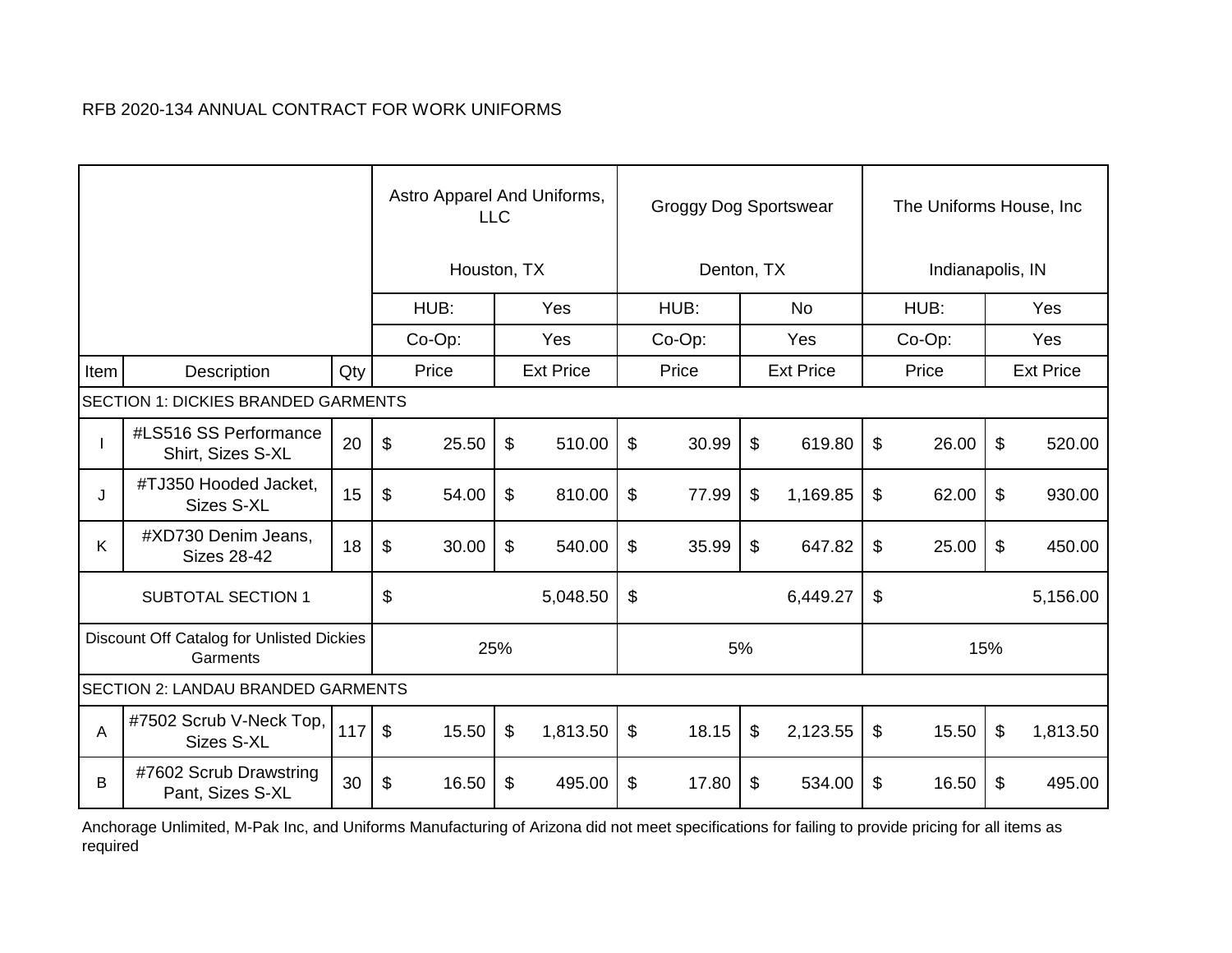|              |                                                                 |     |                           | Astro Apparel And Uniforms,<br><b>LLC</b> |     |                  |                       | <b>Groggy Dog Sportswear</b> |    |                  |       | The Uniforms House, Inc. |                           |                  |
|--------------|-----------------------------------------------------------------|-----|---------------------------|-------------------------------------------|-----|------------------|-----------------------|------------------------------|----|------------------|-------|--------------------------|---------------------------|------------------|
|              |                                                                 |     |                           | Houston, TX                               |     |                  |                       | Denton, TX                   |    |                  |       | Indianapolis, IN         |                           |                  |
|              |                                                                 |     |                           | HUB:                                      |     | Yes              |                       | HUB:                         |    | <b>No</b>        |       | HUB:                     |                           | Yes              |
|              |                                                                 |     |                           | $Co-Op$ :                                 |     | Yes              |                       | Co-Op:                       |    | Yes              |       | $Co-Op$ :                |                           | Yes              |
| Item         | Description                                                     | Qty |                           | Price                                     |     | <b>Ext Price</b> |                       | Price                        |    | <b>Ext Price</b> |       | Price                    |                           | <b>Ext Price</b> |
|              | SECTION 2: LANDAU BRANDED GARMENTS                              |     |                           |                                           |     |                  |                       |                              |    |                  |       |                          |                           |                  |
| $\mathsf{C}$ | #83221 Women's Cargo<br>Pant, Sizes S-XL                        | 25  | $\boldsymbol{\theta}$     | 16.50                                     | \$  | 412.50           | \$                    | 17.00                        | \$ | 425.00           | \$    | 14.25                    | $\boldsymbol{\mathsf{s}}$ | 356.25           |
| D            | #8555 Men's Cargo Pant,<br>Sizes S-XL                           | 25  | \$                        | 22.50                                     | \$  | 562.50           | \$                    | 29.10                        | \$ | 727.50           | $\$\$ | 24.50                    | $\boldsymbol{\mathsf{s}}$ | 612.50           |
|              | <b>SUBTOTAL SECTION 2</b>                                       |     | \$                        |                                           |     | 3,283.50         | $\$\$                 |                              |    | 3,810.05         | $\$\$ |                          |                           | 3,277.25         |
|              | Discount Off Catalog for Unlisted Landau<br>Garments            |     |                           |                                           | 25% |                  |                       |                              | 5% |                  |       |                          | 15%                       |                  |
|              | <b>SECTION 3: RICHARDSON BRANDED GARMENTS</b>                   |     |                           |                                           |     |                  |                       |                              |    |                  |       |                          |                           |                  |
| A            | #112 Trucker Hat                                                | 56  | $\boldsymbol{\mathsf{S}}$ | 7.00                                      | \$  | 392.00           | $\$\$                 | 9.00                         | \$ | 504.00           | \$    | 7.95                     | $\boldsymbol{\mathsf{s}}$ | 445.20           |
|              | <b>SUBTOTAL SECTION 3</b>                                       |     | \$                        |                                           |     | 392.00           | $\boldsymbol{\theta}$ |                              |    | 504.00           | \$    |                          |                           | 445.20           |
|              | Discount Off Catalog for Unlisted<br><b>Richardson Garments</b> |     |                           |                                           | 25% |                  |                       |                              | 5% |                  |       |                          | 15%                       |                  |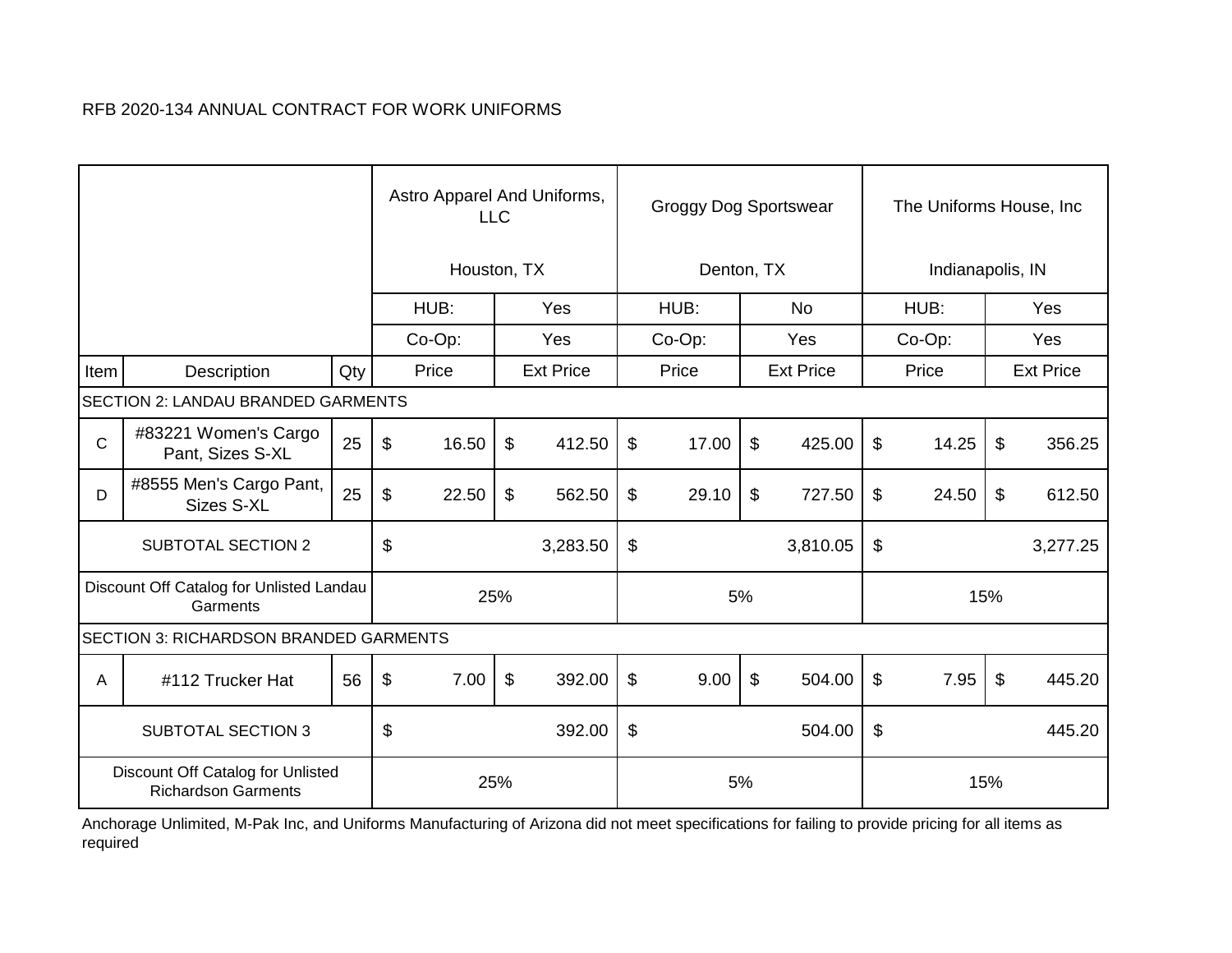|              |                                           |     |                           | Astro Apparel And Uniforms, | <b>LLC</b> |                  |                            | Groggy Dog Sportswear |                  | The Uniforms House, Inc |                  |
|--------------|-------------------------------------------|-----|---------------------------|-----------------------------|------------|------------------|----------------------------|-----------------------|------------------|-------------------------|------------------|
|              |                                           |     |                           | Houston, TX                 |            |                  |                            | Denton, TX            |                  | Indianapolis, IN        |                  |
|              |                                           |     |                           | HUB:                        |            | Yes              |                            | HUB:                  | <b>No</b>        | HUB:                    | Yes              |
|              |                                           |     |                           | Co-Op:                      |            | Yes              |                            | Co-Op:                | Yes              | Co-Op:                  | Yes              |
| Item         | Description                               | Qty |                           | Price                       |            | <b>Ext Price</b> |                            | Price                 | <b>Ext Price</b> | Price                   | <b>Ext Price</b> |
|              | <b>SECTION 4: SANMAR BRANDED GARMENTS</b> |     |                           |                             |            |                  |                            |                       |                  |                         |                  |
| A            | #CTK122 Hooded<br>Sweatshirt, Sizes S-XL  | 32  | \$                        | 40.00                       | \$         | 1,280.00         | \$                         | 41.75                 | \$<br>1,336.00   | \$<br>48.00             | \$<br>1,536.00   |
| B            | #CTSJ140 Active Jacket,<br>Sizes S-XL     | 10  | $\boldsymbol{\mathsf{S}}$ | 79.00                       | \$         | 790.00           | \$                         | 92.85                 | \$<br>928.50     | \$<br>106.00            | \$<br>1,060.00   |
| $\mathsf{C}$ | #2200 Tank Top, Sizes S-<br>XL            | 41  | \$                        | 6.00                        | \$         | 246.00           | \$                         | 6.45                  | \$<br>264.45     | \$<br>8.00              | \$<br>328.00     |
| D            | #2300 T-Shirt, Sizes S-XL                 | 100 | $\boldsymbol{\theta}$     | 6.50                        | \$         | 650.00           | $\boldsymbol{\mathsf{\$}}$ | 7.30                  | \$<br>730.00     | \$<br>9.50              | \$<br>950.00     |
| E            | #2300 T-Shirt, Size 2XL                   | 44  | $\mathfrak{F}$            | 8.50                        | \$         | 374.00           | $\boldsymbol{\mathsf{S}}$  | 10.25                 | \$<br>451.00     | \$<br>13.50             | \$<br>594.00     |
| F            | #8000 Shirt, Sizes S-XL                   | 810 | \$                        | 2.75                        | \$         | 2,227.50         | \$                         | 3.10                  | \$<br>2,511.00   | \$<br>5.50              | \$<br>4,455.00   |
| G            | #82800L Sport Shirt, Sizes<br>S-XL        | 32  | \$                        | 8.50                        | \$         | 272.00           | \$                         | 9.95                  | \$<br>318.40     | \$<br>13.00             | \$<br>416.00     |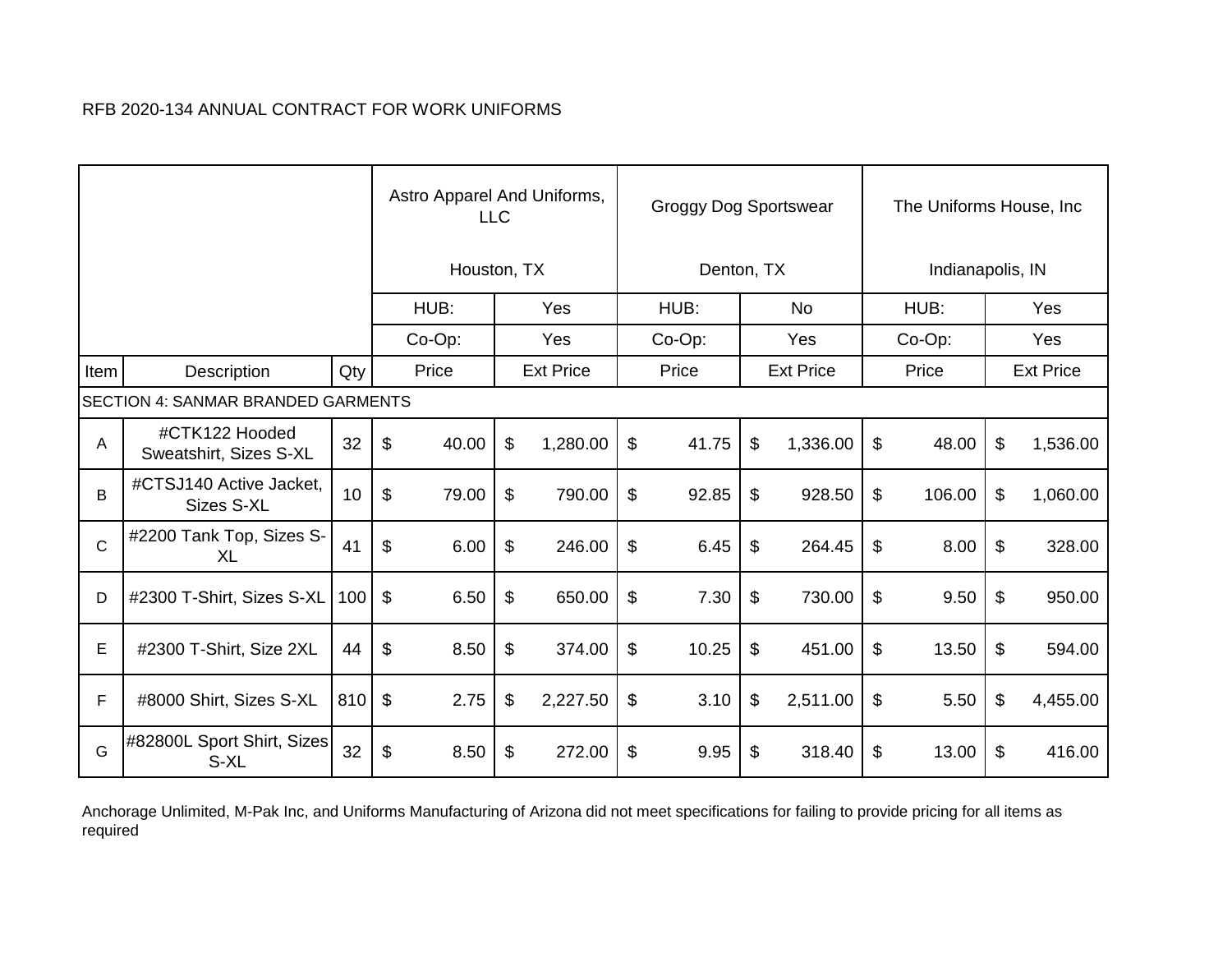|      |                                           |     |                            | Astro Apparel And Uniforms,<br><b>LLC</b> |                  |                            | Groggy Dog Sportswear |                  |               | The Uniforms House, Inc. |                  |
|------|-------------------------------------------|-----|----------------------------|-------------------------------------------|------------------|----------------------------|-----------------------|------------------|---------------|--------------------------|------------------|
|      |                                           |     |                            | Houston, TX                               |                  |                            | Denton, TX            |                  |               | Indianapolis, IN         |                  |
|      |                                           |     |                            | HUB:                                      | Yes              |                            | HUB:                  | <b>No</b>        |               | HUB:                     | Yes              |
|      |                                           |     |                            | Co-Op:                                    | Yes              |                            | $Co-Op$ :             | Yes              |               | Co-Op:                   | Yes              |
| Item | Description                               | Qty |                            | Price                                     | <b>Ext Price</b> |                            | Price                 | <b>Ext Price</b> |               | Price                    | <b>Ext Price</b> |
|      | <b>SECTION 4: SANMAR BRANDED GARMENTS</b> |     |                            |                                           |                  |                            |                       |                  |               |                          |                  |
| H    | #4200 T-Shirt, Sizes S-XL                 | 20  | $\sqrt[6]{\frac{1}{2}}$    | 6.00                                      | \$<br>120.00     | $\boldsymbol{\mathsf{S}}$  | 6.10                  | \$<br>122.00     | $\$\$         | 7.50                     | \$<br>150.00     |
|      | #5190 T-Shirt, Sizes S-XL                 | 20  | $\sqrt[6]{\frac{1}{2}}$    | 6.75                                      | \$<br>135.00     | \$                         | 7.85                  | \$<br>157.00     | \$            | 9.50                     | \$<br>190.00     |
| J    | #5190 T-Shirt, Size 2XL                   | 20  | \$                         | 8.75                                      | \$<br>175.00     | $\boldsymbol{\mathsf{\$}}$ | 9.75                  | \$<br>195.00     | \$            | 12.00                    | \$<br>240.00     |
| K    | #5250 T-Shirt, Sizes S-XL                 | 156 | \$                         | 3.00                                      | \$<br>468.00     | $\boldsymbol{\mathsf{\$}}$ | 4.60                  | \$<br>717.60     | \$            | 6.00                     | \$<br>936.00     |
|      | #29LS T-Shirt, Sizes S-XL                 | 54  | $\boldsymbol{\mathsf{\$}}$ | 6.00                                      | \$<br>324.00     | \$                         | 4.35                  | \$<br>234.90     | $\frac{1}{2}$ | 7.75                     | \$<br>418.50     |
| M    | #29M T-Shirt, Sizes S-XL                  | 39  | \$                         | 3.00                                      | \$<br>117.00     | $\boldsymbol{\mathsf{S}}$  | 6.35                  | \$<br>247.65     | \$            | 5.75                     | \$<br>224.25     |
| N    | #29MP T-Shirt, Sizes S-XL                 | 50  | $\$\$                      | 6.00                                      | \$<br>300.00     | \$                         | 8.90                  | \$<br>445.00     | \$            | 7.95                     | \$<br>397.50     |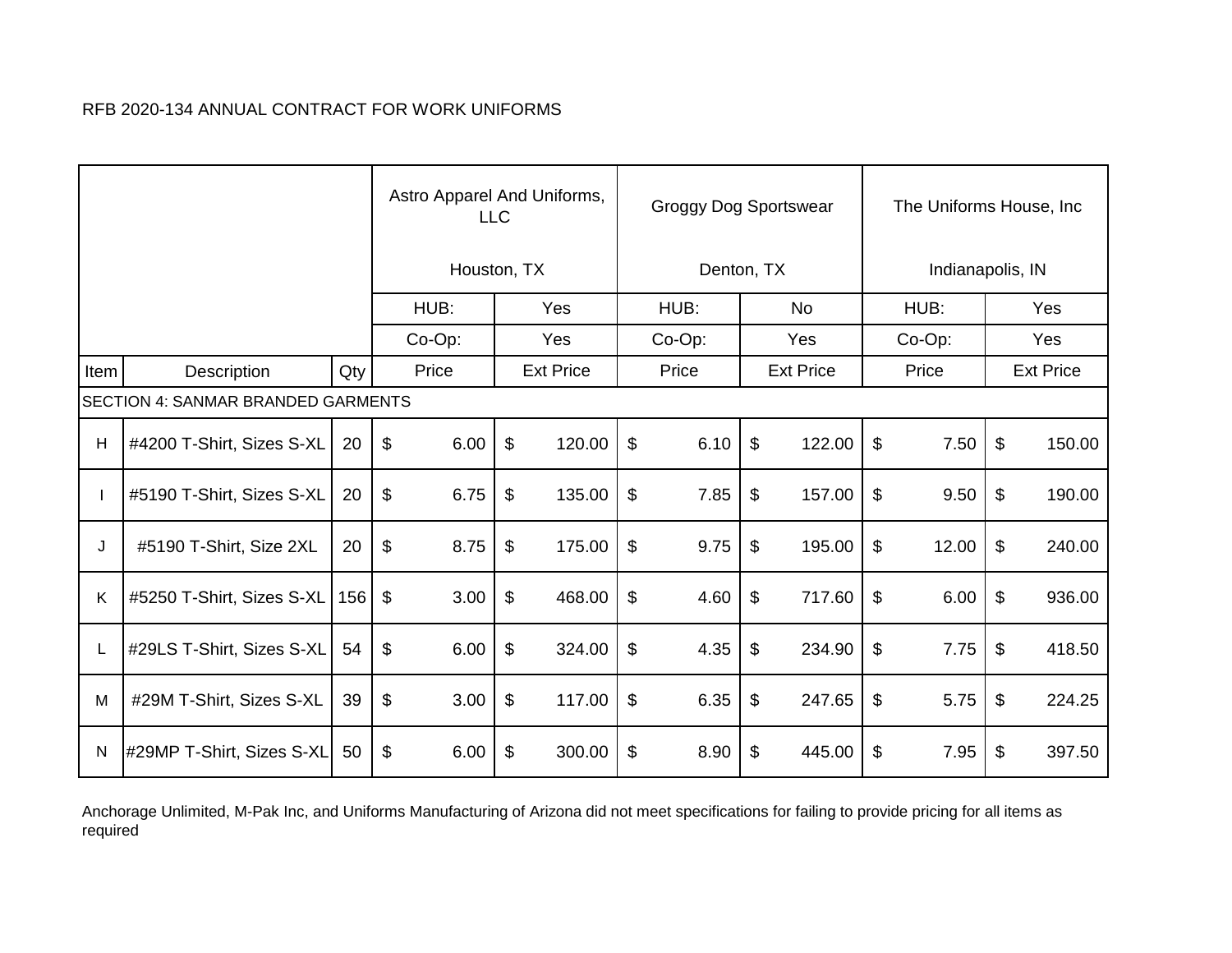|              |                                           |     | Astro Apparel And Uniforms, | <b>LLC</b> |                  | Groggy Dog Sportswear |                  |       | The Uniforms House, Inc |                  |
|--------------|-------------------------------------------|-----|-----------------------------|------------|------------------|-----------------------|------------------|-------|-------------------------|------------------|
|              |                                           |     | Houston, TX                 |            |                  | Denton, TX            |                  |       | Indianapolis, IN        |                  |
|              |                                           |     | HUB:                        |            | Yes              | HUB:                  | N <sub>o</sub>   |       | HUB:                    | Yes              |
|              |                                           |     | Co-Op:                      |            | Yes              | Co-Op:                | Yes              |       | Co-Op:                  | Yes              |
| Item         | Description                               | Qty | Price                       |            | <b>Ext Price</b> | Price                 | <b>Ext Price</b> |       | Price                   | <b>Ext Price</b> |
|              | <b>SECTION 4: SANMAR BRANDED GARMENTS</b> |     |                             |            |                  |                       |                  |       |                         |                  |
| $\circ$      | #29MP T-Shirt, Size 2XL                   | 20  | \$<br>8.00                  | \$         | 160.00           | \$<br>11.25           | \$<br>225.00     | \$    | 11.75                   | \$<br>235.00     |
| P            | #436MP Sport Shirt, Sizes<br>S-XL         | 25  | \$<br>10.00                 | \$         | 250.00           | \$<br>11.25           | \$<br>281.25     | \$    | 14.00                   | \$<br>350.00     |
| Q            | #PC61PT Tall Tee, Size<br>2XL             | 48  | \$<br>8.25                  | \$         | 396.00           | \$<br>10.15           | \$<br>487.20     | \$    | 13.00                   | \$<br>624.00     |
| $\mathsf{R}$ | #PC61PT Tall Tee, Size<br>3XL             | 24  | \$<br>8.75                  | \$         | 210.00           | \$<br>10.65           | \$<br>255.60     | \$    | 14.00                   | \$<br>336.00     |
| S            | #PC61PT Tall Tee, Size<br>4XL             | 36  | \$<br>9.50                  | \$         | 342.00           | \$<br>11.40           | \$<br>410.40     | $\$\$ | 14.25                   | \$<br>513.00     |
| Τ            | #C112 Trucker Cap                         | 48  | \$<br>4.50                  | \$         | 216.00           | \$<br>4.30            | \$<br>206.40     | \$    | 5.50                    | \$<br>264.00     |
| U            | #C911 Mesh Back Cap                       | 60  | \$<br>4.00                  | \$         | 240.00           | \$<br>3.55            | \$<br>213.00     | \$    | 4.50                    | \$<br>270.00     |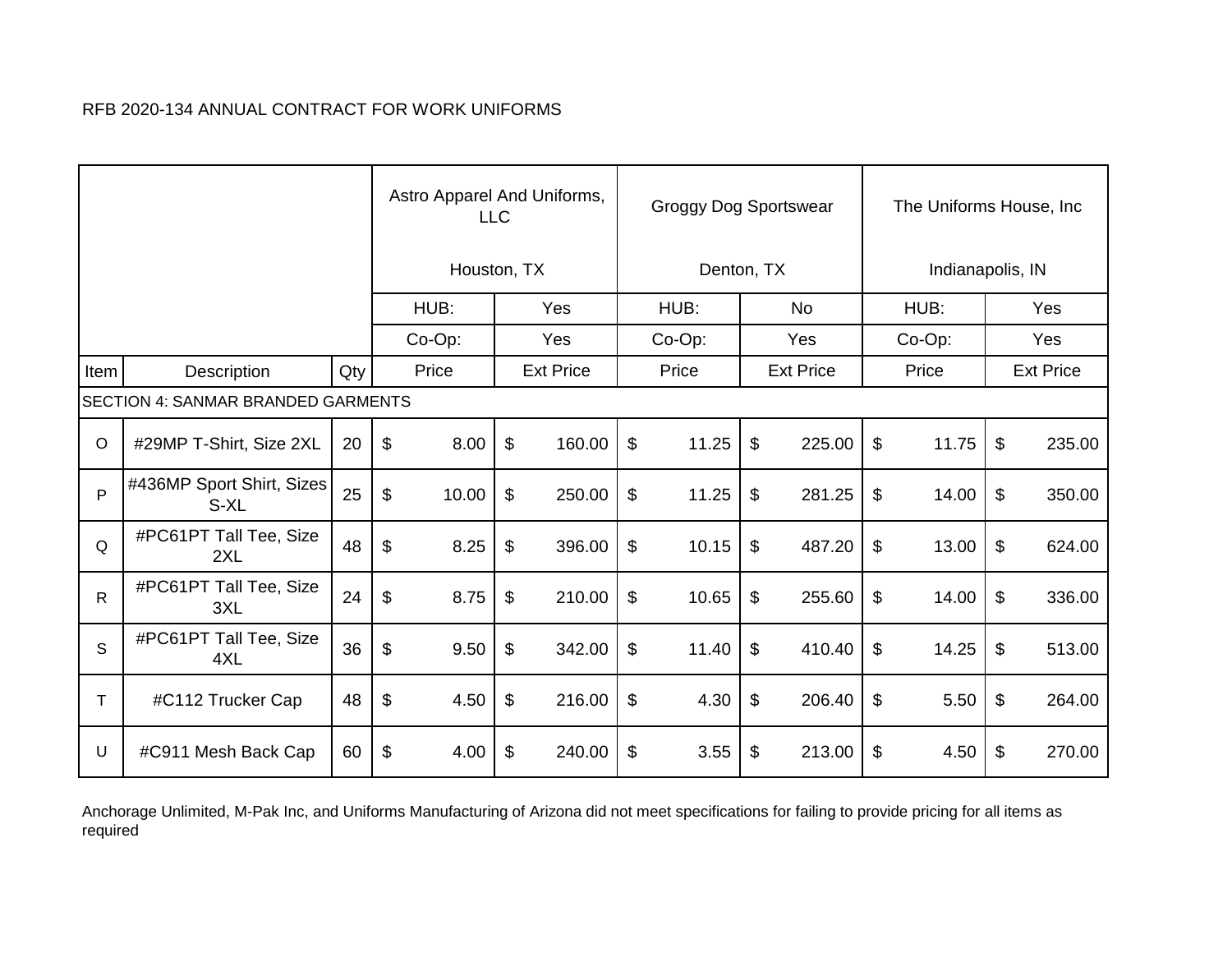|           |                                           |     |                           | Astro Apparel And Uniforms,<br><b>LLC</b> |    | Groggy Dog Sportswear |                            |        |    | The Uniforms House, Inc |    |        |    |                  |
|-----------|-------------------------------------------|-----|---------------------------|-------------------------------------------|----|-----------------------|----------------------------|--------|----|-------------------------|----|--------|----|------------------|
|           |                                           |     | Houston, TX               |                                           |    |                       | Denton, TX                 |        |    | Indianapolis, IN        |    |        |    |                  |
|           |                                           |     |                           | HUB:                                      |    | Yes                   |                            | HUB:   |    | <b>No</b>               |    | HUB:   |    | Yes              |
|           |                                           |     | Co-Op:                    |                                           |    | Yes                   |                            | Co-Op: |    | Yes                     |    | Co-Op: |    | Yes              |
| Item      | Description                               | Qty |                           | Price                                     |    | <b>Ext Price</b>      |                            | Price  |    | <b>Ext Price</b>        |    | Price  |    | <b>Ext Price</b> |
|           | <b>SECTION 4: SANMAR BRANDED GARMENTS</b> |     |                           |                                           |    |                       |                            |        |    |                         |    |        |    |                  |
| $\vee$    | #K500P Polo, Sizes S-XL                   | 21  | \$                        | 11.00                                     | \$ | 231.00                | \$                         | 12.85  | \$ | 269.85                  | \$ | 17.00  | \$ | 357.00           |
| W         | #K525 Polo, Sizes S-XL                    | 162 | $\boldsymbol{\mathsf{S}}$ | 15.00                                     | \$ | 2,430.00              | $\frac{1}{2}$              | 17.15  | \$ | 2,778.30                | \$ | 22.00  | \$ | 3,564.00         |
| X         | #K567 Polo, Sizes S-XL                    | 23  | \$                        | 13.00                                     | \$ | 299.00                | $\boldsymbol{\mathsf{S}}$  | 14.30  | \$ | 328.90                  | \$ | 18.00  | \$ | 414.00           |
| Y         | #L525 Polo, Sizes S-XL                    | 21  | \$                        | 15.00                                     | \$ | 315.00                | $\boldsymbol{\mathsf{\$}}$ | 17.15  | \$ | 360.15                  | \$ | 22.00  | \$ | 462.00           |
| Ζ         | #S608 Shirt, Sizes S-XL                   | 20  | $\mathfrak{F}$            | 15.00                                     | \$ | 300.00                | $\boldsymbol{\mathsf{S}}$  | 17.15  | \$ | 343.00                  | \$ | 22.00  | \$ | 440.00           |
| AA        | #5360 Chef Pant, Sizes S-<br><b>XL</b>    | 22  | \$                        | 18.00                                     | \$ | 396.00                | \$                         | 25.99  | \$ | 571.78                  | \$ | 22.00  | \$ | 484.00           |
| <b>BB</b> | #PT88 Cargo Pant, Sizes<br>S-XL           | 117 | $\sqrt[6]{\frac{1}{2}}$   | 23.00                                     | \$ | 2,691.00              | \$                         | 24.98  | \$ | 2,922.66                | \$ | 29.00  | \$ | 3,393.00         |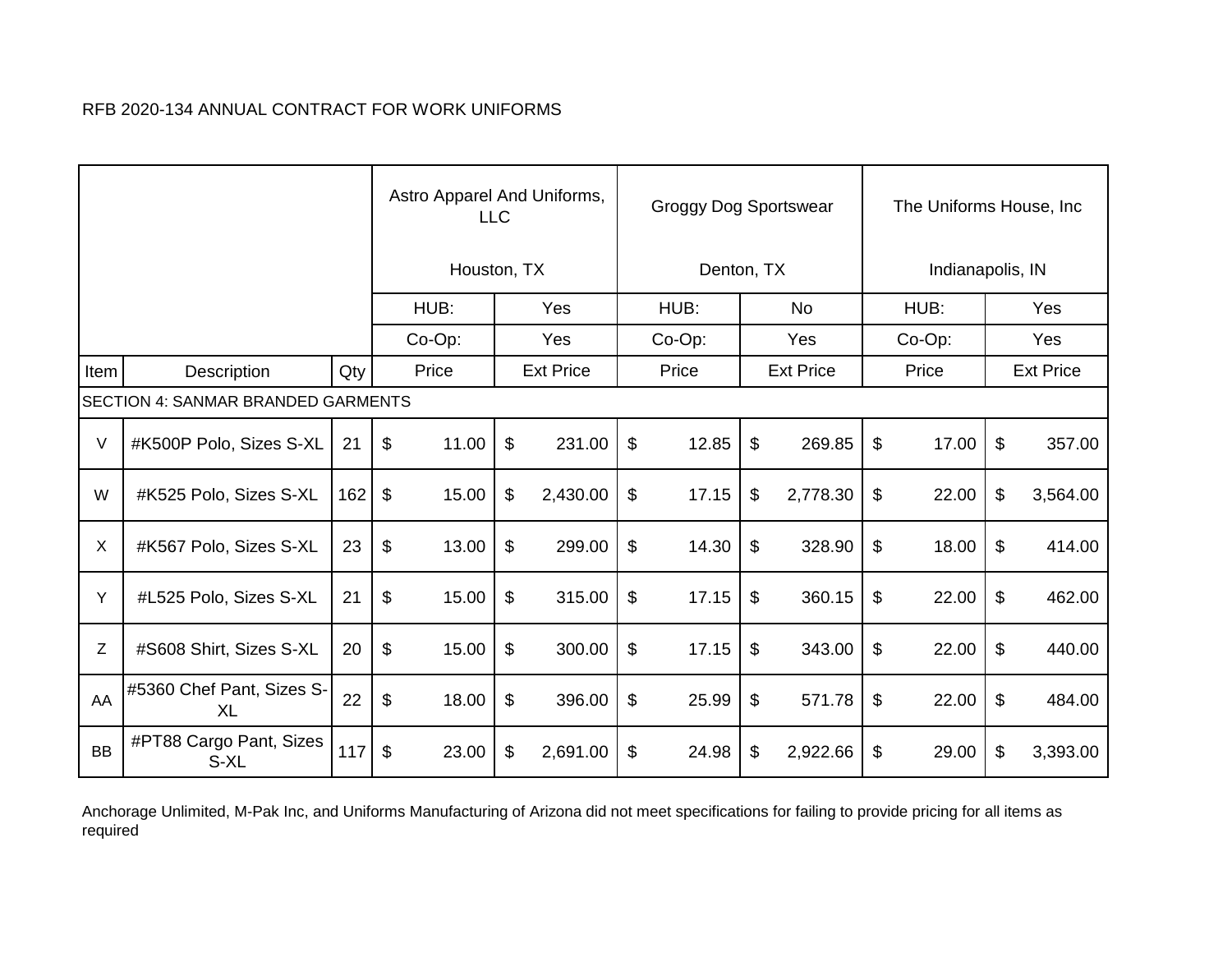|           |                                           |     | Astro Apparel And Uniforms,<br><b>LLC</b> |        |    |                  |                           | Groggy Dog Sportswear |     |                  |        | The Uniforms House, Inc |     |                  |  |  |
|-----------|-------------------------------------------|-----|-------------------------------------------|--------|----|------------------|---------------------------|-----------------------|-----|------------------|--------|-------------------------|-----|------------------|--|--|
|           |                                           |     | Houston, TX                               |        |    |                  |                           | Denton, TX            |     |                  |        | Indianapolis, IN        |     |                  |  |  |
|           |                                           |     |                                           | HUB:   |    | Yes              |                           | HUB:                  |     | <b>No</b>        |        | HUB:                    |     | Yes              |  |  |
|           |                                           |     |                                           | Co-Op: |    | Yes              | Co-Op:                    |                       | Yes |                  | Co-Op: |                         | Yes |                  |  |  |
| Item      | Description                               | Qty |                                           | Price  |    | <b>Ext Price</b> |                           | Price                 |     | <b>Ext Price</b> |        | Price                   |     | <b>Ext Price</b> |  |  |
|           | <b>SECTION 4: SANMAR BRANDED GARMENTS</b> |     |                                           |        |    |                  |                           |                       |     |                  |        |                         |     |                  |  |  |
| CC        | #SP14-SOLID Work Shirt,<br>Sizes S-XL     | 30  | \$                                        | 16.00  | \$ | 480.00           | \$                        | 15.70                 | \$  | 471.00           | \$     | 15.00                   | \$  | 450.00           |  |  |
| <b>DD</b> | #SP24-SOLID Work Shirt,<br>Sizes S-XL     | 20  | \$                                        | 14.00  | \$ | 280.00           | \$                        | 13.50                 | \$  | 270.00           | \$     | 12.70                   | \$  | 254.00           |  |  |
| EE        | #JST72 Wind Shirt, Sizes<br>S-XL          | 50  | \$                                        | 14.00  | \$ | 700.00           | \$                        | 15.70                 | \$  | 785.00           | \$     | 18.00                   | \$  | 900.00           |  |  |
| <b>FF</b> | #JST72 Wind Shirt, Size<br>2XL            | 28  | \$                                        | 16.00  | \$ | 448.00           | \$                        | 17.10                 | \$  | 478.80           | \$     | 20.00                   | \$  | 560.00           |  |  |
| GG        | #LST650 Polo, Sizes S-XL                  | 22  | $\$\$                                     | 14.00  | \$ | 308.00           | $\boldsymbol{\mathsf{S}}$ | 15.70                 | \$  | 345.40           | \$     | 18.00                   | \$  | 396.00           |  |  |
| <b>HH</b> | #ST650 Polo, Sizes S-XL                   | 32  | \$                                        | 14.00  | \$ | 448.00           | \$                        | 15.70                 | \$  | 502.40           | \$     | 18.00                   | \$  | 576.00           |  |  |
| Ш         | #T474 Polo, Sizes S-XL                    | 40  | \$                                        | 16.00  | \$ | 640.00           | \$                        | 18.55                 | \$  | 742.00           | \$     | 21.00                   | \$  | 840.00           |  |  |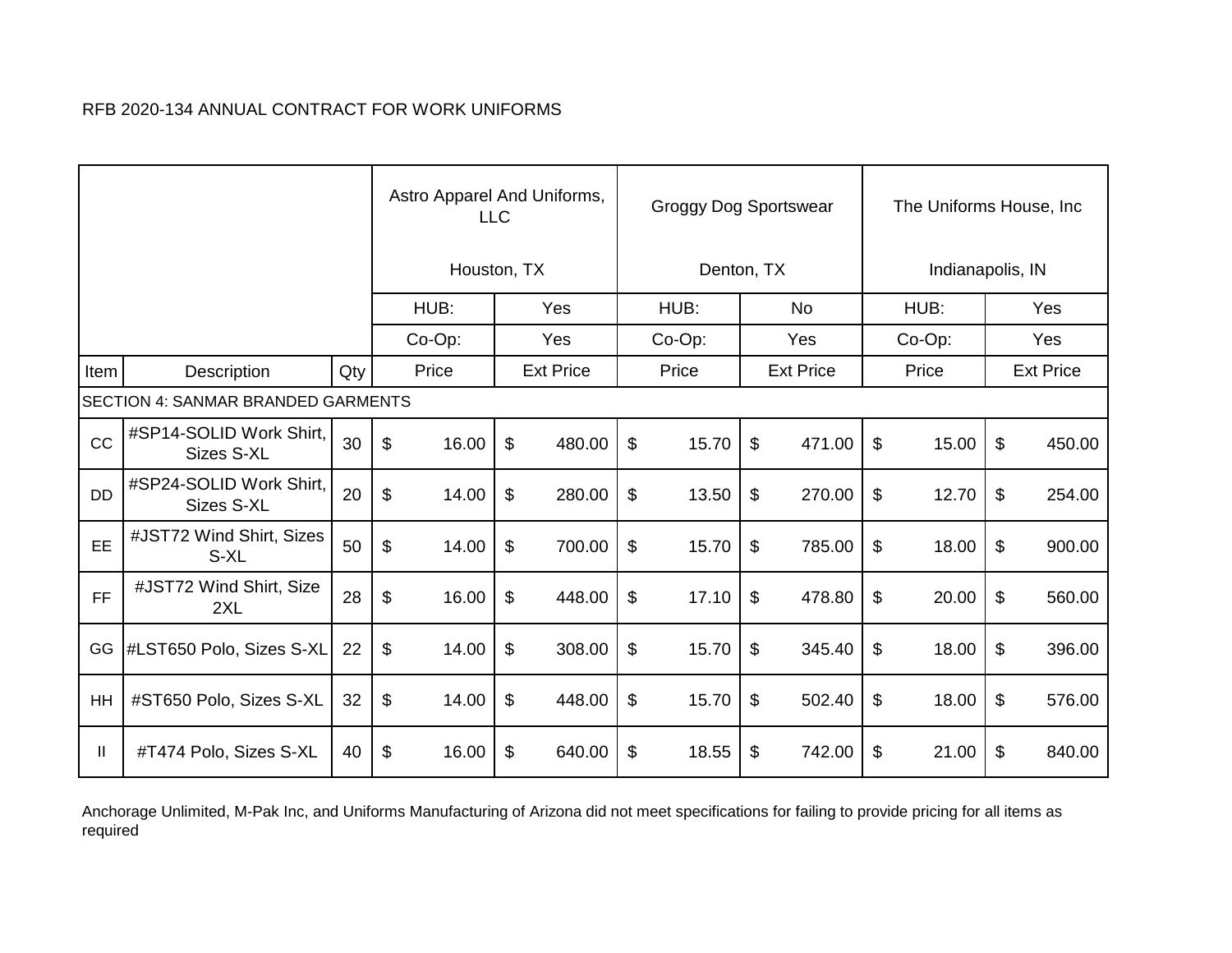|             |                                                      |     | Astro Apparel And Uniforms,<br><b>LLC</b> |           |       |                  |                | <b>Groggy Dog Sportswear</b> |                  |           |                         | The Uniforms House, Inc. |                           |                  |  |  |
|-------------|------------------------------------------------------|-----|-------------------------------------------|-----------|-------|------------------|----------------|------------------------------|------------------|-----------|-------------------------|--------------------------|---------------------------|------------------|--|--|
|             |                                                      |     | Houston, TX                               |           |       |                  | Denton, TX     |                              |                  |           | Indianapolis, IN        |                          |                           |                  |  |  |
|             |                                                      |     |                                           | HUB:      |       | Yes              |                | HUB:                         |                  | No.       | HUB:                    |                          |                           | Yes              |  |  |
|             |                                                      |     |                                           | $Co-Op$ : |       | Yes              |                | $Co-Op$ :                    |                  | Yes       |                         | Co-Op:                   |                           | Yes              |  |  |
| Item        | Description                                          | Qty |                                           | Price     |       | <b>Ext Price</b> |                | Price                        | <b>Ext Price</b> |           | Price                   |                          |                           | <b>Ext Price</b> |  |  |
|             | SECTION 4: SANMAR BRANDED GARMENTS                   |     |                                           |           |       |                  |                |                              |                  |           |                         |                          |                           |                  |  |  |
|             | <b>SUBTOTAL SECTION 4</b>                            |     | \$                                        |           |       | 19,258.50        | $\$\$          |                              |                  | 21,906.59 | $\mathfrak{S}$          |                          |                           | 27,577.25        |  |  |
|             | Discount Off Catalog for Unlisted SanMar<br>Garments |     | 25%                                       |           |       |                  |                |                              | 5%               |           |                         |                          | 15%                       |                  |  |  |
|             | <b>SECTION 5: TRI-MOUNTAIN BRANDED GARMENTS</b>      |     |                                           |           |       |                  |                |                              |                  |           |                         |                          |                           |                  |  |  |
| Α           | #2100 Hood Jacket, Sizes<br>S-XL                     | 10  | $\mathfrak{F}$                            | 35.25     | $\$\$ | 352.50           | $\frac{1}{2}$  | 35.35                        | $\$\$            | 353.50    | $\mathfrak{P}$          | 48.00                    | $\boldsymbol{\mathsf{S}}$ | 480.00           |  |  |
| B           | #680 Sweatshirt, Sizes S-<br><b>XL</b>               | 5   | \$                                        | 25.75     | \$    | 128.75           | $\mathfrak{S}$ | 23.95                        | \$               | 119.75    | $\sqrt[6]{\frac{1}{2}}$ | 32.00                    | \$                        | 160.00           |  |  |
| $\mathbf C$ | #LB079 Split Neck Top,<br><b>Sizes S-XL</b>          | 3   | $\boldsymbol{\mathsf{S}}$                 | 25.75     | \$    | 77.25            | \$             | 23.95                        | \$               | 71.85     | \$                      | 32.00                    | \$                        | 96.00            |  |  |
| D           | #LB079 Split Neck Top,<br>Size 2XL                   | 1   | \$                                        | 26.75     | \$    | 26.75            | \$             | 26.00                        | \$               | 26.00     | \$                      | 34.00                    | $\mathfrak{S}$            | 34.00            |  |  |
|             | <b>SUBTOTAL SECTION 5</b>                            |     | \$<br>585.25                              |           |       |                  | \$<br>571.10   |                              |                  |           | \$<br>770.00            |                          |                           |                  |  |  |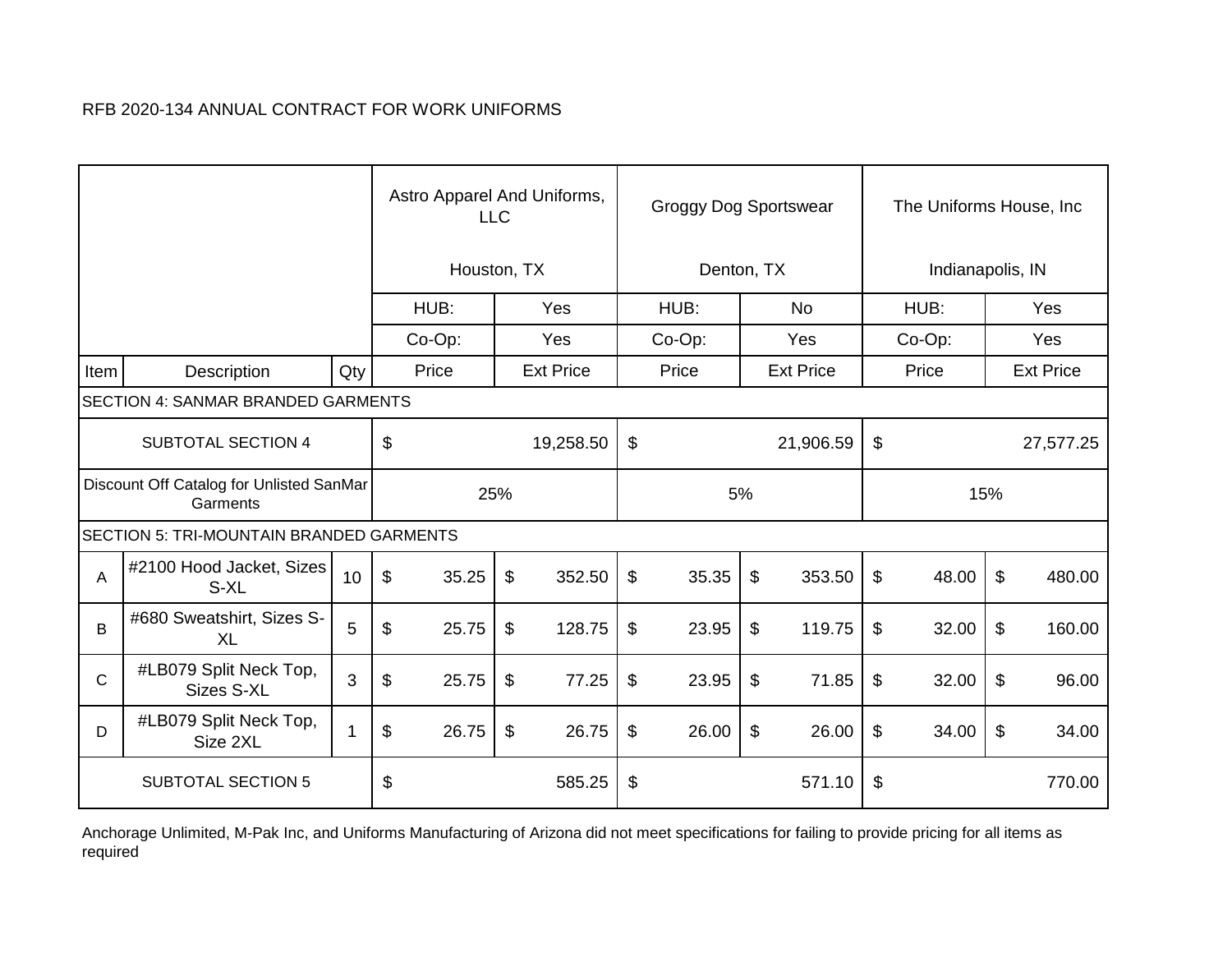|                                                                    |                                             |     |                           | Astro Apparel And Uniforms,<br><b>LLC</b> |    |                  |                           | <b>Groggy Dog Sportswear</b> |                  |          |       | The Uniforms House, Inc. |                  |            |  |  |
|--------------------------------------------------------------------|---------------------------------------------|-----|---------------------------|-------------------------------------------|----|------------------|---------------------------|------------------------------|------------------|----------|-------|--------------------------|------------------|------------|--|--|
|                                                                    |                                             |     | Houston, TX               |                                           |    |                  |                           | Denton, TX                   |                  |          |       | Indianapolis, IN         |                  |            |  |  |
|                                                                    |                                             |     |                           | HUB:                                      |    | Yes              | HUB:                      |                              |                  | No.      |       | HUB:                     |                  | <b>Yes</b> |  |  |
|                                                                    |                                             |     | $Co-Op$ :                 |                                           |    | Yes              |                           | Co-Op:                       |                  | Yes      |       | $Co-Op$ :                |                  | Yes        |  |  |
| Item                                                               | Description                                 | Qty |                           | Price                                     |    | <b>Ext Price</b> |                           | Price                        | <b>Ext Price</b> |          | Price |                          | <b>Ext Price</b> |            |  |  |
|                                                                    | SECTION 5: TRI-MOUNTAIN BRANDED GARMENTS    |     |                           |                                           |    |                  |                           |                              |                  |          |       |                          |                  |            |  |  |
| Discount Off Catalog for Unlisted Tri-<br><b>Mountain Garments</b> |                                             |     |                           | 25%                                       |    | 5%               |                           |                              |                  | 15%      |       |                          |                  |            |  |  |
|                                                                    | <b>SECTION 6: WRANGLER BRANDED GARMENTS</b> |     |                           |                                           |    |                  |                           |                              |                  |          |       |                          |                  |            |  |  |
| Α                                                                  | #00096 Pants, Sizes 28-<br>42               | 20  | $\mathfrak{S}$            | 35.00                                     | \$ | 700.00           | $\sqrt[6]{\frac{1}{2}}$   | 35.75                        | \$               | 715.00   | \$    | 34.00                    | \$               | 680.00     |  |  |
| B                                                                  | #13MWZ Jeans, Sizes 28-<br>42               | 176 | $\$\$                     | 46.00                                     | \$ | 8,096.00         | $\boldsymbol{\mathsf{S}}$ | 32.75                        | \$               | 5,764.00 | \$    | 30.00                    | \$               | 5,280.00   |  |  |
| $\mathsf{C}$                                                       | #13MWZ Jeans, Sizes 44-<br>54               | 25  | $\boldsymbol{\mathsf{S}}$ | 49.63                                     | \$ | 1,240.75         | $\sqrt[6]{\frac{1}{2}}$   | 37.50                        | \$               | 937.50   | \$    | 34.17                    | \$               | 854.25     |  |  |
| D                                                                  | #22MWX Jeans, Sizes 28-<br>42               | 13  | $\boldsymbol{\mathsf{S}}$ | 39.75                                     | \$ | 516.75           | \$                        | 50.50                        | \$               | 656.50   | \$    | 46.00                    | \$               | 598.00     |  |  |
| E                                                                  | #31MWZ Jeans, Sizes 28-<br>42               | 232 | $\boldsymbol{\theta}$     | 43.63                                     | \$ | 10,122.16        | \$                        | 33.00                        | \$               | 7,656.00 | \$    | 30.00                    | \$               | 6,960.00   |  |  |
| F                                                                  | #35001 Jeans, Sizes 28-<br>42               | 104 | \$                        | 29.38                                     | \$ | 3,055.52         | \$                        | 36.00                        | \$               | 3,744.00 | \$    | 28.00                    | \$               | 2,912.00   |  |  |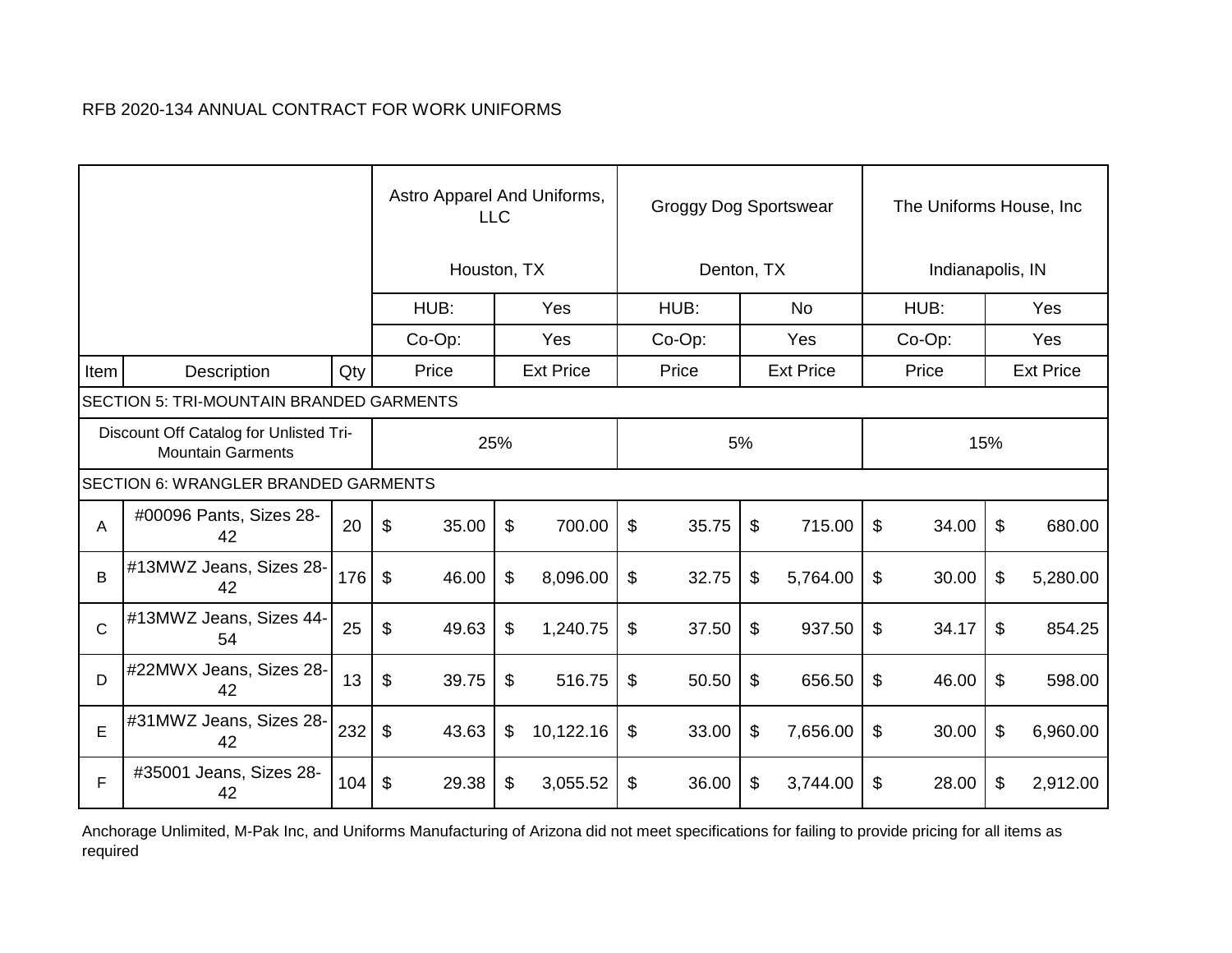|      |                                              |     |                           | Astro Apparel And Uniforms,<br><b>LLC</b> |    | Groggy Dog Sportswear |                            |            |    | The Uniforms House, Inc. |    |                  |    |                  |
|------|----------------------------------------------|-----|---------------------------|-------------------------------------------|----|-----------------------|----------------------------|------------|----|--------------------------|----|------------------|----|------------------|
|      |                                              |     | Houston, TX               |                                           |    |                       |                            | Denton, TX |    |                          |    | Indianapolis, IN |    |                  |
|      |                                              |     |                           | HUB:                                      |    | Yes                   |                            | HUB:       |    | <b>No</b>                |    | HUB:             |    | Yes              |
|      |                                              |     |                           | Co-Op:                                    |    | Yes                   |                            | Co-Op:     |    | Yes                      |    | Co-Op:           |    | Yes              |
| Item | Description                                  | Qty |                           | Price                                     |    | <b>Ext Price</b>      |                            | Price      |    | <b>Ext Price</b>         |    | Price            |    | <b>Ext Price</b> |
|      | <b>SECTION 6: WRANGLER BRANDED GARMENTS</b>  |     |                           |                                           |    |                       |                            |            |    |                          |    |                  |    |                  |
| G    | #35001 Jeans, Sizes 44-<br>54                | 13  | \$                        | 30.38                                     | \$ | 394.94                | \$                         | 40.00      | \$ | 520.00                   | \$ | 32.00            | \$ | 416.00           |
| H    | #47MWZ Jeans, Sizes 28-<br>42                | 13  | \$                        | 32.68                                     | \$ | 424.84                | \$                         | 34.25      | \$ | 445.25                   | \$ | 31.00            | \$ | 403.00           |
|      | #70127 Denim Shirt, Sizes<br>$15 - 18$       | 98  | \$                        | 27.23                                     | \$ | 2,668.54              | $\boldsymbol{\mathsf{\$}}$ | 31.50      | \$ | 3,087.00                 | \$ | 28.00            | \$ | 2,744.00         |
| J    | #70127 Denim Shirt, Sizes<br>18.5-20         | 23  | \$                        | 29.23                                     | \$ | 672.29                | \$                         | 34.25      | \$ | 787.75                   | \$ | 33.00            | \$ | 759.00           |
| K    | #70136 Chambray Shirt,<br><b>Sizes 15-18</b> | 161 | $\boldsymbol{\mathsf{S}}$ | 25.97                                     | \$ | 4,181.17              | $\boldsymbol{\mathsf{S}}$  | 31.00      | \$ | 4,991.00                 | \$ | 28.00            | \$ | 4,508.00         |
| L    | #70136 Chambray Shirt,<br>Sizes 18.5-20      | 55  | \$                        | 26.97                                     | \$ | 1,483.35              | \$                         | 33.85      | \$ | 1,861.75                 | \$ | 30.00            | \$ | 1,650.00         |
| м    | #936DEN Jeans, Sizes 28-<br>42               | 48  | \$                        | 30.00                                     | \$ | 1,440.00              | \$                         | 33.10      | \$ | 1,588.80                 | \$ | 30.00            | \$ | 1,440.00         |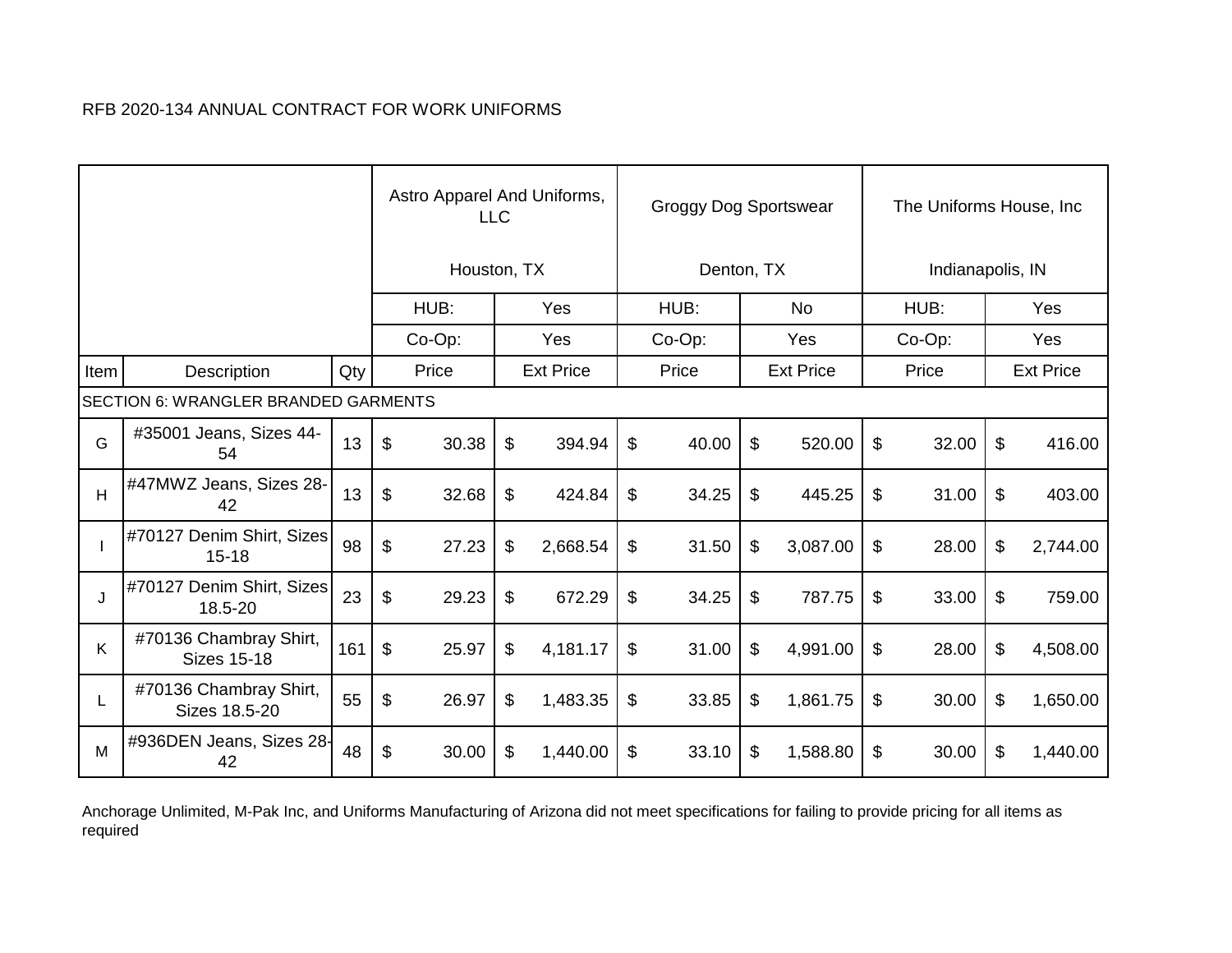|                                                               |                                                    |     |       |             | Astro Apparel And Uniforms,<br><b>LLC</b> |           |                           | <b>Groggy Dog Sportswear</b> |    |          |                           | The Uniforms House, Inc. |                           |          |  |
|---------------------------------------------------------------|----------------------------------------------------|-----|-------|-------------|-------------------------------------------|-----------|---------------------------|------------------------------|----|----------|---------------------------|--------------------------|---------------------------|----------|--|
|                                                               |                                                    |     |       | Houston, TX |                                           |           |                           | Denton, TX                   |    |          |                           | Indianapolis, IN         |                           |          |  |
|                                                               |                                                    |     |       | HUB:        | Yes                                       | HUB:      |                           | No.                          |    | HUB:     |                           |                          | Yes                       |          |  |
|                                                               |                                                    |     |       | $Co-Op$ :   |                                           | Yes       |                           | $Co-Op$ :                    |    | Yes      |                           | $Co-Op$ :                |                           | Yes      |  |
| Item                                                          | Description                                        | Qty |       | Price       | <b>Ext Price</b>                          |           | <b>Ext Price</b><br>Price |                              |    |          | Price                     |                          | <b>Ext Price</b>          |          |  |
|                                                               | SECTION 6: WRANGLER BRANDED GARMENTS               |     |       |             |                                           |           |                           |                              |    |          |                           |                          |                           |          |  |
|                                                               | <b>SUBTOTAL SECTION 6</b>                          |     | \$    |             |                                           | 34,996.31 | $\boldsymbol{\mathsf{S}}$ | 32,754.55                    |    |          | \$                        |                          | 29,204.25                 |          |  |
| Discount Off Catalog for Unlisted<br><b>Wrangler Garments</b> |                                                    |     |       | 25%         |                                           |           | 5%                        |                              |    |          | 10%                       |                          |                           |          |  |
|                                                               | <b>SECTION 7: GARMENT CUSTOMIZATION SERVICES</b>   |     |       |             |                                           |           |                           |                              |    |          |                           |                          |                           |          |  |
| A                                                             | <b>Embroidery of Text</b>                          | 256 | \$    | 1.50        | $\$\$                                     | 384.00    | $\$\$                     | 3.50                         | \$ | 896.00   | $\boldsymbol{\mathsf{S}}$ | 4.00                     | $\boldsymbol{\mathsf{S}}$ | 1,024.00 |  |
| B                                                             | <b>Embroidery of Department</b><br>Logo            | 309 | \$    | 3.50        | \$                                        | 1,081.50  | \$                        | 4.00                         | \$ | 1,236.00 | \$                        | 5.00                     | \$                        | 1,545.00 |  |
| $\mathsf{C}$                                                  | <b>Embroidery of Tarrant</b><br><b>County Seal</b> | 892 | $\$\$ | 3.50        | \$                                        | 3,122.00  | \$                        | 4.00                         | \$ | 3,568.00 | \$                        | 5.00                     | \$                        | 4,460.00 |  |
| D                                                             | Silk Screening of Text                             | 162 | $\$\$ | 2.50        | \$                                        | 405.00    | \$                        | 1.95                         | \$ | 315.90   | \$                        | 5.00                     | \$                        | 810.00   |  |
| E                                                             | Silk Screening of<br>Department Logo               | 50  | \$    | 3.00        | 150.00                                    | \$        | 1.95                      | \$<br>97.50                  |    | \$       | 5.00                      | \$                       | 250.00                    |          |  |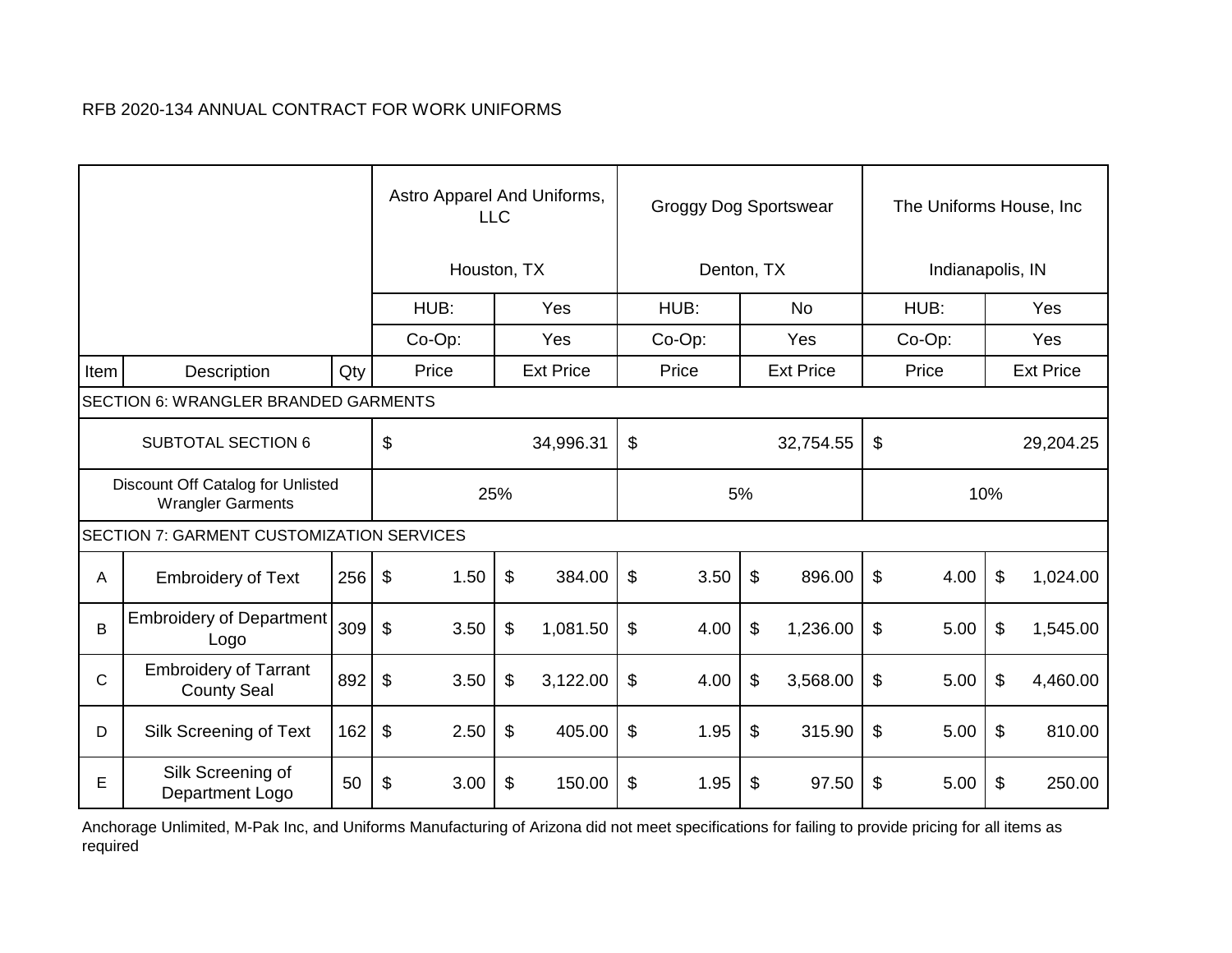|                           |                                                  |     |                           | Astro Apparel And Uniforms,<br><b>LLC</b> |                           |                  |                           | <b>Groggy Dog Sportswear</b> |     |                  |                         | The Uniforms House, Inc. |           |                  |  |
|---------------------------|--------------------------------------------------|-----|---------------------------|-------------------------------------------|---------------------------|------------------|---------------------------|------------------------------|-----|------------------|-------------------------|--------------------------|-----------|------------------|--|
|                           |                                                  |     |                           | Houston, TX                               |                           |                  |                           | Denton, TX                   |     | Indianapolis, IN |                         |                          |           |                  |  |
|                           |                                                  |     |                           | HUB:                                      |                           | Yes              |                           | HUB:                         |     | No.              |                         | HUB:                     |           | Yes              |  |
|                           |                                                  |     |                           | Co-Op:                                    |                           | Yes              |                           | Co-Op:                       | Yes |                  | Co-Op:                  |                          | Yes       |                  |  |
| Item                      | Description                                      | Qty |                           | Price                                     |                           | <b>Ext Price</b> |                           | Price                        |     | <b>Ext Price</b> |                         | Price                    |           | <b>Ext Price</b> |  |
|                           | <b>SECTION 7: GARMENT CUSTOMIZATION SERVICES</b> |     |                           |                                           |                           |                  |                           |                              |     |                  |                         |                          |           |                  |  |
| F                         | Silk Screening of Tarrant<br><b>County Seal</b>  | 642 | $\boldsymbol{\mathsf{S}}$ | 1.35                                      | $\boldsymbol{\mathsf{S}}$ | 866.70           | $\boldsymbol{\mathsf{S}}$ | 1.65                         | \$  | 1,059.30         | $\sqrt[6]{\frac{1}{2}}$ | 5.00                     | \$        | 3,210.00         |  |
| G                         | Department Logo<br>Digitization/Artwork Fee      | 10  | \$                        | 25.00                                     | \$                        | 250.00           | \$                        | 45.00                        | \$  | 450.00           | \$                      | $\overline{\phantom{a}}$ | \$        |                  |  |
| H                         | Sew-On Patch                                     | 20  | \$                        | 10.00                                     | \$                        | 200.00           | $\boldsymbol{\mathsf{S}}$ | 6.00                         | \$  | 120.00           | \$                      | 2.00                     | \$        | 40.00            |  |
| <b>SUBTOTAL SECTION 7</b> |                                                  |     | \$                        |                                           |                           | 6,459.20         | \$                        |                              |     | 7,742.70         | \$                      |                          | 11,339.00 |                  |  |
|                           | <b>BID TOTAL (ALL SECTIONS)</b>                  |     |                           | \$<br>70,023.26                           |                           |                  | \$<br>73,738.26           |                              |     |                  | \$<br>77,768.95         |                          |           |                  |  |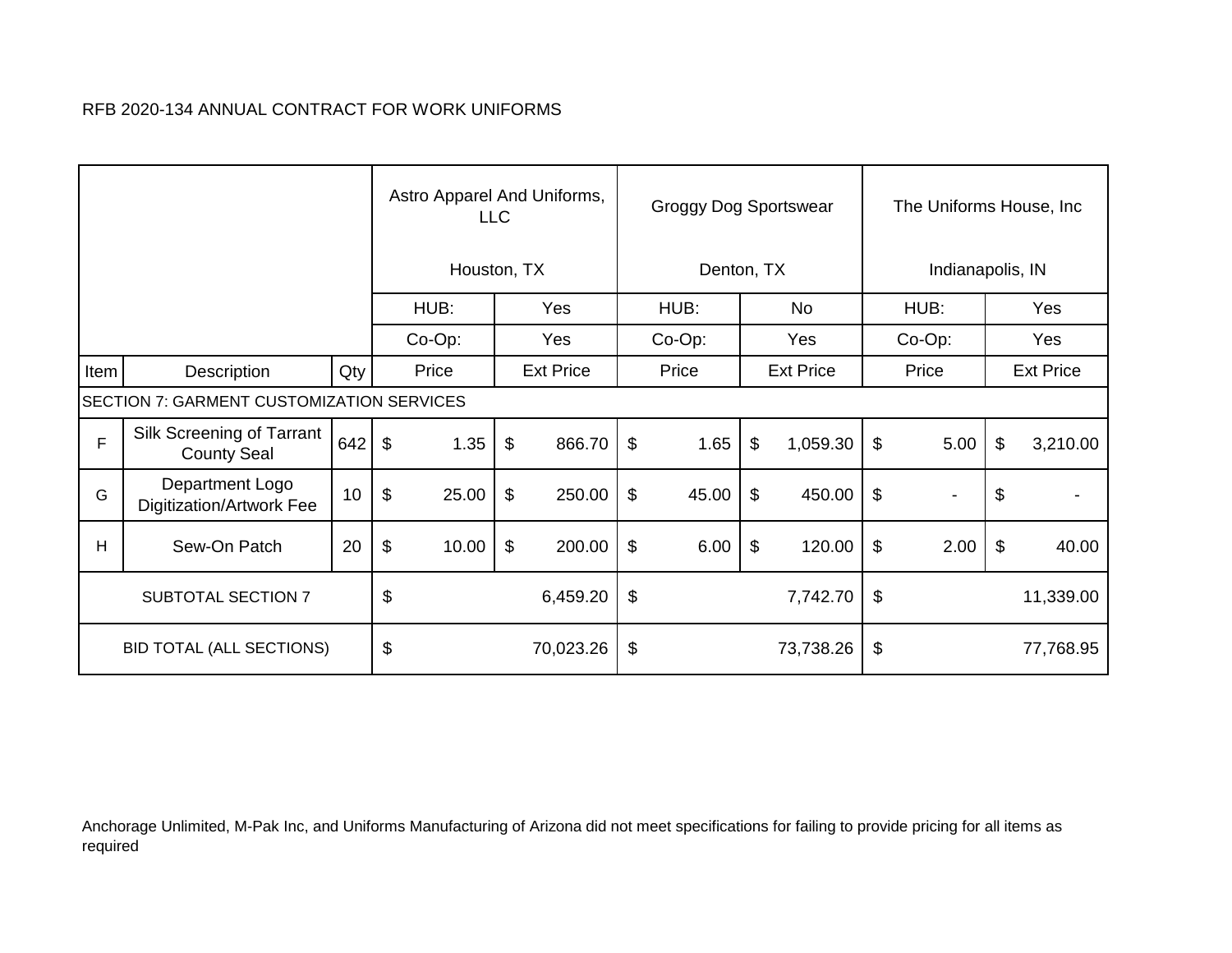|                         |                                             |     |        | Astro Apparel And Uniforms,<br><b>LLC</b> |        | <b>Groggy Dog Sportswear</b> | The Uniforms House, Inc.              |                  |  |  |
|-------------------------|---------------------------------------------|-----|--------|-------------------------------------------|--------|------------------------------|---------------------------------------|------------------|--|--|
|                         |                                             |     |        | Houston, TX                               |        | Denton, TX                   |                                       | Indianapolis, IN |  |  |
|                         |                                             |     | HUB:   | Yes                                       | HUB:   | No                           | HUB:                                  | Yes              |  |  |
|                         |                                             |     | Co-Op: | Yes                                       | Co-Op: | Yes                          | Co-Op:                                | Yes              |  |  |
| Item                    | Description                                 | Qty | Price  | <b>Ext Price</b>                          | Price  | <b>Ext Price</b>             | Price                                 | <b>Ext Price</b> |  |  |
|                         | DISCOUNTS OFF CATALOG FOR BRANDS NOT LISTED |     |        |                                           |        |                              |                                       |                  |  |  |
|                         | <b>Brand - Discount</b>                     |     |        | AAUniforms.com - 25%                      | N/A    |                              | Port Authority / Cornerstone -<br>10% |                  |  |  |
|                         | <b>Brand - Discount</b>                     |     |        | N/A                                       | N/A    |                              |                                       | Red Kap - 10%    |  |  |
|                         | <b>Brand - Discount</b>                     |     |        | N/A                                       | N/A    |                              | Tri Mountain - 10%                    |                  |  |  |
|                         | <b>Brand - Discount</b>                     |     |        | N/A                                       |        | N/A                          | N/A                                   |                  |  |  |
|                         | <b>Brand - Discount</b>                     |     |        | N/A                                       |        | N/A                          | N/A                                   |                  |  |  |
|                         | <b>Brand - Discount</b>                     |     |        | N/A                                       | N/A    |                              | N/A                                   |                  |  |  |
|                         | <b>Brand - Discount</b>                     |     | N/A    | N/A                                       |        | N/A                          |                                       |                  |  |  |
| <b>Brand - Discount</b> |                                             |     |        | N/A                                       | N/A    |                              | N/A                                   |                  |  |  |